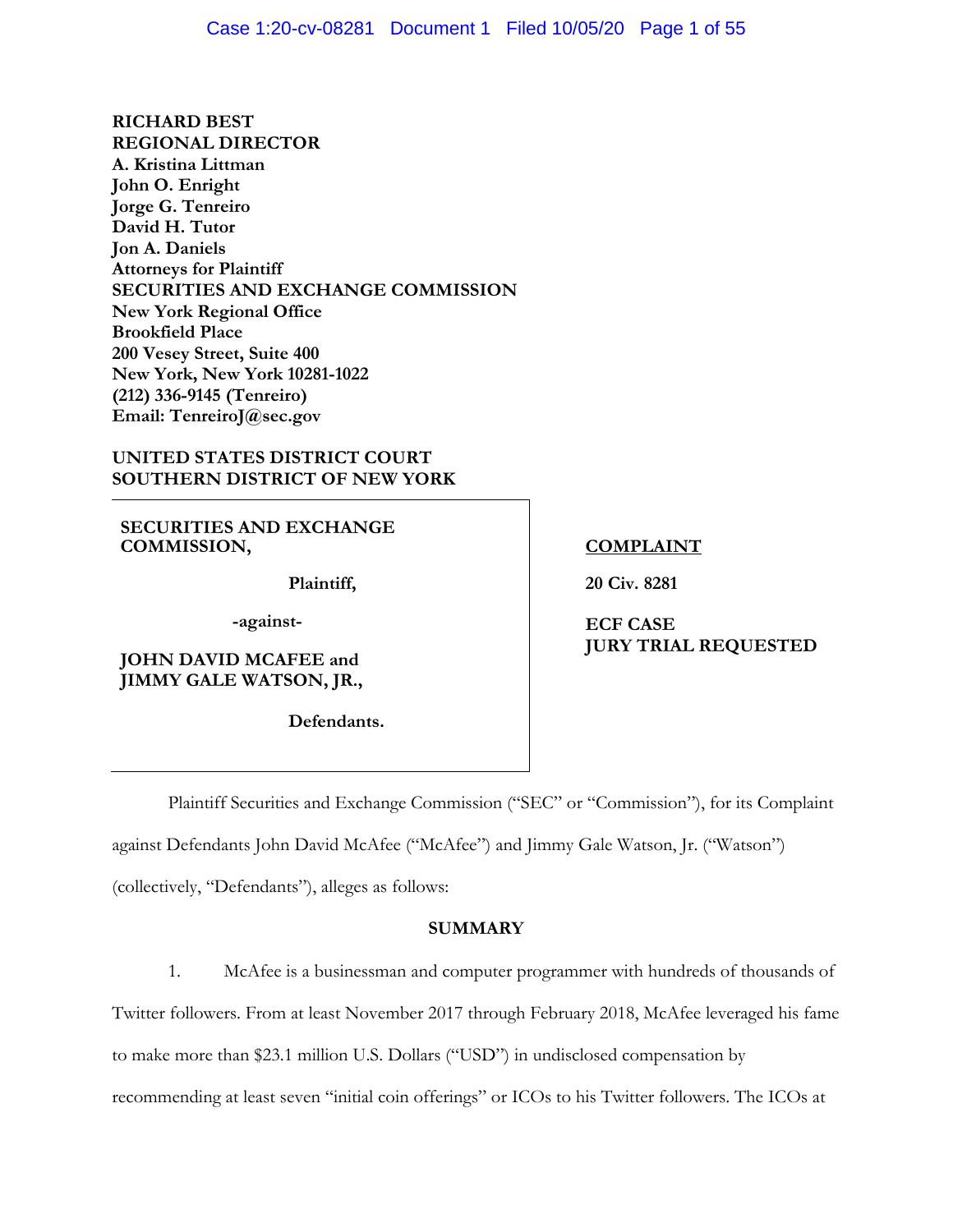# Case 1:20-cv-08281 Document 1 Filed 10/05/20 Page 2 of 55

issue involved the offer and sale of digital asset securities and McAfee's recommendations were materially false and misleading for several reasons.

2. First*,* McAfee did not disclose that he was being paid to promote the ICOs by the issuers (the companies selling the securities in the ICOs). Promoting a security without disclosing that you are being paid to do so is unlawful "touting" and violates the federal securities laws. The ICOs McAfee touted raised at least approximately \$41 million and McAfee made approximately \$23.2 million in secret compensation for his touts. When directly asked if he was being paid for these promotions, McAfee lied to investors by falsely denying he was being paid by the issuers.

ventures. In reality, McAfee's tweets were paid promotions disguised as impartial investment advice.<br>4. Third, after a blogger exposed McAfee's paid promotions and he could no longer 3. Second, McAfee falsely claimed to be an investor and/or a technical advisor when he recommended several ICOs, creating the impression that he had vetted these companies, that they were benefitting from his technical expertise, and that he was willing to invest his own money in the

generate interest in ICOs with tweets, McAfee was still holding a large number of virtually worthless securities from the ICOs he had previously touted. To cash out, McAfee encouraged investors to purchase the securities sold in certain of the ICOs without disclosing that he was simultaneously trying to sell his own holdings and had paid another third-party promoter to tout the securities.

5. Finally, McAfee engaged in a practice known as "scalping" as to at least one digital asset security, by accumulating large amounts of the digital asset security and touting it on Twitter without disclosing his intent to sell it. Scalping generally allows promoters to sell their securities holdings quickly and profitably through market interest that they deceptively generate, and violates the federal securities laws.

6. Defendant Watson was McAfee's bodyguard; he also substantially assisted McAfee's touting and scalping schemes. Among other things, Watson negotiated the deals with ICO issuers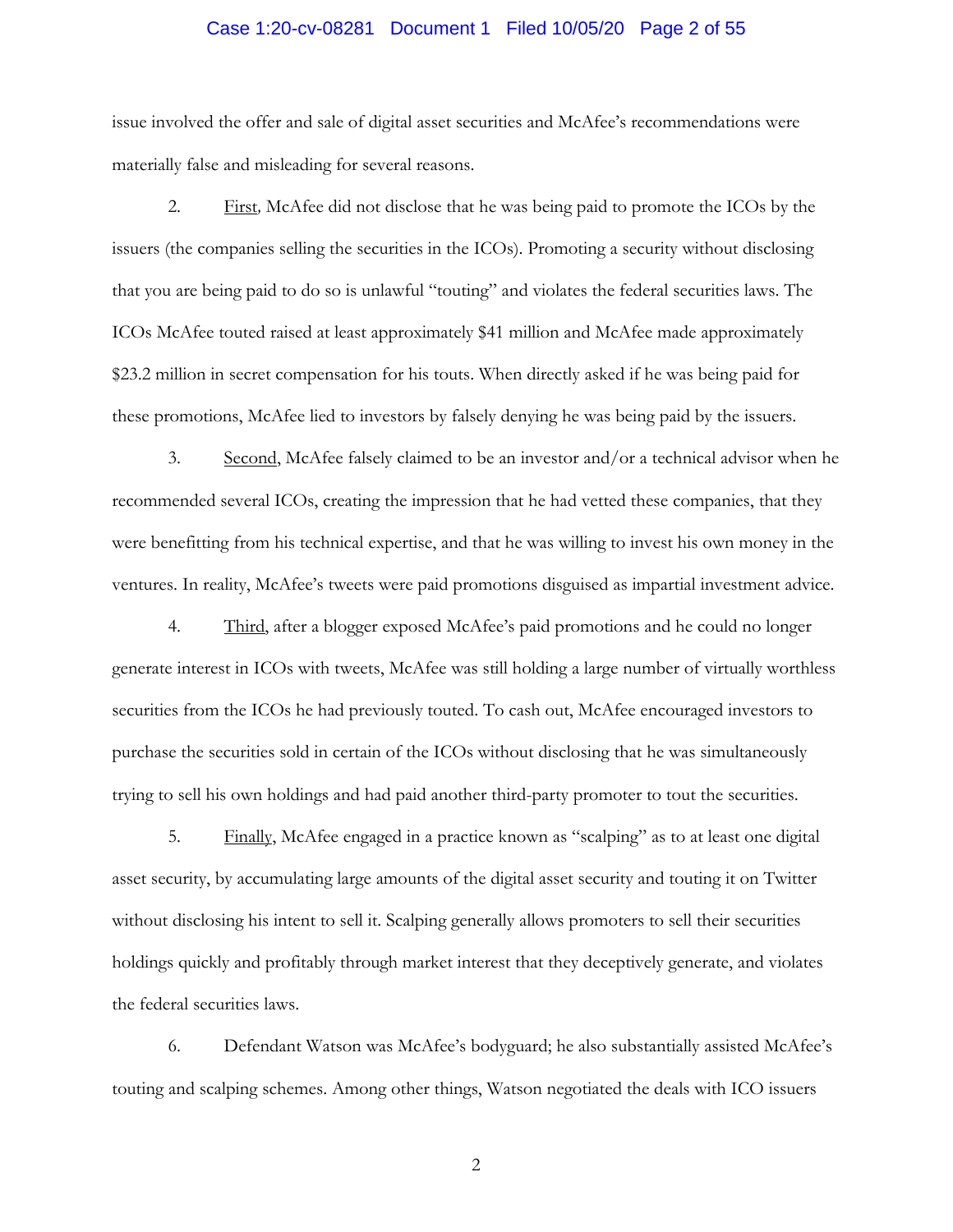#### Case 1:20-cv-08281 Document 1 Filed 10/05/20 Page 3 of 55

seeking promotions, helped McAfee monetize the proceeds of his promotions, and directed his then-wife to tweet fake interest in an ICO that McAfee was promoting at the behest of the issuer.

7. McAfee was paid bitcoin (BTC) and ether (ETH) worth more than \$11.6 million, plus an additional \$11.5 million worth of promoted tokens, as undisclosed compensation for his promotions of seven ICOs. McAfee paid Watson at least \$316,000 for his role.

#### **VIOLATIONS**

8. By virtue of the foregoing conduct and as alleged further herein:

a. Defendant McAfee violated Sections 17(a) and 17(b) of the Securities Act of 1933 ("Securities Act") [15 U.S.C.  $\sqrt{7q(a)}$ -(b)], and Section 10(b) of the Securities Exchange Act of 1934 ("Exchange Act") [15 U.S.C. § 78j(b)], and Rule 10b-5(a)-(c) thereunder [17 C.F.R.  $\{$  240.10b-5(a)-(c)].

b. Defendant Watson violated Sections 17(a)(1) and (3) of the Securities Act and Section 10(b) of the Exchange Act and Rules 10b-5(a) and (c) thereunder; and aided and abetted McAfee's violations of Sections 17(a) and 17(b) of the Securities Act and Section 10(b) of the Exchange Act and Rule 10b-5(a)-(c) thereunder, in violation of Section 15(b) of the Securities Act [15 U.S.C. § 77o(b)] and 20(e) of the Exchange Act [15 U.S.C. § 78t(e)].

9. Unless Defendants are restrained and enjoined, they will engage in the acts, practices, transactions, and courses of business set forth in this Complaint or in acts, practices, transactions, and courses of business of similar type and object.

#### **NATURE OF THE PROCEEDINGS AND RELIEF SOUGHT**

10. The SEC brings this action pursuant to the authority conferred upon it by Sections 20(b) and 20(d) of the Securities Act [15 U.S.C. §§ 77t(b) and 77t(d)] and Section 21(d) of the Exchange Act [15 U.S.C. § 78u(d)].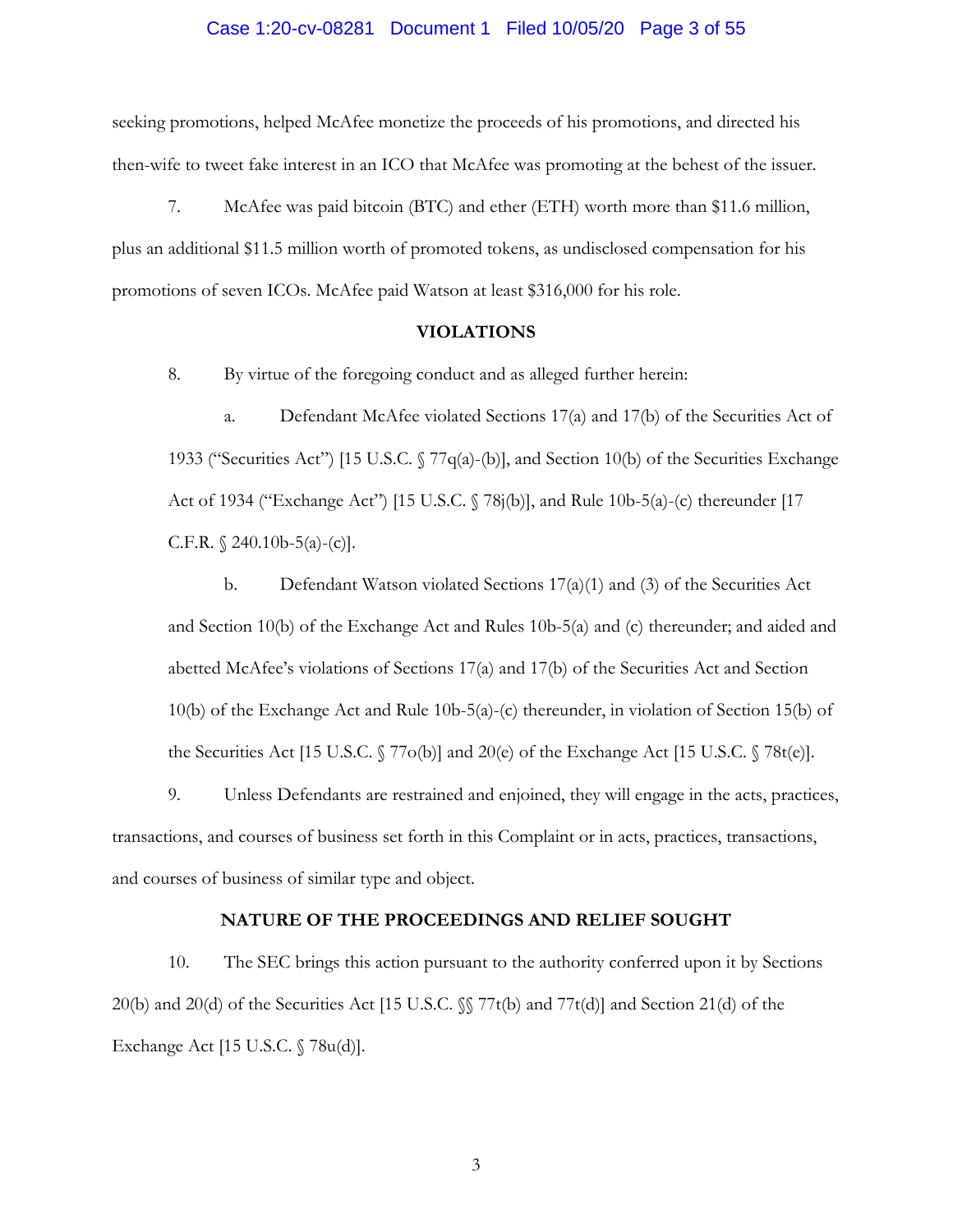#### Case 1:20-cv-08281 Document 1 Filed 10/05/20 Page 4 of 55

11. The SEC seeks a final judgment: (a) permanently enjoining Defendants from violating the federal securities laws and rules this Complaint alleges they have violated; (b) ordering Defendants to disgorge all ill-gotten gains they received as a result of the violations alleged herein and to pay prejudgment interest thereon, pursuant to Section 21(d)(5) of the Exchange Act [15 U.S.C. § 78u(d)(5)]; (c) ordering Defendants to pay civil money penalties pursuant to Section 20(d) of the Securities Act [15 U.S.C. § 77t(d)] and Section 21(d)(3) of the Exchange Act [15 U.S.C. § 78u(d)(3)]; (d) permanently prohibiting McAfee from serving as an officer or director of any company that has a class of securities registered under Section 12 of the Exchange Act [15 U.S.C. § 78l] or that is required to file reports under Section 15(d) of the Exchange Act [15 U.S.C.  $\Im$  78o(d)], pursuant to Section 21(d)(2) of the Exchange Act [15 U.S.C.  $\Im$  78u(d)(2)]; (e) permanently prohibiting Defendants from participating, directly or indirectly, in the issuance, purchase, offer, or sale of any digital asset security; and (f) ordering any other and further relief the Court may deem appropriate or necessary for the benefit of investors.

#### **JURISDICTION AND VENUE**

12. This Court has jurisdiction over this action pursuant to Section 22(a) of the Securities Act [15 U.S.C. § 77v(a)] and Section 27 of the Exchange Act [15 U.S.C. § 78aa].

13. Defendants, directly and indirectly, have made use of the means or instrumentalities of interstate commerce or of the mails in connection with the transactions, acts, practices, and courses of business alleged herein.

14. Venue lies in this District under Section 22(a) of the Securities Act [15 U.S.C. § 77v(a)] and Section 27 of the Exchange Act [15 U.S.C. § 78aa]. Certain of the acts, practices, transactions, and courses of business alleged occurred in this District. At least one of Defendants' victims resides in this District, and Defendants converted into USD some digital assets obtained from the ICOs using a service with its principal place of business in Manhattan.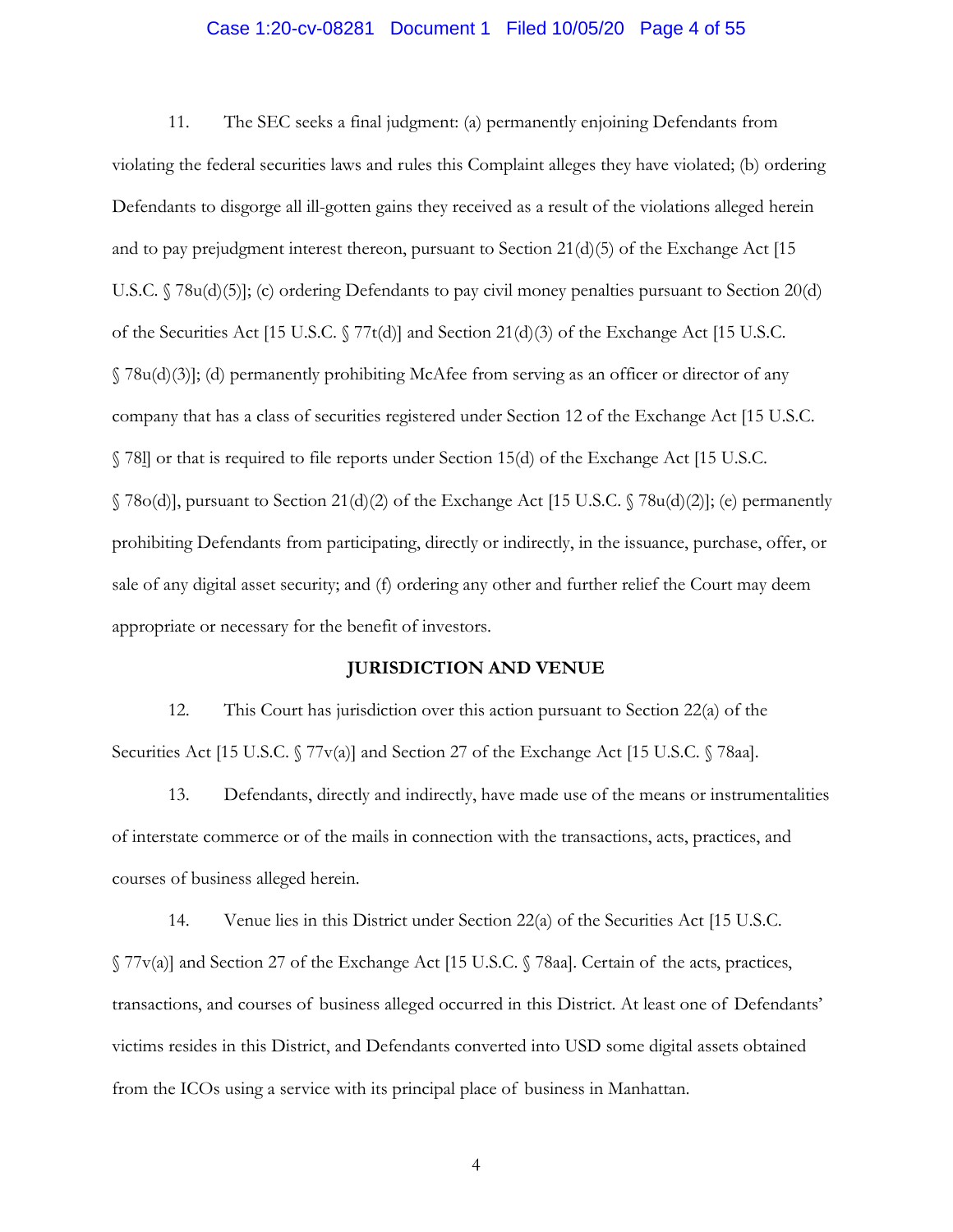#### **DEFENDANTS**

15. **McAfee**, age 74, previously a resident of Tennessee, currently resides in an unknown location. McAfee previously served as the Chairman and CEO of MGT Capital Investments, Inc., a publicly traded company, from November 2016 through 2017, and developed the popular anti-virus software that still bears his name. McAfee tweets from the verified<sup>1</sup> Twitter account @officialmcafee, which had approximately 784,000 followers as of February 17, 2018.

16. **Watson**, age 39, resides in California. Watson began providing personal security for McAfee in late 2017 and worked with McAfee to promote various ICOs during the relevant period.

#### **RELATED ENTITIES**

17. McAfee and Watson's schemes involved ICO-1, ICO-2, ICO-3, ICO-4, ICO-5,

ICO-6, and ICO-7 (collectively, the "Touted ICOs"), offers and sales of digital asset securities, and Token-8, which were offered and sold by the following issuers:

- a. **Issuer-1** is an unincorporated entity with its principal place of business in Bucharest, Romania. From December 2017 to January 2018, Issuer-1 raised funds in an ICO (ICO-1) for a token (Token-1), purportedly to construct the "first intelligence social marketing platform" powered by smart contracts.
- b. **Issuer-2** is a U.K. company with its principal place of business in Lagos, Nigeria. From December 2017 to January 2018, Issuer-2 raised funds in an ICO (ICO-2) for a token (Token-2), purportedly to create a system to manage e-commerce businesses.
- c. **Issuer-3** is a Belizean company with its principal place of business in Las Vegas, Nevada. In early 2018, Issuer-3 raised funds in an ICO (ICO-3) for a token (Token-3), purportedly to create a program to connect contractors directly to consumers.

<u>.</u>

<sup>&</sup>lt;sup>1</sup> According to Twitter, a "verified account" is "an account of public interest" that is "authentic." See https://help.twitter.com/en/managing-your-account/about-twitter-verified-accounts*.*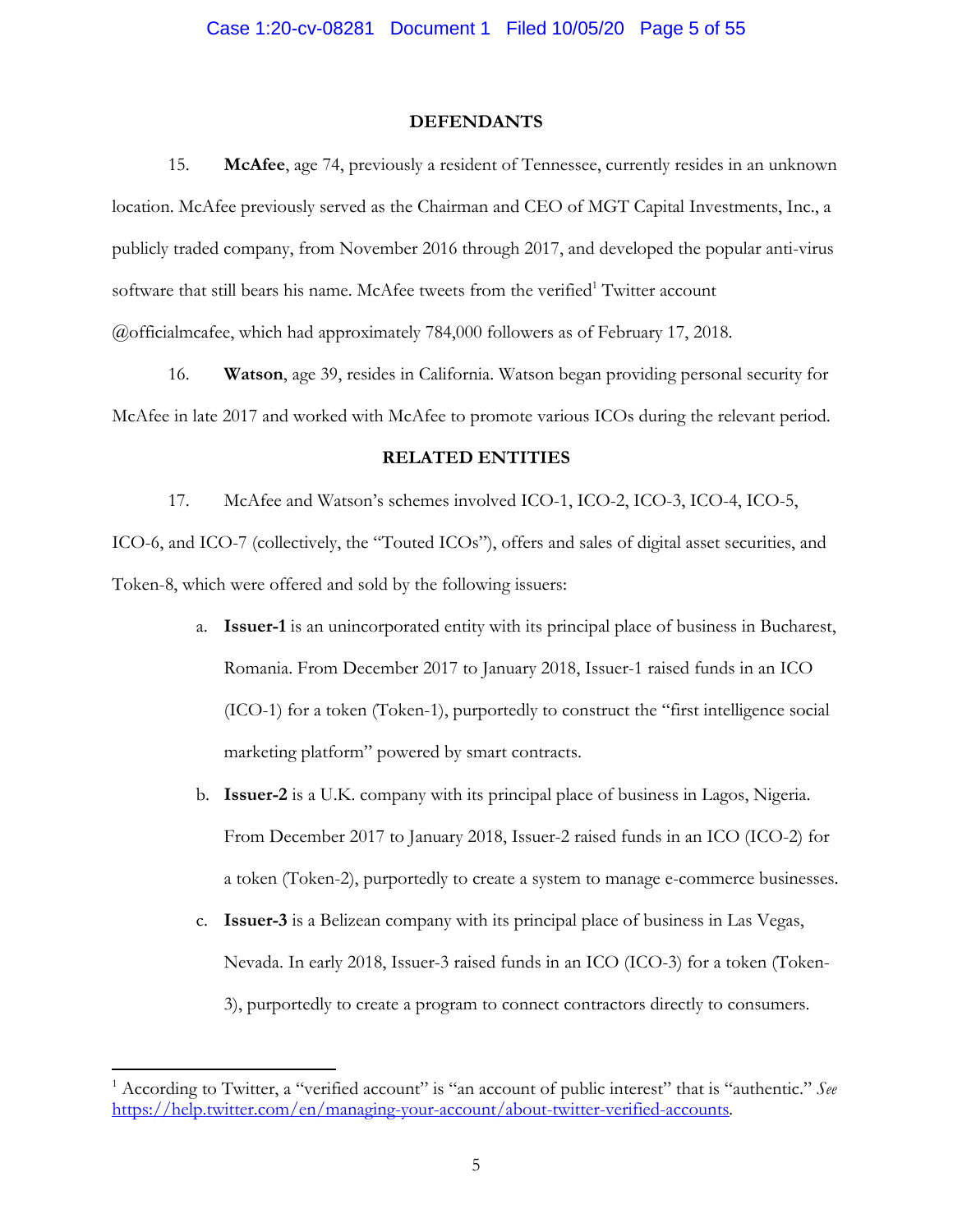- d. **Issuer-4** is a Georgia limited liability company with its principal place of business in Atlanta. From January to February 2018, Issuer-4 raised funds in an ICO (ICO-4) for a token (Token-4), purportedly to create a slate of horror films that it would deliver to customers using blockchain technology.
- e. **Issuer-5** is a Delaware corporation with its principal place of business in San Francisco, California. In January 2018, Issuer-5 raised funds in an ICO (ICO-5) for a token (Token-5), purportedly to create a background music control application.
- f. **Issuer-6** is a Florida limited liability company with its principal place of business in Miami. From January to February 2018, Issuer-6 raised funds in an ICO (ICO-6) for a token (Token-6), purportedly to fund the creation of an application that would permit businesses to share human capital resources.
- g. **Issuer-7** is a Virgin Islands limited company with its principal place of business in Moscow, Russia. From December 2017 to January 2018, Issuer-7 raised funds in an ICO (ICO-7) for a token (Token-7), purportedly to create an application that would permit individuals to challenge each other to "dares" for compensation.
- h. **Issuer-8** is a U.K. private limited company with its principal place of business in Maidstone, United Kingdom. From September 2017 to October 2017, Issuer-8 raised funds in an ICO (ICO-8) for a token (Token-8), purportedly to fund the creation of a digital asset wallet and cryptocurrency for mobile payments.

#### **BACKGROUND ON DIGITAL ASSETS AND ICOs**

18. The term "digital asset" generally refers to an asset that is issued and transferred using distributed ledger or blockchain technology, including so-called "cryptocurrencies," "coins," and "tokens." Generally, after being issued, digital assets may be "listed" on online digital asset trading platforms where they can be traded for other digital assets or fiat currency such as USD.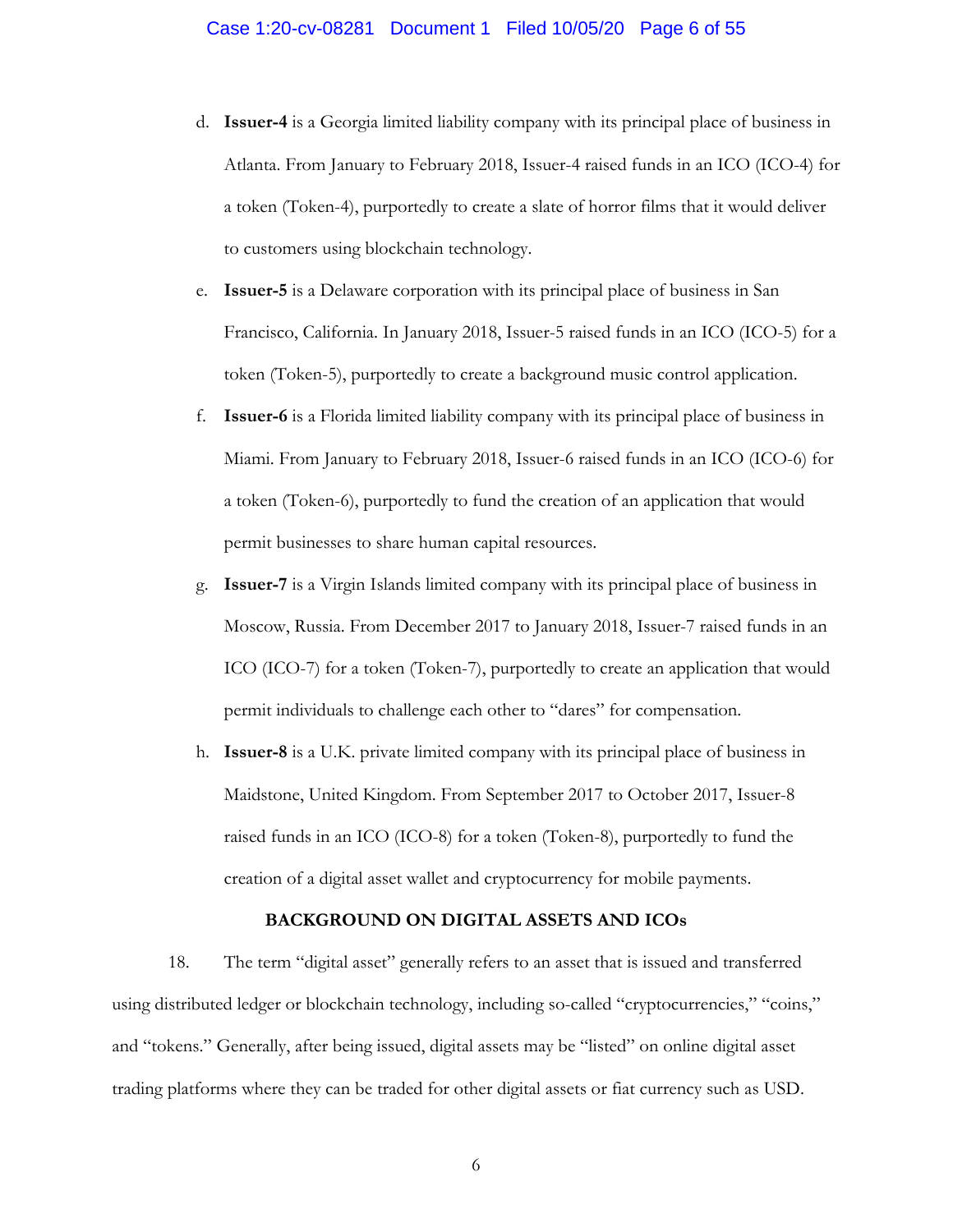### Case 1:20-cv-08281 Document 1 Filed 10/05/20 Page 7 of 55

19. "Issuers" have offered and sold digital assets in fundraising events, called "initial coin offerings" or "ICOs," in exchange for consideration, often other digital assets. The digital assets offered and sold in ICOs may or may not be transferable upon delivery to investors.

20. ICOs are typically announced and promoted through public online channels. The documents soliciting the public to acquire digital assets in a particular offering are usually in the form of a "white paper," i.e., marketing materials describing the project and the terms of the ICO. To participate, investors may transfer funds to a unique digital address set up by the issuer, and the issuer may deliver digital assets to the ICO participant's unique digital address on a distributed ledger or blockchain. This process may be partially automated through the use of a "smart contract."2

21. Issuers may launch digital assets in ICOs that appreciate in value in the hands of investors. Issuers have also raised millions of dollars in fraudulent ICOs.

22. On July 25, 2017, the SEC issued the "DAO Report of Investigation," where it noted that digital assets sold in ICOs may be securities subject to the federal securities laws.<sup>3</sup>

23. On November 1, 2017, the SEC's Division of Enforcement and Office of Compliance Inspections and Examinations issued the "SEC Statement Urging Caution Around Celebrity Backed ICOs" ("Celebrity ICO Statement"), which noted that, in accordance with the antitouting provisions of the federal securities laws, "[a]ny celebrity or other individual who promotes a virtual token or coin that is a security must disclose the nature, scope, and amount of compensation received in exchange for the promotion."4

<u>.</u>

<sup>&</sup>lt;sup>2</sup> Blockchains or distributed ledgers can record what are called "smart contracts," which essentially are computer programs designed to execute the terms of a contract when certain triggering conditions are met.

<sup>&</sup>lt;sup>3</sup> Report of Investigation Pursuant to Section 21(a) of the Securities Exchange Act of 1934: The DAO, Exchange Act Rel. No. 81207 (July 25, 2017).

<sup>&</sup>lt;sup>4</sup> The Celebrity ICO Statement is available at: https://www.sec.gov/news/public-statementstatement-potentially-unlawful-promotion-icos.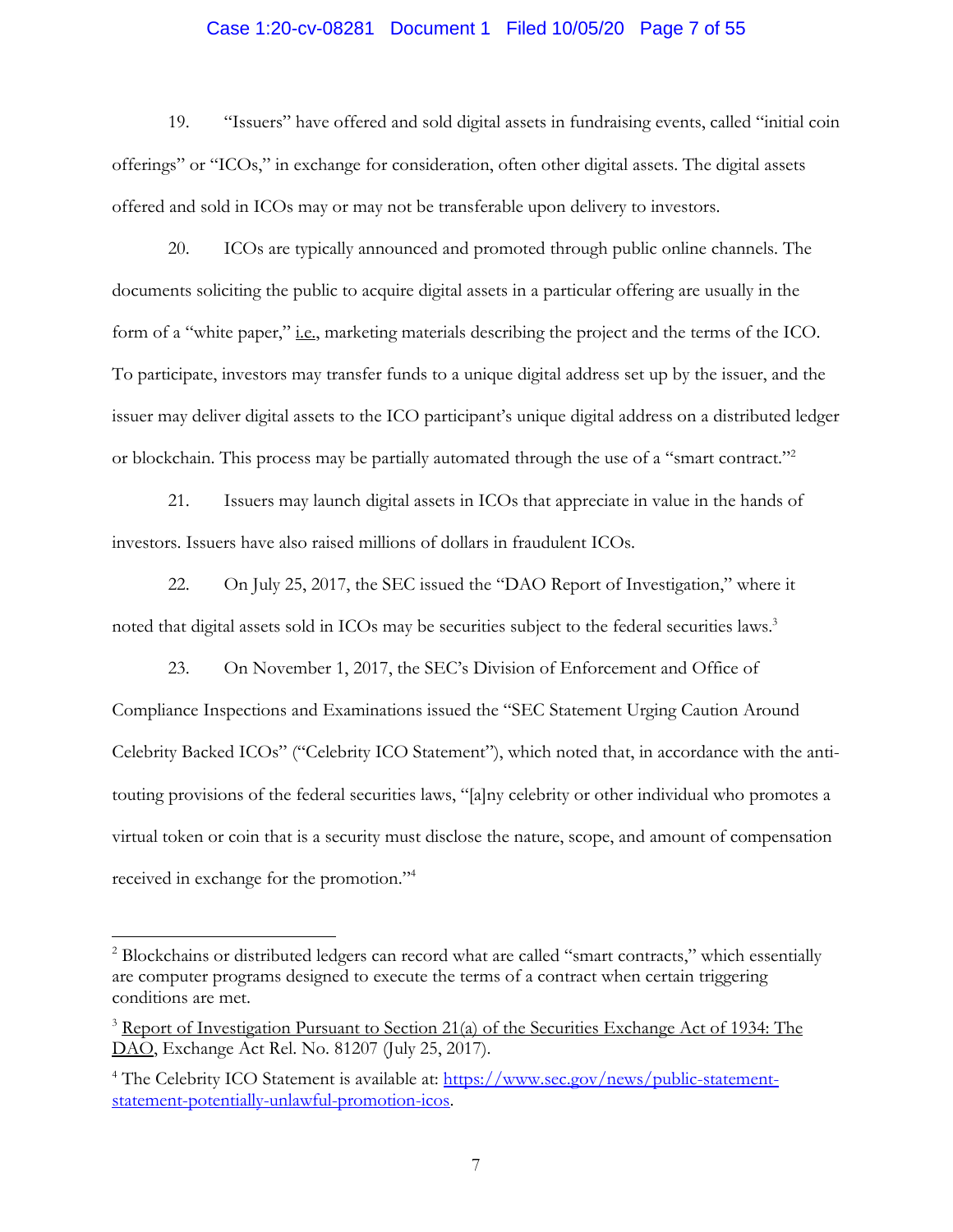#### **FACTS**

#### **I. BACKGROUND**

24. During the course of 2017, the trading price of one bitcoin (BTC) rose from approximately \$1,000 to \$20,000 USD on certain digital asset trading platforms.

25. Against this backdrop, on July 17, 2017, McAfee predicted on his official Twitter account that the price of BTC would reach \$500,000 by the end of 2020. On November 29, 2017, also on Twitter, McAfee raised his predicted price of BTC to \$1 million USD per BTC by the end of 2020, purportedly according to a "model."

26. McAfee's extravagant posts (such as tweeting predictions about BTC price increases and promising to "eat my d\*\*k on national television" if such predictions did not pan out) and interviews about his BTC predictions generated an enormous amount of publicity, especially among the digital asset community. From June 2017—just before McAfee's first BTC price prediction—to December 2017, McAfee went from roughly 62,000 followers to more than 500,000 on Twitter. His \$1,000,000 BTC price prediction garnered more than 12,000 "Likes" and 8,000 "Retweets."

27. As McAfee gained fame in the digital asset community, ICO issuers began contacting him through Twitter direct messages (DMs), and later through at least one dedicated email address (first tweeted out by McAfee and later managed by Watson at McAfee's direction), to ask McAfee to promote their upcoming digital asset offerings.

28. Years later, McAfee admitted that his statements regarding his predicted price of BTC were merely a "ruse" intended to "onboard new users."

### **II. THE ICO TOUTING SCHEME**

29. Beginning in at least November 2017, McAfee (and later Watson) privately told ICO issuers that McAfee would promote their offerings and that they could list McAfee as an adviser if they gave McAfee a percentage of the digital assets being offered and/or payments in BTC.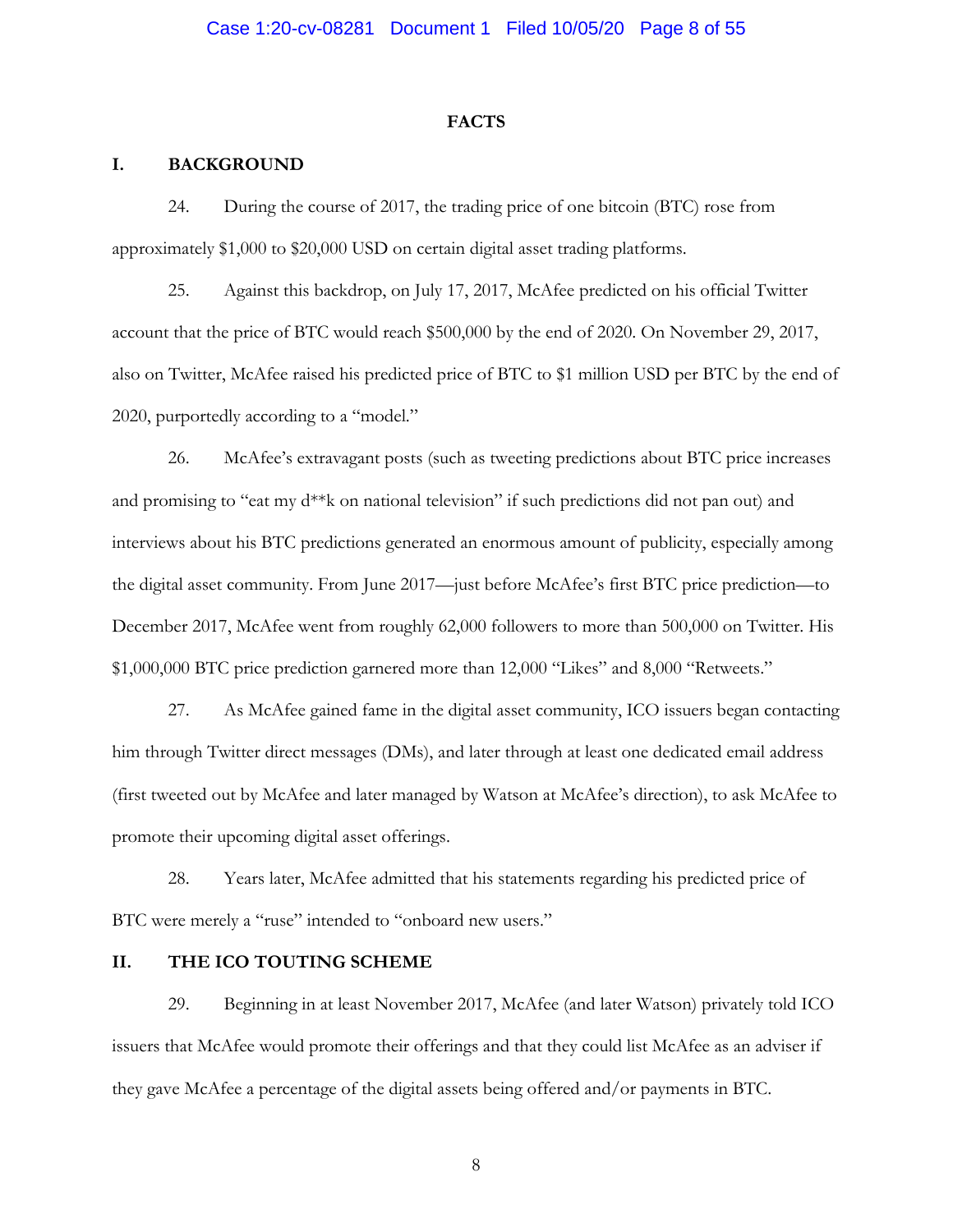# Case 1:20-cv-08281 Document 1 Filed 10/05/20 Page 9 of 55

30. McAfee typically interspersed promotional tweets with warnings about other digital assets that he was not promoting or otherwise discussing. For example, on December 22, 2017, McAfee tweeted that "Yes, there are  $1,500+$  coins now. And yes, most are jokes or outright scams. But among those coins are . . . proven winners."

31. In a December 28, 2017 interview, conducted and posted by a website targeted at the digital asset community, and available on YouTube (the "December 2017 Interview"), McAfee similarly warned ICO investors—in the context of distinguishing his own ICO recommendations that "you need to be very, very careful because there are so many scams, so many people that are trying to steal [from] you that it's a dangerous thing."

32. By contrast, McAfee would typically refer to the ICOs he was promoting as investments from which investors could profit. For example, in the December 2017 Interview, McAfee stated that "if you want to get in at the ground floor, meaning you will get it cheaper—in other words, no one will get in cheaper than you because you're buying it at the offering price; it can only go up—then start looking at ICOs, initial coin offerings."

33. After the success of his initial ICO promotions, McAfee began demanding an upfront payment in BTC in addition to a percentage of the digital assets offered in the ICOs, and, later, a percentage of the total funds raised from investors in the offerings themselves, arguing that the supposed success of certain offerings was due to his involvement.

34. Because his own compensation was tied to the fundraising success of the ICOs he was promoting, McAfee frequently urged investors to buy the touted tokens quickly and hold them for the long term. For example, in response to questions about the nature of his ICO holdings in a January 10, 2018 interview (the "January 2018 Interview"), McAfee responded, "If I truly believe that they're the coins of the future, wouldn't it make sense to hold on to them for a couple years? What madman would take a 100 percent gain over taking 10,000 times that?"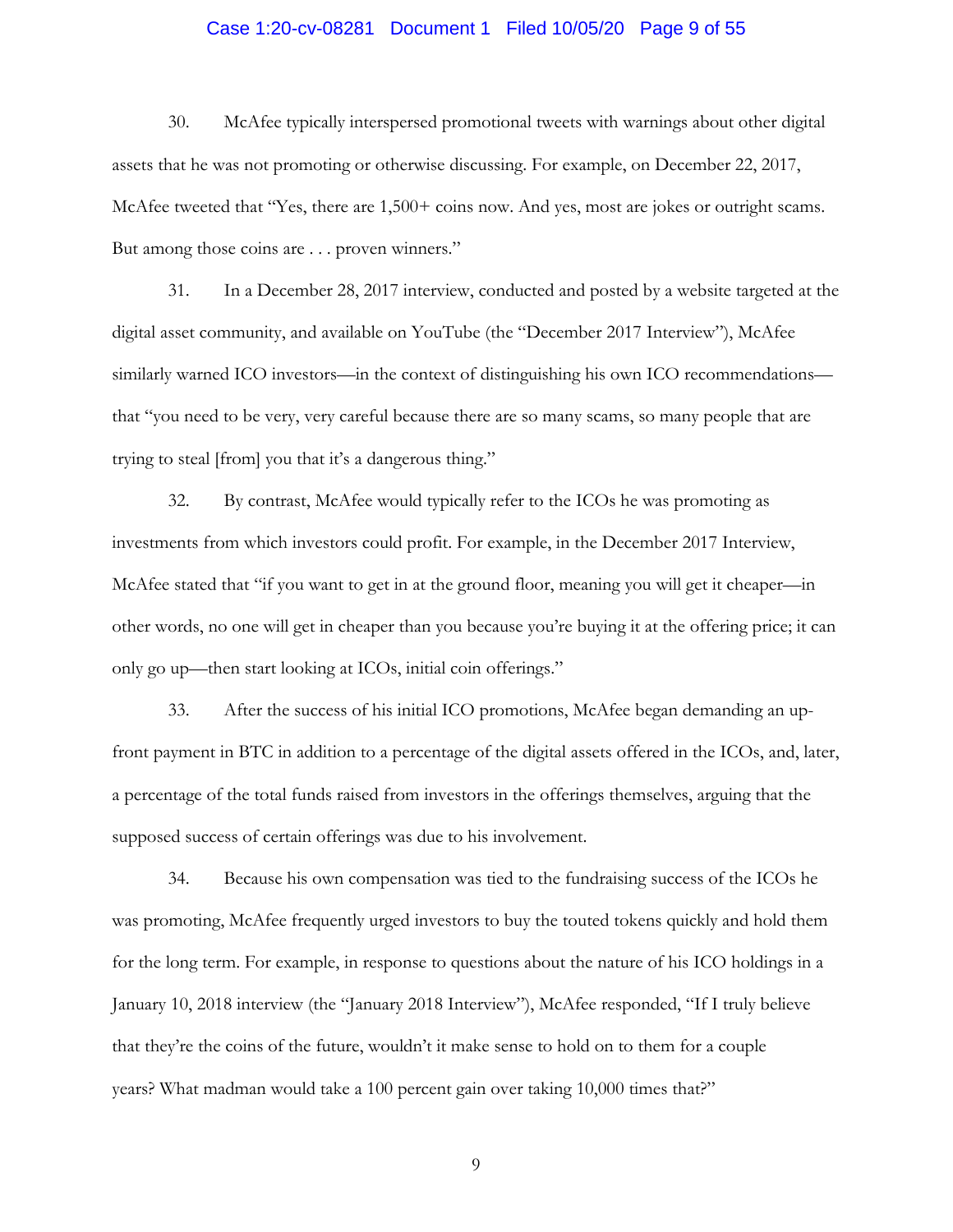### Case 1:20-cv-08281 Document 1 Filed 10/05/20 Page 10 of 55

35. Tables 1-3 set forth the compensation that McAfee received with respect to, and the approximate number of tweets he made about, each Touted ICO. McAfee did not disclose any of these payments to investors in connection with his promotional tweets for the Touted ICOs at the time he was making the touting statements and the ICOs were ongoing.

| Table 1: McAfee ETH Payments for the Touted ICOs   |                         |                |                                 |                  |              |                          |  |
|----------------------------------------------------|-------------------------|----------------|---------------------------------|------------------|--------------|--------------------------|--|
|                                                    |                         | Total #        | <b>Total ETH</b><br>Raised in   | <b>Total ETH</b> |              | <b>USD Value Upon</b>    |  |
| <b>ICO</b>                                         | <b>First Payment</b>    | of Tweets      | <b>ICO</b>                      | Paid to McAfee   |              | Receipt                  |  |
| $ICO-1$                                            | 12/20/2017              | 11             | 23,741 ETH                      | 5,792 ETH        |              | \$6,107,570              |  |
| $ICO-2$                                            | 1/2/2018                | $\overline{3}$ | 10,144 ETH                      | 2,953 ETH        |              | \$3,116,256              |  |
| $ICO-3$                                            | 1/8/2018                | $3(1$ deleted) | <b>830 ETH</b>                  | 449 ETH          |              | \$558,403                |  |
| $ICO-4$                                            | 1/9/2018                | 1 (deleted)    | <b>125 ETH</b>                  | 45 ETH           |              | \$57,997                 |  |
| $ICO-5$                                            | 1/16/2018               | 5              | 2,027 ETH                       | 412 ETH          |              | \$428,495                |  |
| $ICO-6$                                            | 1/19/2018               | $\overline{3}$ | <b>547 ETH</b>                  | 110 ETH          |              | \$110,130                |  |
| $ICO-7$                                            | 1/30/2018               | 14             | 2,655 ETH                       | <b>728 ETH</b>   |              | \$669,944                |  |
| Total:                                             |                         |                |                                 |                  |              | \$11,048,795             |  |
| Table 2: McAfee BTC Payments for the Touted ICOs   |                         |                |                                 |                  |              |                          |  |
| <b>ICO</b>                                         | <b>First Payment</b>    |                | <b>Total BTC Paid to McAfee</b> |                  |              | Value Upon Receipt       |  |
| $ICO-1$                                            | 12/21/2017              | 43 BTC         |                                 |                  |              | \$619,465                |  |
| $ICO-3$                                            | 12/12/2017              |                | 1.445 BTC                       |                  | \$24,633     |                          |  |
| Total:                                             |                         |                |                                 |                  | \$644,098    |                          |  |
| Table 3: McAfee Token Payments for the Touted ICOs |                         |                |                                 |                  |              |                          |  |
| <b>ICO</b>                                         | <b>Number of Tokens</b> |                | ICO Price per Token in USD      |                  |              | Approximate Value in USD |  |
| $ICO-1$                                            | 2,003,956               | \$2.46         |                                 |                  | \$4,929,731  |                          |  |
| $ICO-2$                                            | 14,505,050              | \$0.45         |                                 | \$6,527,272      |              |                          |  |
| $ICO-3$                                            | 1,500                   | \$0.192        |                                 |                  | \$288        |                          |  |
| $ICO-7$                                            | 1,780,000               | \$0.03         |                                 |                  | \$53,400     |                          |  |
| Total:                                             |                         |                |                                 |                  | \$11,510,691 |                          |  |

36. McAfee and Watson ultimately transferred the BTC and ETH that McAfee received

in connection with this scheme to digital asset wallet services and digital asset trading platform

accounts in McAfee's and Watson's names and in the names of other individuals in McAfee's

employ, which accounts McAfee and Watson directly or indirectly controlled.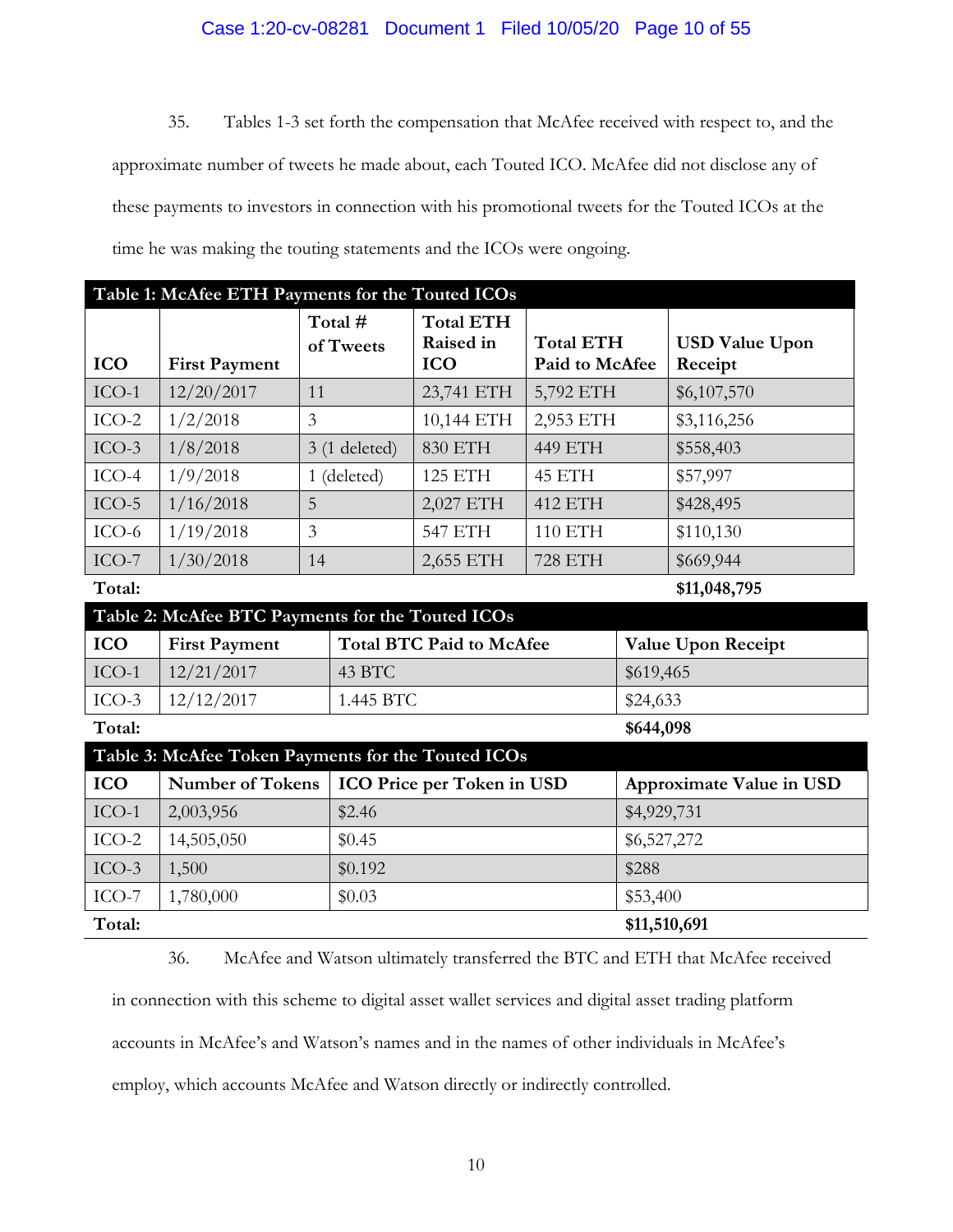# Case 1:20-cv-08281 Document 1 Filed 10/05/20 Page 11 of 55

37. For example, McAfee and Watson transferred more than \$1 million USD in digital assets to a digital asset trading platform located in this District, where the digital assets were converted to USD by Watson's then-wife at McAfee's and Watson's direction. Watson's then-wife then sent the money to bank accounts controlled directly or indirectly by McAfee and Watson.

38. From these transfers, Watson received approximately \$316,000 in payment for his participation in this scheme.

39. On February 8, 2018, a blogger accused McAfee, in a lengthy, public post purporting to contain irrefutable evidence of its accusations, of receiving undisclosed compensation for touting ICOs and suggested that readers contact the SEC. As a result, a correspondent for one of the Touted ICOs asked Watson to help the issuing company formulate a response.

40. In response, on February 11, 2018, McAfee disclosed that he was being paid for some of his promotions of ICOs, though even in that post he continued to make materially misleading statements about the nature and extent of his involvement with the ICOs.

41. Until February 11, 2018, McAfee had never disclosed that he was being paid for his promotion of multiple ICOs.

42. Even after February 11, 2018, McAfee made additional, materially misleading statements about certain ICOs he had been promoting.

43. McAfee and Watson were located in the United States when they made many of the promotional tweets for the Touted ICOs.

44. Investors in the United States could and did buy tokens in the Touted ICOs.

### **A. McAfee Unlawfully Promotes the Touted ICOs and Misleads Investors About His Involvement with the ICOs**

45. From at least November 2017 through February 2018, McAfee touted the seven Touted ICOs through at least forty tweets and replies, some of which are set forth below.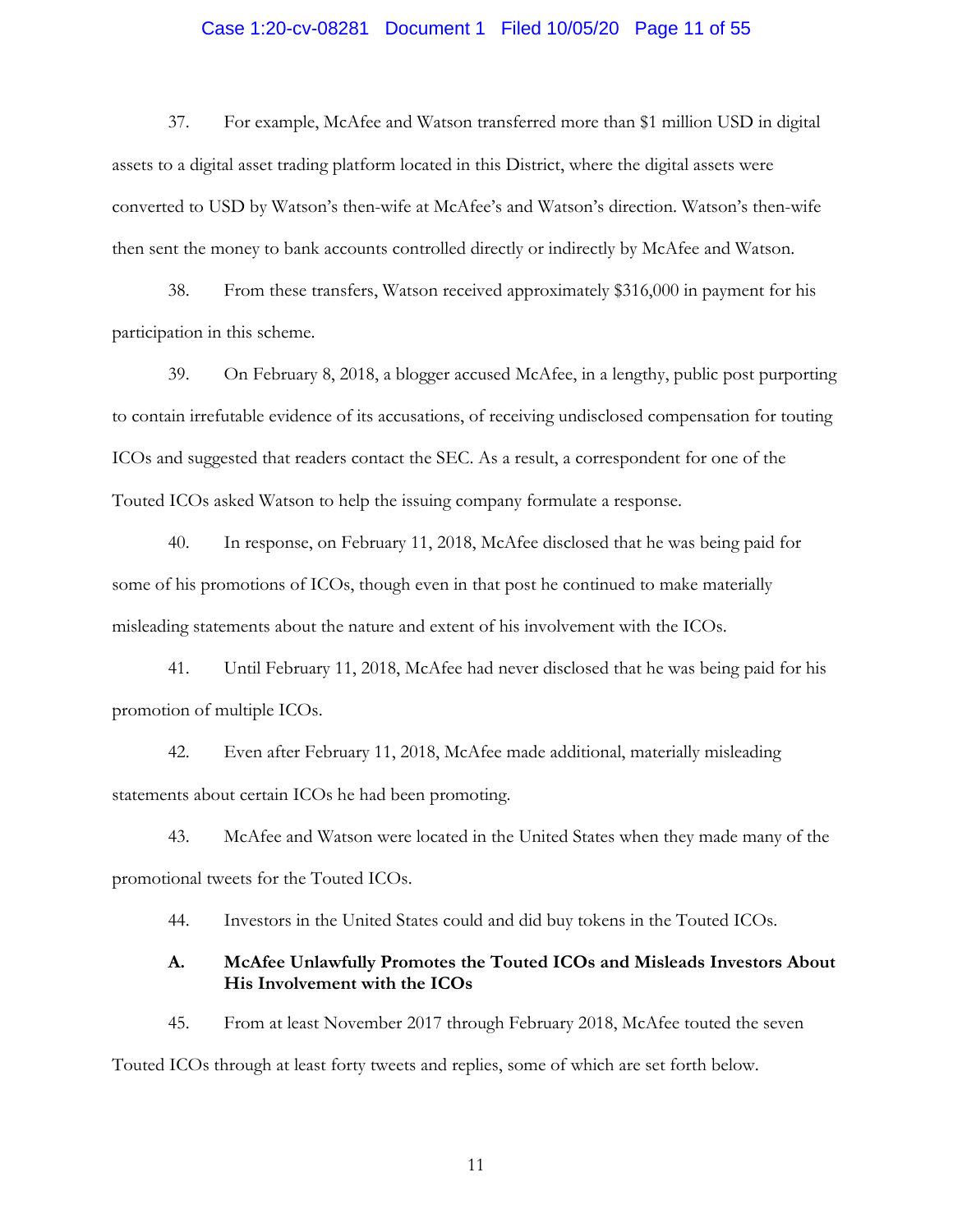### Case 1:20-cv-08281 Document 1 Filed 10/05/20 Page 12 of 55

46. As he admitted during the January 2018 Interview, McAfee was aware that his tweets had a significant impact on the prices of the Touted ICOs and that the true nature of his relationship to the issuer was of critical importance to investors.

47. In that interview, McAfee misleadingly highlighted another recent promotion as an example of him supposedly being honest with the public, stating: "[I]f you look at that tweet today, I said oh yeah, I shamelessly am saying this is something that I was involved in. So I let you know so you can take it with a grain of salt because I'm involved. But if I don't tell you, I'm not involved."

48. In reality, McAfee had falsely and misleadingly stated that he was an adviser to the issuer of that token instead of disclosing the truth: that he was a paid promoter and nothing more.

49. Further signaling the importance to investors of knowing whether McAfee was being compensated for his endorsements of ICOs—that is, whether McAfee's recommendations were biased—investors repeatedly replied to McAfee's ICO-endorsement tweets to ask whether he was being paid for his promotions.

50. As more fully alleged below, in responses to these questions McAfee affirmatively lied to and misled investors about whether he was receiving compensation for the touts.

51. For example on December 15, 2017, McAfee highlighted the purportedly unbiased nature of his recommendations on Twitter in a reply to a user who had tweeted "Paid post?" in response to McAfee's recommendations. McAfee replied: "Get fucking real. There is no amount of money that could make me say something I do not believe, or something I think may not happen."

52. McAfee also explicitly denied his role as an ICO promoter in the December 2017 Interview, where he stated:

> Now, I'm not saying that I've not tweeted out coins that I am invested in, but when I do, I tell everybody. If I say this is a great coin and nothing else, I promise you I don't own any of it, I am not affiliated with it, and I'm not interested in whether or not you buy it. What I'm interested in is educating the public about what is available.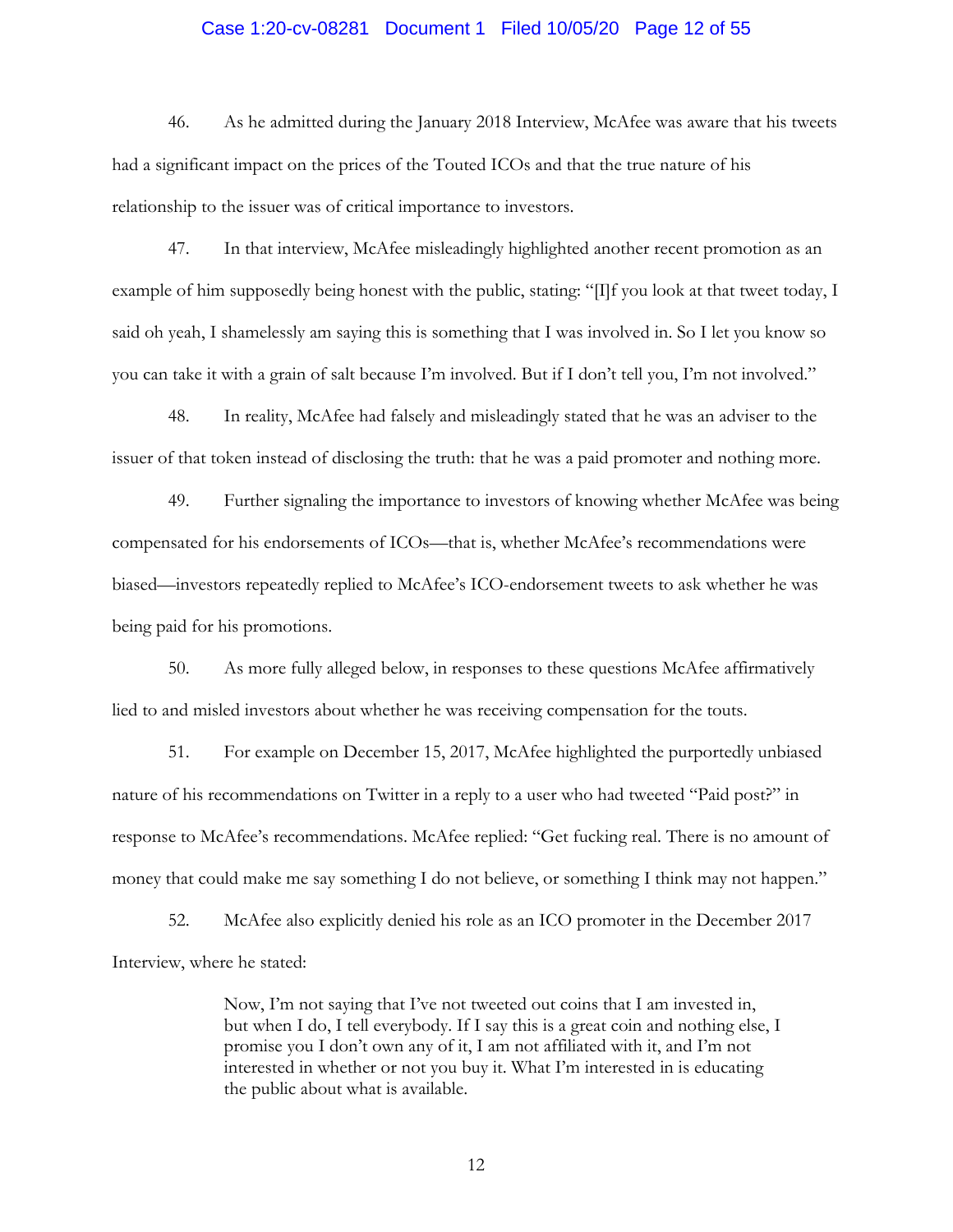# Case 1:20-cv-08281 Document 1 Filed 10/05/20 Page 13 of 55

53. These statements were false or misleading when McAfee made them because, as he knew or recklessly disregarded, he was, in fact, being compensated for touting the Touted ICOs.

54. As more fully alleged below, McAfee made additional false and misleading statements to potential investors about his involvement with some of the ICOs he was touting. For example, he publicly and falsely claimed that he was providing advisory services to some issuers' business operations, while simultaneously confirming in private messages that he provided no actual assistance to the Touted ICOs other than his promotions of the ICOs themselves.

55. In a private Twitter conversation, a correspondent informed McAfee that he was buying into his first ICO, to which McAfee responded: "What's the ICO? I've partnered with a number of ICOs. They use my name and my participation in marketing materials in exchange for a substantial percentage of the coins. It feels like I'm stealing from them by getting paid for doing nithing  $[sic] \ldots$ ."

56. When another correspondent privately approached McAfee in December 2017 about McAfee serving as an adviser to the company's business, McAfee responded: "Not interested. I have no time to sell. If you want to use my name we can discuss."

57. As more fully alleged below, McAfee also publicly and falsely claimed that he personally invested in certain ICOs he was promoting, boasting how much money he was making from investing in digital assets (thus misleading investors into thinking that he was making money from identifying and investing in ICOs he believed were worthwhile) when, in reality, he was making no such investments—he was being paid for the promotions.

58. For example, McAfee personally appeared in a rap music video that he posted to his Twitter account in January 2018, shortly after the end of his promotion of ICO-1, called "The McAfee Effect," which included the lyrics: "Pickin ICOs that's a . . . cash vault."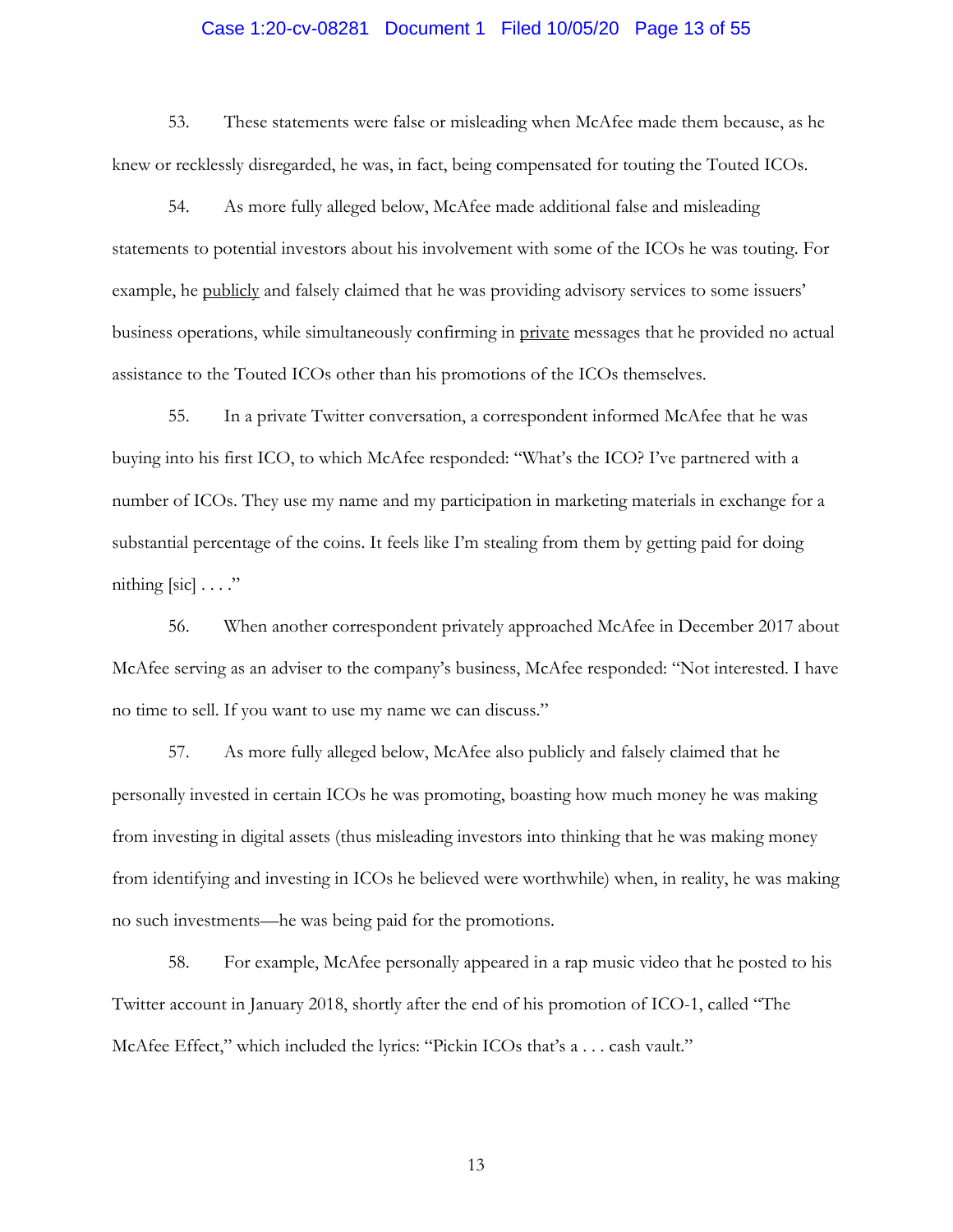#### **1. McAfee's ICO-1 Tout**

not want to loose [sic] ourselves in the ocean of ICOs and we need your help for that."<br>60. On December 19, McAfee replied that in exchange for 10 BTC and "a substantial" 59. On December 17, 2017, approximately three days after the start of ICO-1, the founder of ICO-1 (Founder-1) contacted McAfee to ask him to promote ICO-1, stating: "We do

percentage of issued tokens," McAfee would, among other things, "tweet reasonable numbers of tweets, which have a huge impact on the Cryptocurrency market."

61. Founder-1 replied to McAfee that Issuer-1 would "pay 10 BTC" for McAfee's promotion of ICO-1, but that Issuer-1 had not yet raised funds sufficient in ICO-1 to make such a payment. Founder-1 instead proposed that he give McAfee daily payments amounting to 30% of the total funds raised in ICO-1. McAfee agreed to promote ICO-1 on these terms.

62. On December 20, McAfee began his promotion of ICO-1 by tweeting from his official Twitter account that Token-1 was "[t]he first token to open the door to a new paradigm of social marketing" and was "a world changing coin and a world changing concept."

63. Also on December 20, Watson's then-wife tweeted a question to McAfee about ICO-1 at the direction of McAfee and Watson. Seeking to increase the supposed allure of his recommendations, McAfee publicly reply-tweeted that his "recommendation for [ICO-1] is for experienced crypto investors only." Despite his statement that ICO-1 was for "experienced" investors only, McAfee quickly and soon thereafter directed another potential investor who replied in the same twitter thread to ICO-1's website, where the sales of Token-1 were ongoing.

64. On December 22, in a public reply to a user commenting on McAfee's first promotional tweet about ICO-1, McAfee insisted that "implying [Token-1] is a joke is a huge mistake. Go to [Issuer-1's website] and read it. You will see it is in the mold of a winner."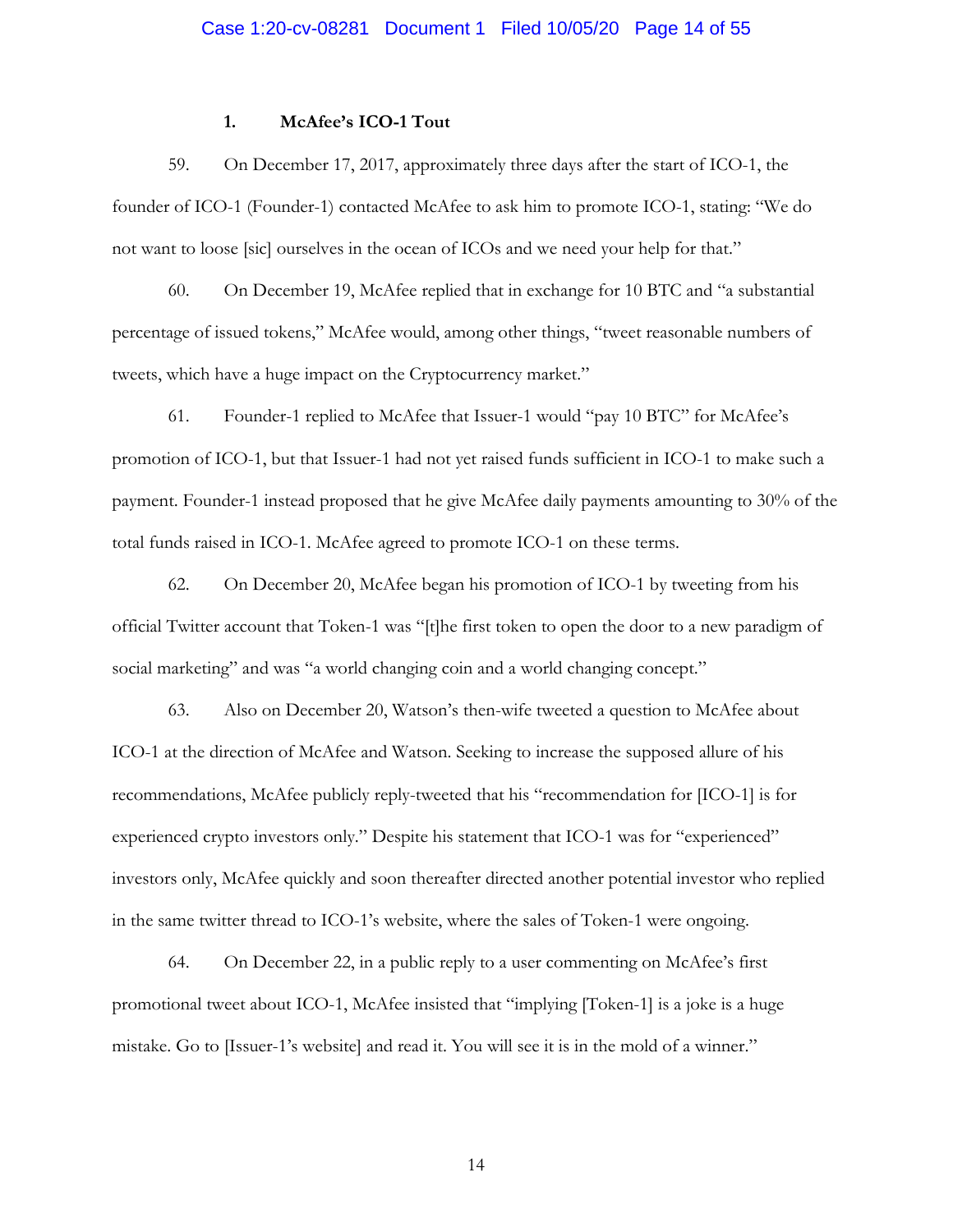### Case 1:20-cv-08281 Document 1 Filed 10/05/20 Page 15 of 55

65. As McAfee began tweeting about ICO-1, Issuer-1 concurrently began promoting that McAfee was the issuer's main adviser and posted his picture on its website. McAfee initially falsely created the impression that he was lending his expertise to the company, stating in replies to questions posted by other users in response to his promotional tweets: "I am making sure that their cyber security is perfect. Hackers are targeting coins as easy money these days." McAfee knew or recklessly disregarded the fact that he was not providing any cyber security guidance to ICO-1.

66. On December 20, in furtherance of his efforts to promote ICO-1 and Token-1, McAfee also falsely tweeted that "[he] urged [Issuer-1] to let [him] assist" with ICO-1, when in fact, as McAfee knew or recklessly disregarded, Founder-1 had sought McAfee's promotional assistance and McAfee was not "assisting" the company other than by making promotional tweets.

67. Later, on December 20, after McAfee confirmed to Founder-1 that he had received his first payment for the promotion of ICO-1, McAfee coordinated with Founder-1 to further increase the impact of his promotion by falsely disclaiming any connection between himself and ICO-1. McAfee instructed Founder-1 that "for the next few weeks, take my name off your site. I want to be able to leverage my Twitter with people assuming I have no relationship with you. Removing my name now will add at least a million dollars to your sale."

68. On December 20, McAfee tweeted that while he could not guarantee the success of Issuer-1, he could "guarantee that [he saw] no better ICO than [ICO-1] at the current time."

69. On December 21, McAfee publicly reply-tweeted: "If . . . you don't mind holding a coin for a couple of months then [ICO-1] is the best ICO out there," and tweeted: "For those of my trolls who call everything that I recommend a shit coin -- please read [ICO-1]'s white paper. It is brilliant. [ICO-1] is also the first social marketing coin. Its potential could equal the success of Twitter. So troll elsewhere or wise up and buy [ICO-1]."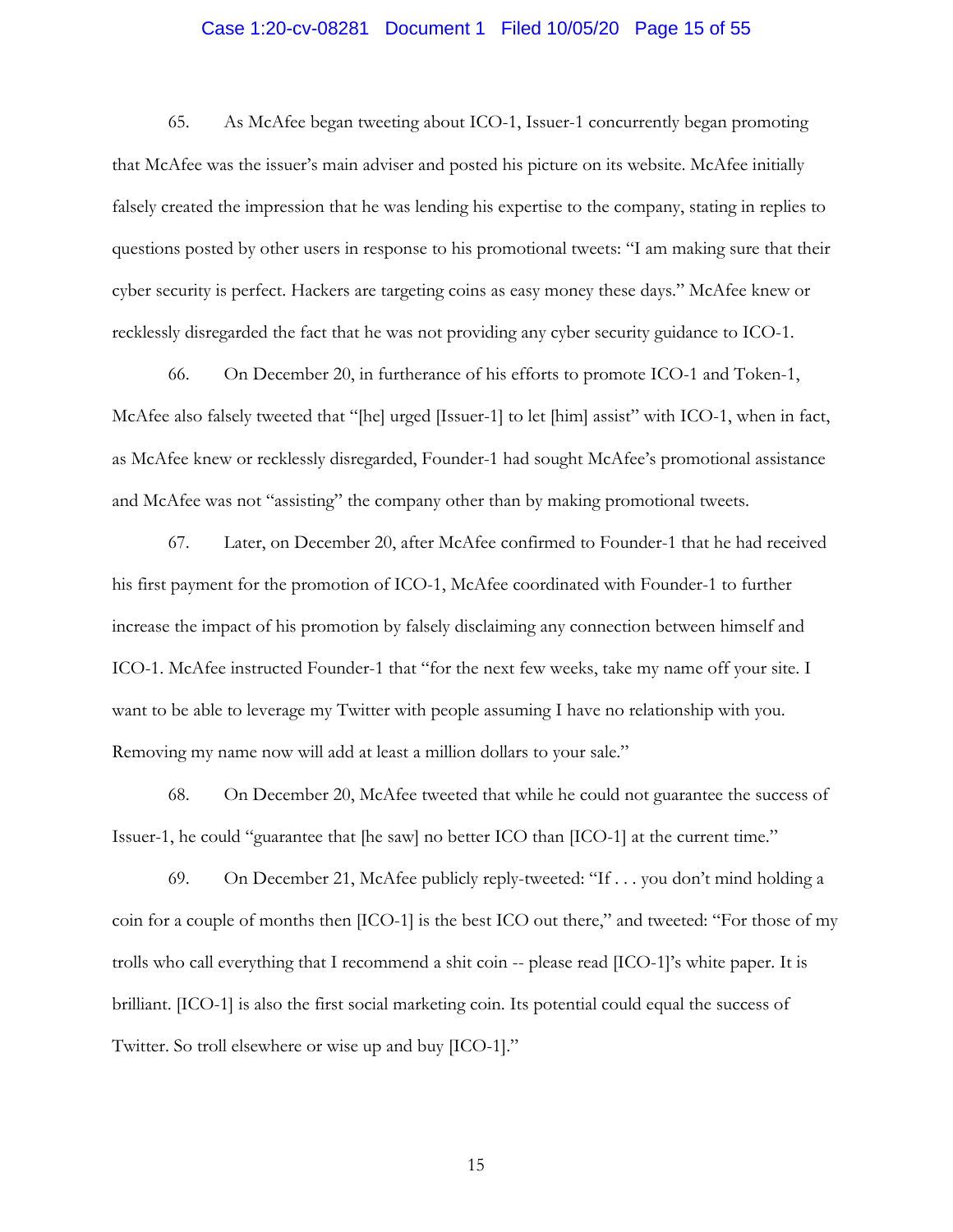### Case 1:20-cv-08281 Document 1 Filed 10/05/20 Page 16 of 55

70. In a continued effort to ensure that more investors bought into ICO-1, whose tokens could not at that time be resold on digital asset trading platforms, on December 24, McAfee tweeted: "For everyone who has DM'd me about [ICO-1]: It is an ICO. You can't buy it one day and sell it the next. It is a longer term play. Wait for the ICO to finish and get listed on exchanges. You must wait, but the returns will be way better. I explained this in my original tweet."

71. On December 27, McAfee falsely reply-tweeted publicly: "[ICO-1] is also a great ICO opportunity.  $\dots$  I have personally purchased a significant amount i[n]  $[ICO-1] \dots$ ." McAfee knew or recklessly disregarded the fact that he had made no such investment in ICO-1.

72. McAfee also repeatedly promoted ICO-1 during the December 2017 Interview, noting that "one of the reasons [he] like[d] [ICO-1] so much" is that "[t]he potential for growth is tremendous," predicting that "[i]f that thing does not go up by a factor of 50 in the first year [he'd] eat [his] shoe," and promising "it's going to make you more money than anything you can invest in."

73. During the December 2017 Interview, McAfee further and falsely claimed that he was touting ICO-1 solely due to its merits and its benefits to society: "So people go . . . , 'Why are you promoting this?' Because it is good for the world. It is good for you. It is good for everybody."

74. On January 8, 2018, McAfee falsely announced on his Twitter feed that he had "taken a formal advisory role in [ICO-1]. I heavily invested in [ICO-1], so I have a personal interest in helping ensure that product development is properly done in a timely manner."

75. In an attempt to further induce investors to buy into ICO-1, on January 13, McAfee tweeted: "[ICO-1] is closing its pre-sale at 1:00 PM on January 15th. Last chance at 40% bonus. Disclaimer . . . I am an advisor and investor of [ICO-1]."

76. McAfee knew or recklessly disregarded that these statements were false or misleading when he made them, because in fact, McAfee never had a "formal advisory role" with or provided cyber security advice to Issuer-1, and because McAfee never purchased any Token-1 securities;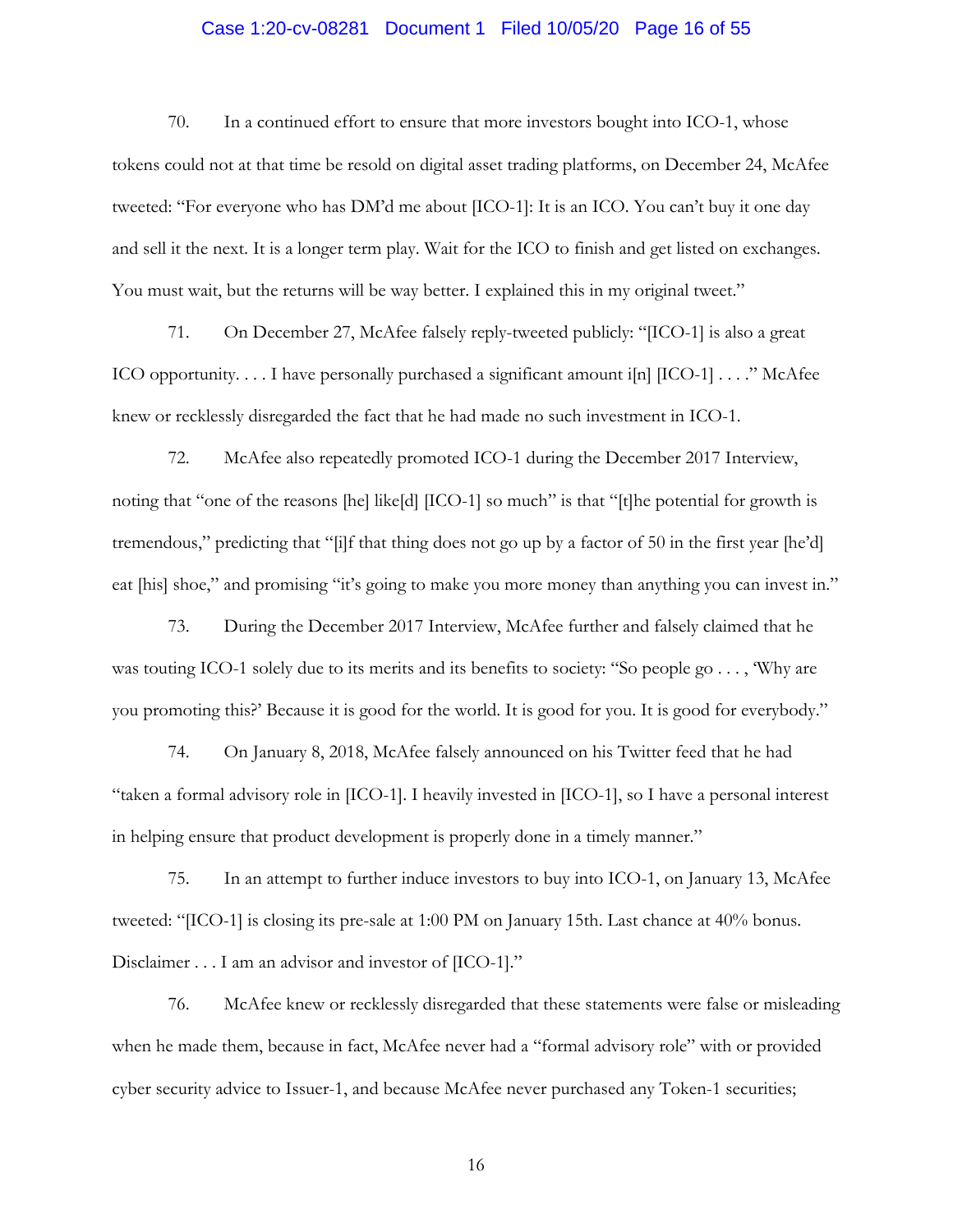### Case 1:20-cv-08281 Document 1 Filed 10/05/20 Page 17 of 55

rather, McAfee only owned Token-1 securities because the issuer had issued them to him as compensation for his promotions.

77. In the replies to McAfee's initial promotional tweets about ICO-1, Twitter users directly asked McAfee if he was receiving compensation to promote ICO-1. McAfee replied to these questions falsely: "I do not. I merely sift through the mass [of] tokens to find the gems and share them. It's in everyone's interest to support coins that improve our lives."

78. Another Twitter user replied to one of McAfee's tweets about ICO-1 stating that "[t]he money goes right into John's pocket," to which McAfee misleadingly publicly replied, he "[w]ish[ed] it did." McAfee knew or recklessly disregarded these statements were false or misleading as he was, in fact, being compensated for the promotional statements and did not sift through tokens to "find" ICO-1 but, instead, had been contacted by Founder-1 to promote ICO-1.

79. McAfee's false statements on Twitter about ICO-1 were important to investors considering whether to invest in ICO-1. For example, one commenter on a digital asset discussion forum stated that "[a]dding JM [John McAfee] best strategic move I have ever seen an ICO do" because it demonstrated that the company was "getting accredited by people in the industry," which would "get people to believe in it more." Others noted that ICO-1 was an "[i]nteresting project and if John McAfee said what he said I'm in," or that McAfee "has had success in other ICO[s] as well and believes in this product."

80. Token-1 tokens were sold in ICO-1 for 0.003 ETH per token, with additional tokens provided as a "bonus" depending on when the investor invested. Today, Token-1 no longer trades on digital asset trading platforms, and thus has little to no value.

#### **2. McAfee's ICO-2 Tout**

81. On January 1, 2018, McAfee tweeted: "ICO of the week: [ICO-2]. [Issuer-2] is a distributed version of Amazon.com. [I]t allows simple and secure creation of e-commerce sites –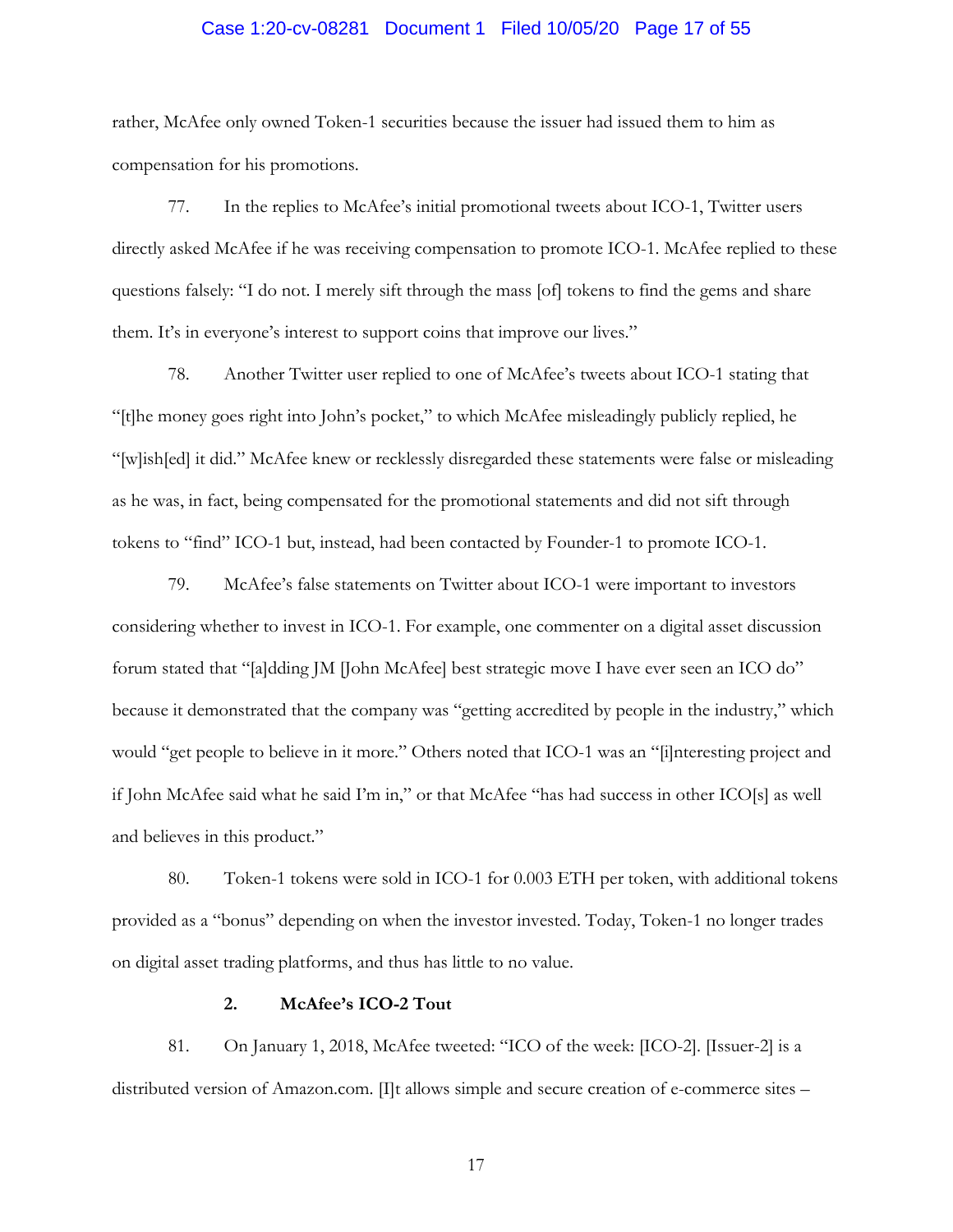#### Case 1:20-cv-08281 Document 1 Filed 10/05/20 Page 18 of 55

searchable in the same manner as Amazon – but with no Amazon as middle man. This could be as huge as it gets in the blockchain world." Also on January, in reply to a response to this tweet, McAfee said: "You buy by clicking [link to the "crowdsale" page on ICO-2's website]."

82. On January 3, McAfee reply-tweeted: "... [ICO-2] will likely replace Amazon.com. It is the first distributed version of Amazon. If you cannot see the value of a distributed version of Amazon - without the cost of goods increased by the middleman (Amazon) then I'm sorry."

83. On January 6, McAfee tweeted: "I have become an advisor to [ICO-2]. I recommended them recently and, as an early investor in their ICO, I want to make sure they succeed in implementation. I love Amazon,com [sic], but I want everyone to have the ability to be their own Amazon if they want to start an e-business."

84. McAfee knew or recklessly disregarded that this statement was false or misleading when he made it because McAfee was being secretly paid for these promotions, he never had an advisory role with Issuer-2, and his only holdings related to ICO-2 were not the result of his investment, but instead had been paid to him by the company as compensation for his promotions.

85. Issuer-2 sold 1,929 tokens in ICO-2 for 1 ETH, or approximately \$0.45 per token as of January 2, 2018. Today, Token-2 trades for approximately \$0.003338 on digital asset trading platforms, and are essentially worthless.

#### **3. McAfee's ICO-3 Tout**

86. On December 7, 2017, a representative of Issuer-3 contacted McAfee by Twitter DM to ask if McAfee "[w]ould . . . consider being an advisor for [Issuer-3]."

87. McAfee responded by asking whether Issuer-3 had a white paper, and stating that he "require[d] a sign on payment plus a percentage of the tokens."

88. The representative responded to McAfee that he could "give [McAfee] \$25,000 USD in BTC as a retainer up front/right now and then more BTC after [its] pre-sale and a large amount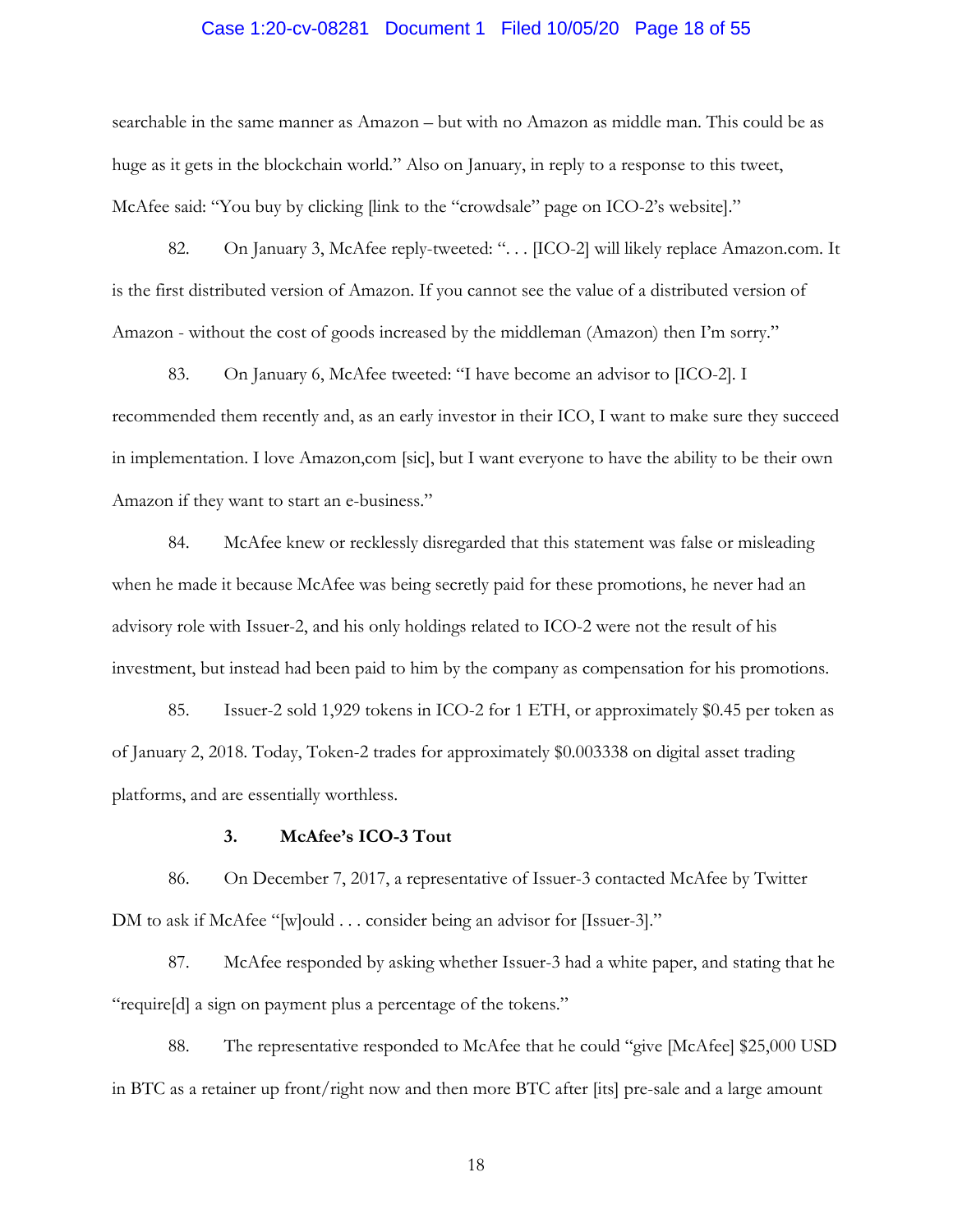# Case 1:20-cv-08281 Document 1 Filed 10/05/20 Page 19 of 55

after the ICO for a total of \$1,000,000 USD worth of BTC." The representative also stated that he would give McAfee "a portion" of the tokens that had been reserved for the Issuer-3 "founders' pool," and that the white paper was "in draft mode" so he could not provide it to McAfee.

89. McAfee, having not seen the ICO-3 white paper, nevertheless replied: "When I receive the \$25,000 I will announce my involvement and begin promoting you. You are correct – my involvement will double your sales at the very least."

90. On December 12, Issuer-3 sent McAfee BTC worth approximately \$24,633.

91. On December 13, McAfee tweeted: "The skilled trade market . . . has enormous middle man overhead – costing consumers billions each year. [Token-3] decentralizes this market using smart contracts. Disclaimer – these folks are friends of mine – but brilliant friends."

92. McAfee highlighted the influence of his promotions in a private message to a representative of Issuer-3 on December 14, saying that his tweet from the previous day had been seen 86,903 times, and had 3,085 "interactions" (i.e., generated clicks, replies, likes, and other actions by readers) with the tweet.

93. On December 19, McAfee tweeted: "One of the most interesting brick and mortar ICOs I've seen. Shout out to [ICO-3]. Note: These folks are friends of mine."

94. On January 6, 2018, which was one of the first days of the ICO-3 offering, McAfee tweeted: "ICO of the week: [ICO-3]. Disclaimer: I am an investor and fan. Already has more than 50,000 customers matched with home repair pros and their growth is stunning. Removes middlemen, reduces fraud, slashes cost. Who wouldn't want a piece of [Issuer-3?]"

95. In fact, as McAfee knew or recklessly disregarded, he had never invested in ICO-3, and was not "friends" with its issuer. The only assets McAfee received in connection with ICO-3 were not the result of his investment, but were paid to him as compensation for his promotion.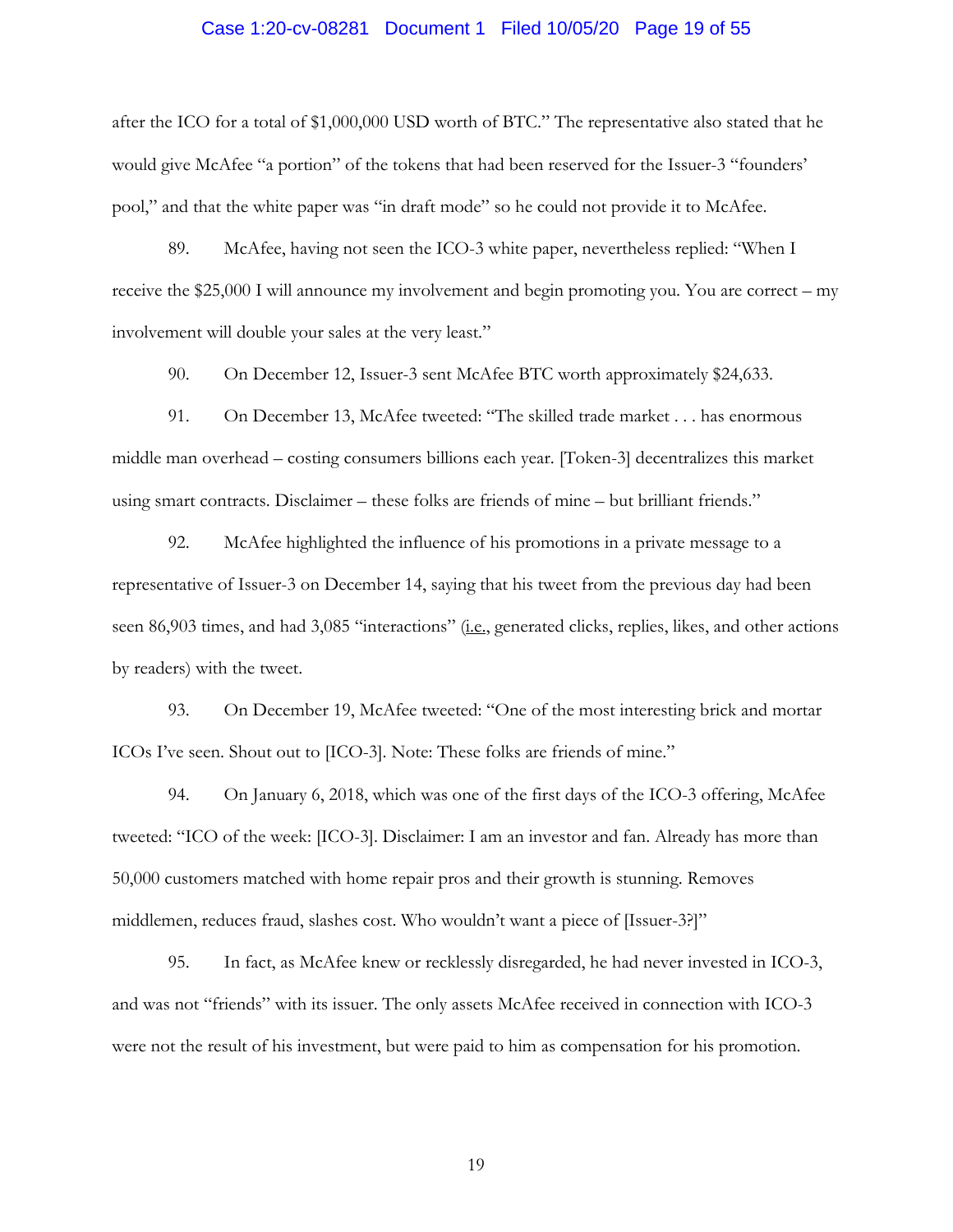#### Case 1:20-cv-08281 Document 1 Filed 10/05/20 Page 20 of 55

96. On January 7, McAfee privately messaged the representative of Issuer-3 saying that

his January 6 tweet had 480,470 "Impressions" and 32,409 "Total engagements" on Twitter.

97. Also on January 7, 2018, McAfee sent an ethereum wallet address to the

representative of Issuer-3 to receive the ETH payments for his promotion of ICO-3.

98. On January 11, the representative of Issuer-3 received a Twitter DM from McAfee's

official Twitter account, signed by Watson as "Executive Advisor," stating:

Mr. McAfee has decided to discontinue promoting your ICO. The daily payments have been insignificant compared to the other ICOs that he is promoting. Since there are a limited number of tweets that he can do each week and have the tweets remain effective, he believes, from a business standpoint, it makes more sense to tweet an ICO that is performing at least closer to average return. There is no need to transfer any more funds. Mr. McAfee and the team wish your ICO all the best. Thank you.

99. McAfee subsequently deleted his January 6, 2018, tweet concerning ICO-3.

100. Token-3 tokens were sold in ICO-3 for 6,000 tokens per 1 ETH, or approximately \$0.192 per token as of January 7, 2018. Today, Token-3 trades for approximately \$0.0017, and are thus essentially worthless.

### **4. McAfee's ICO-4 Tout**

101. On December 31, 2017, a representative of ICO-4 emailed McAfee to retain him to promote ICO-4, and on January 1, 2018, noted that Issuer-4 hoped to raise 6,900 ETH, worth approximately \$5 million USD, which would allow them to make horror films, the intended purpose of the company, and proposing to give McAfee 30% of the amount raised.

102. The representative further discussed how McAfee could profit from the company's digital assets if he promoted ICO-4, but noted: "Of course I can't mention any of this in our whitepaper since the SEC views mentioning even the smallest hint of profit as a qualifier to deeming a token a security, but I've added enough for an experienced investor to read between the lines."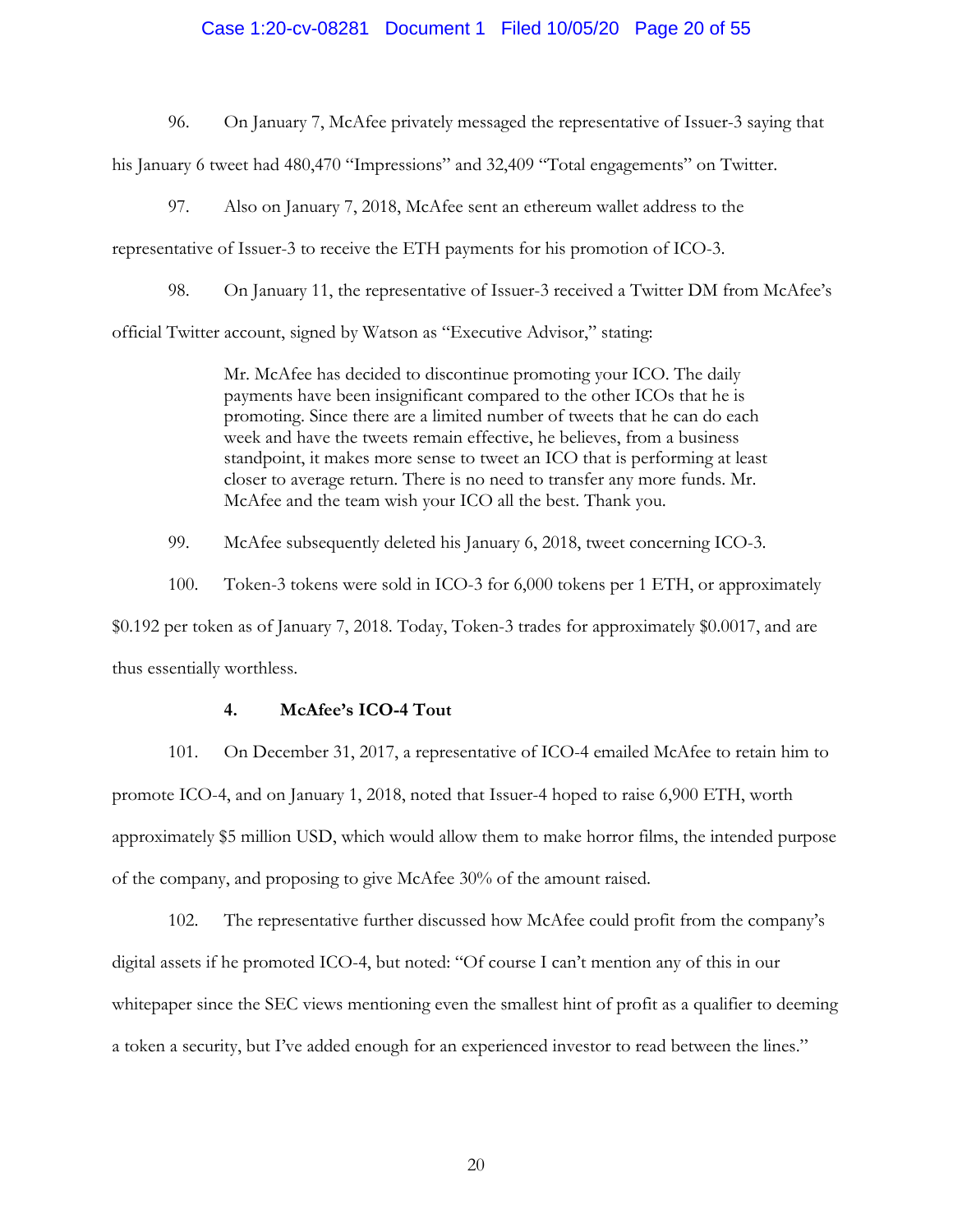# Case 1:20-cv-08281 Document 1 Filed 10/05/20 Page 21 of 55

103. On January 1, McAfee replied: "With my help you will quickly generate 6,900 Ether. You might consider upping it to at least  $9,000 +$ ."

104. The Issuer-4 representative replied to McAfee: "The smart contract we are using has a hard cap of about 50,000ETH if we were to give you 40% of the supply of tokens. . . . My offer to you is 40% of the tokens, and 30% of the ICO take. Paid daily." McAfee replied "[a]ccepted," and forwarded the correspondence to Watson.

105. On January 7, Watson replied to the email chain, representing himself as McAfee's "Exec Advisor" and asking the issuer to call his "office phone to discuss further details . . . ."

106. On January 8, after arranging a call between the representative of Issuer-4 and McAfee, Watson, acting at McAfee's direction, reconfirmed by email to Issuer-4 the promotional agreement "for the deal of 40% tokens and 30% per day for the duration of [ICO-4]."

107. McAfee then tweeted: "2nd Weekly ICO choice: [ICO-4]. I couldn't resist. [Token-4] fuels financing and distributing horror films. It takes power from the boardroom and gives it back to the filmmakers - hopefully encouraging creativity. I love horror films and will invest." As McAfee knew or recklessly disregarded, he had no intention of investing in ICO-4, but was falsely tweeting that he would because Issuer-4 had paid him to promote the token.

108. McAfee subsequently deleted his tweet concerning ICO-4. On January 20, the representative of ICO-4 wrote to McAfee by email: "A few members of our community noticed you had deleted the [Issuer-4] tweet. Are there any issues?" Watson replied: "Unfortunately, your ICO is not doing as well as ICOs Mr. McAfee has promoted in the past. We are discontinuing the promotion at this time."

109. Token-4 tokens were sold in ICO-4 for approximately \$0.114 per token as of January 8, 2018. Today, Token-4 trades for approximately \$0.000212, and are thus essentially worthless.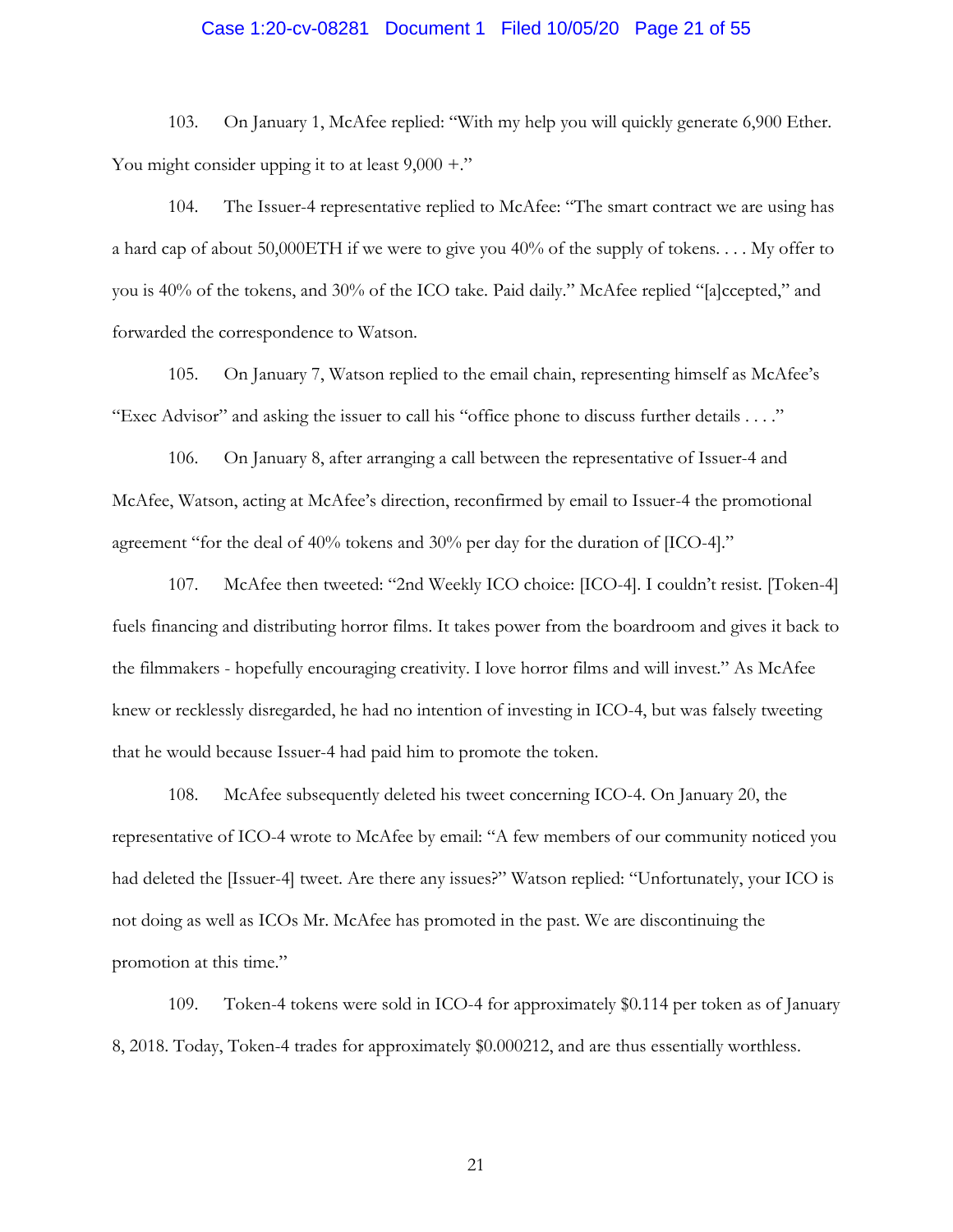#### **5. McAfee's ICO-5 Tout**

110. On January 15, 2018, Watson, acting at McAfee's direction, sent a representative of Issuer-5 a digital wallet address controlled by McAfee and said: "Mr. McAfee will begin promoting your ICO very shortly. 24 hours after his first tweet, a payment of 25% of ICO income should be sent on a daily basis."

111. McAfee then tweeted: "Second ICO of the Week: [ICO-5]: [link to ICO-5 Website]. Will likely replace Spotify and become the virtual jukebox for businesses. . . . Love this one."

112. On January 19, McAfee tweeted: "[Issuer-5] reached its soft cap today. Congratulations," and posted a link to the ICO-5 offering website.

113. On January 20, McAfee tweeted: "[ICO-5] seems on track. A goid [sic] investment for the ICO adherents among you," and posted a link to the ICO-5 offering website.

114. On January 22, McAfee retweeted a tweet by his own spouse regarding her purported investment in ICO-5 and said: "It's a sound investment and the [Issuer-5] team would have to fuck up royally not to succeed . . . ."

115. On January 26, McAfee tweeted: "[Issuer-5] on track to reach its hard cap," and posted a link to the ICO-5 offering website.

116. Token-5 tokens were sold in ICO-5 for 70,000 tokens per 1 ETH, or approximately \$0.018 per token as of January 15, 2018. Today, Token-5 trades for approximately \$0.00011, and are thus essentially worthless.

### **6. McAfee's ICO-6 Tout**

117. On January 14, 2018, Watson, acting at McAfee's direction, wrote to a representative of Issuer-6, who had previously reached out to a McAfee-controlled email address:

> Mr. McAfee just finished two ICOs that he was advising and is available as an advisor. If you are interested, he charges 25% of the ICO income, paid daily, and a percentage of the coins. He will only work with ICOs that use reputable Crowd funding sites so that he is assured the daily income counter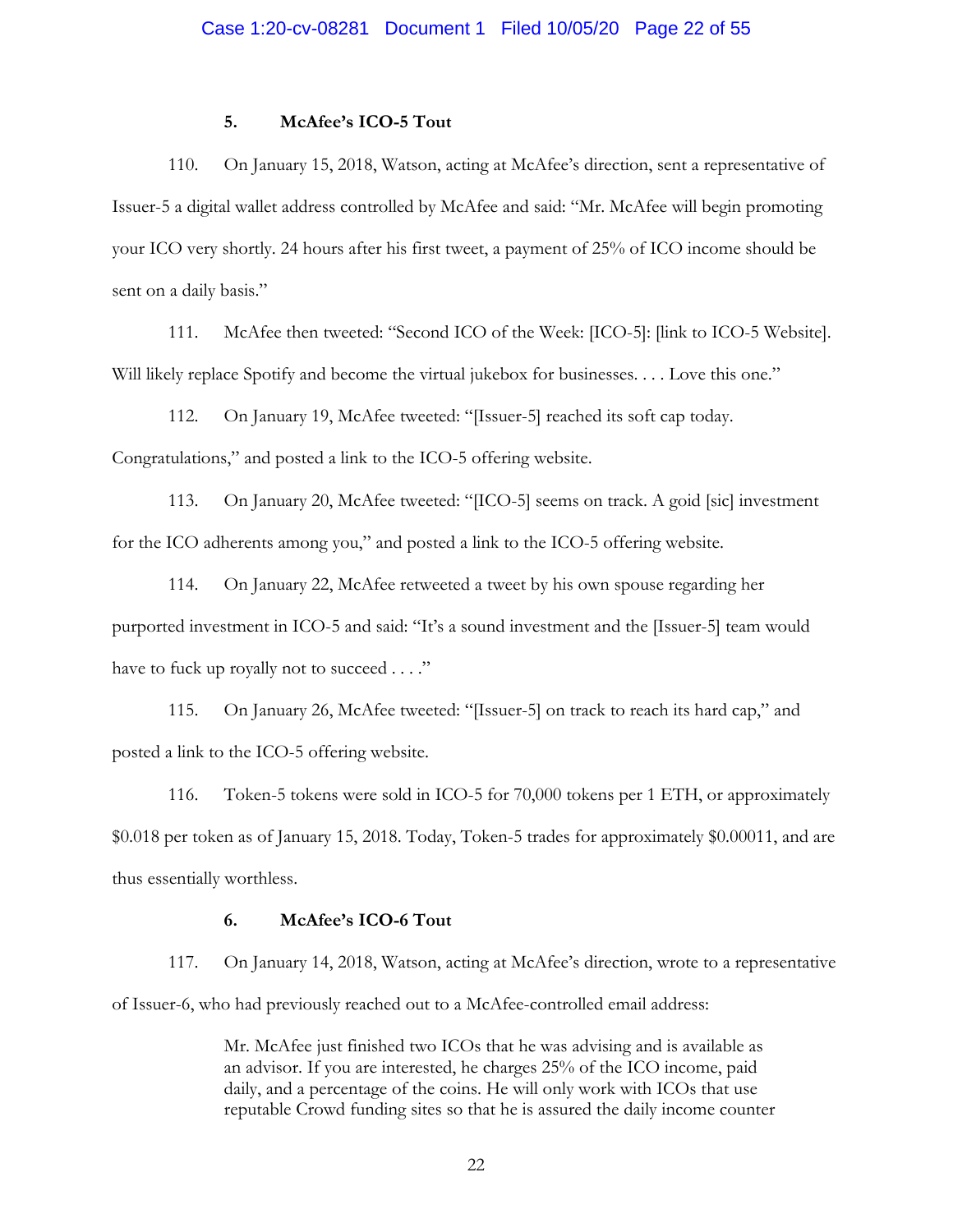### Case 1:20-cv-08281 Document 1 Filed 10/05/20 Page 23 of 55

is correct. If you meet these guidelines, he might be able to help advise you. He would also require the time necessary for your site to be audited, to ensure that he is not recommending a questionable company. Thank you.

118. On January 15, Watson, again at McAfee's direction, wrote to the representative of

Issuer-6: "If you can provide evidence of having a way to show proof of daily ICO income, Mr.

McAfee can begin his first promotional tweet tonight. Please keep in mind, 25% of your ICO daily

income is required every day of your ICO sale. Generally, he also takes a percentage of coin . . . ."<br>119. The representative of Issuer-6 agreed to these terms, and wrote to Watson: "Since

Mr. McAfee will become an advisor, I have two final questions. 1) can we add him to our website

now? 2) how do we reach him in case we have a question?"

120. Watson replied:

Mr. McAfee has requested that you wait until two days after his first tweet to place his name on your website. There is a reason for everything. Please provide exact date of your ICO start date, or has it already begun? Whatever the answer, Mr. McAfee's timing, method, and tweets is [sic] designed to promote your ICO to its max potential. If we are in agreement please confirm start date and Mr. McAfee will send his first tweet shortly. I am sending his Etherium [sic] address in next email. The 25% will be due 24hours [sic] after his first tweet.

121. On January 17, McAfee tweeted: "Want to park your money in a safe place that may have great upside? ICOs are King in this market . . . Be sure to fully read the white papers and check out carefully. I'm considering [ICO-6]," and posted a link to ICO-6's website.

122. On January 18, McAfee tweeted: "Audit of the [ICO-6] which I recommended yesterday. It should answer the many questions about [Issuer-6] which I received," and included a link to a supposed audit of ICO-6.

123. On January 24, in response to questions in his replies on Twitter about whether he was compensated for his tweet touting ICO-6, McAfee wrote:

> Why does everyone assume I fucking get paid for everythings [sic] I tell people to check out???????? Can't I fucking point out items of interest? Why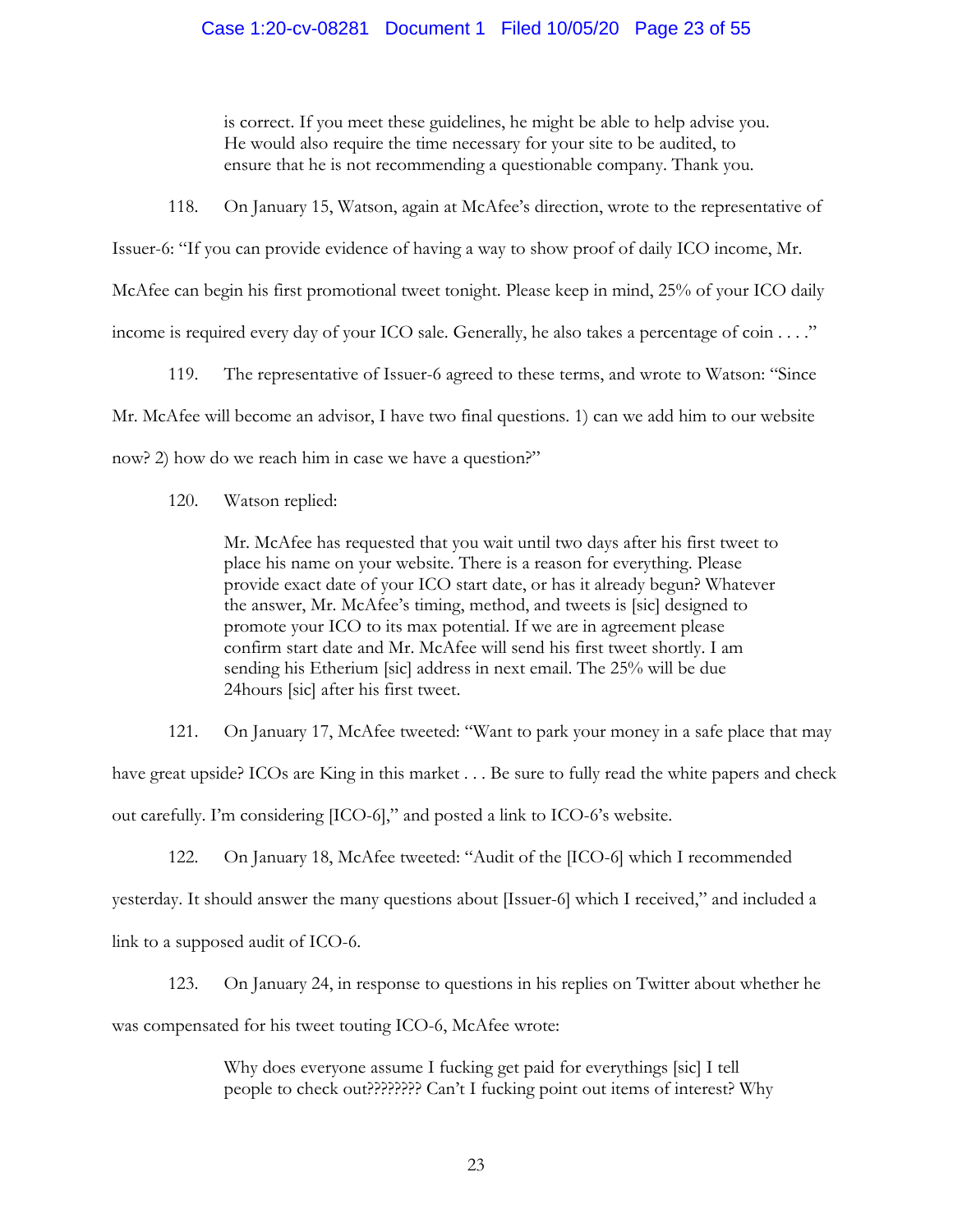#### Case 1:20-cv-08281 Document 1 Filed 10/05/20 Page 24 of 55

the fuck do I need money. Google me. And it's fucking rude to ask peopler [sic] what they make. How much do you make at your work??"

124. In fact, at this time McAfee had already begun receiving payments from ICO-6, which ultimately totaled approximately \$110,130 USD worth of ETH.

125. On January 24, McAfee falsely and misleadingly tweeted that he had chosen ICO-6 to recommend for investment because of "the potential value of the coin" that supposedly "could make [ICO-6] a giant," when, in reality, and as he knew or recklessly disregarded, he had not chosen ICO-6 for investment, but, rather, was being paid to promote the ICO.

126. Token-6 tokens were sold in ICO-6 for 3,000 tokens per 1 ETH, or approximately \$0.338 per token as of January 17, 2018. Today, Token-6 no longer trades on digital asset trading platforms, and has little to no value.

### **7. McAfee's ICO-7 Tout**

127. On January 29, 2018, McAfee tweeted: "A fascinating ICO – [ICO-7]. Combines social media with physical action. They already have 1.2 million users. A combination of MTV, Jackass and viral videos, it allows users to challenge each other to perform any act . . . ," referring to the supposed purpose of the fundraise for ICO-7.

128. On January 29, McAfee also tweeted: "We found out that [ICO-7], the ICO I talked about earlier today, has both an Android and IOS app. We have been using it all afternoon. This iis [sic] some fun shit. Try it yourselves. Just one more reason I believe this coin is going to fly." McAfee subsequently posted additional tweets about his use of the Issuer-7 app.

129. On January 31, McAfee tweeted: "[ICO-7] is performing well. The token price is going up 50% tomorrow. If you invest in ICOs you should check this one out before tomorrow."

130. In a reply to his January 31 post, McAfee continued to urge readers to invest in ICO-7: "An ICO is an initial coin offering. You buy the Coin before it is listed on an exchange. More often than not the early buy in returns far more than buying the Coin on an exchange."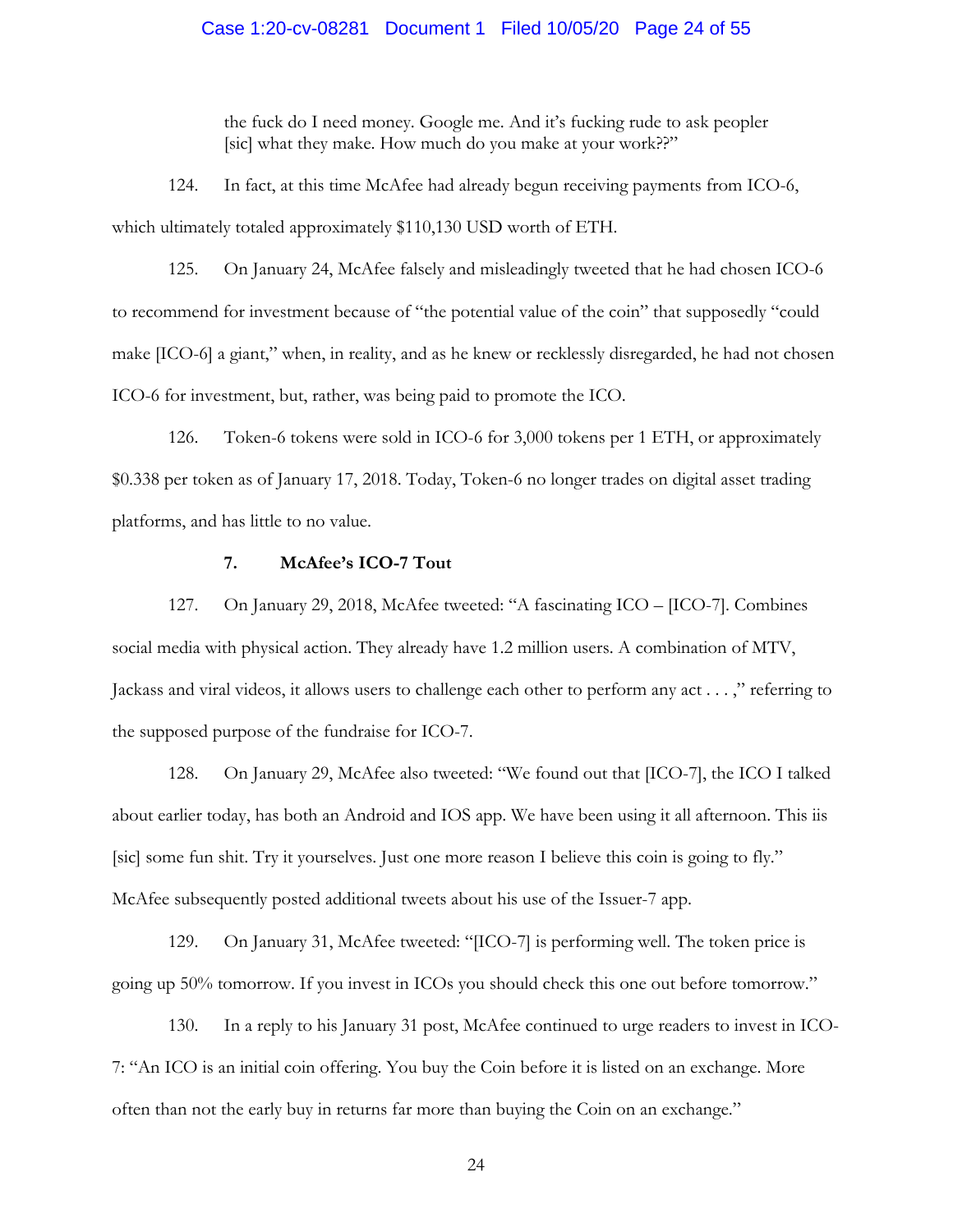#### Case 1:20-cv-08281 Document 1 Filed 10/05/20 Page 25 of 55

131. On February 5, McAfee tweeted: "[ICO-7] is undervalued right now. In the next 2 years this project will disrupt the gaming and entertainment market which is a \$100 billion dollar opportunity—a gem of information . . . ."

132. An ICO-7 "cold storage" wallet address (a device or software used to store digital assets offline) made nine direct ETH transfers to McAfee, on a daily basis from January 30 through February 7, 2018, as payment for his promotions.

133. Token-7 sold for between approximately \$0.02 and \$0.04 during ICO-7. Today, Token-7 trades for approximately \$0.000424, and is thus essentially worthless.

#### **B. McAfee Continues to Deceive Investors About His Role in the Touted ICOs After His Touting Scheme Is Uncovered**

134. On February 8, 2018, a blogger on an online messaging board posted a message ("the February 8 Post") speculating about McAfee's relationship to ICO-7, noting that: (a) ICO-7 had raised less than 10% of its funds from the beginning of the ICO around December 25, 2017, to before McAfee's first promotional tweet on January 29, 2018; (b) interest in the ICO had increased substantially after McAfee's series of tweets in the week following January 29, 2018; (c) prior to January 29, 2018, investors could use six forms of payments to invest in ICO-7 but that on that date all funds started flowing into a consolidated Ethereum address; (d) McAfee had been announced as an "advisor" to ICO-7 on January 30; and (e) the consolidated address, which had been made public by the team behind ICO-7, had made several large transfers of the funds raised to one single wallet.

135. The team behind ICO-7 had in fact announced that all of the ETH raised would be transferred to a single "cold storage" wallet, supposedly due to the potential risk of hacking.

136. Based on the foregoing, the author of the February 8 Post argued that McAfee took what had been an unsuccessful project and pumped it to unwitting investors for undisclosed compensation, concluding "that the transactions [of ETH transfers] were a reward for advertising by McAfee," and that McAfee's actions were "a good reason to write . . . to SEC [sic]."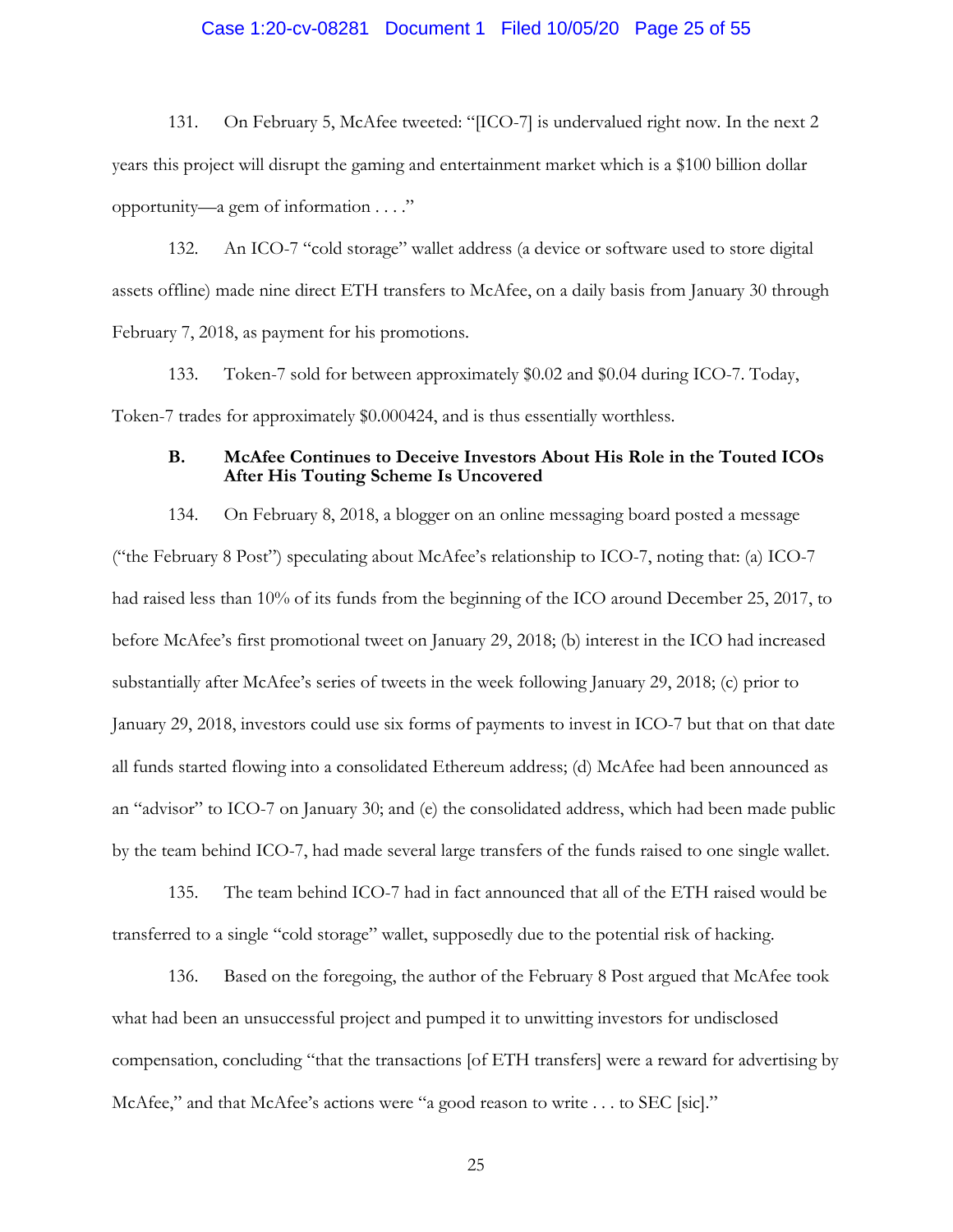### Case 1:20-cv-08281 Document 1 Filed 10/05/20 Page 26 of 55

137. Indeed, the nine consecutive transfers to McAfee from the "cold storage" ICO-7 wallet address (all made after McAfee's promotions began) were both easy to trace and difficult to explain, as McAfee had not disclosed that he was being compensated for his promotion of the ICO-7, while it was apparent that payments from the ICO-7 issuer's "cold storage" wallet were being sent to a single digital asset immediately after McAfee's promotion began.

138. On February 9, a member of the ICO-7 team forwarded a link to the February 8 Post to Watson, asking him to coordinate a response with McAfee, noting people would "become suspicious if we . . . remain silent for a long time." Watson forwarded the email to McAfee.

139. On February 11, McAfee issued a statement on Twitter entitled "The McAfee Team and ICOs," where he for the first time admitted that he was being paid for promotions, while repeating his false claims that his team reviewed and picked the "best" ICOs for his "recommendations," and that he was offering "advice" (in addition to promotional services) to the issuers. The statement refused to disclose how much McAfee charged for his "services" claiming "[i]t is no one's business other than ours and the companies we support."

140. McAfee knew or recklessly disregarded that these statements were false or misleading when he made them, including because his team did not "pick" the ICOs for his recommendations and because he did not offer "advice" beyond promotional services to the ICO issuers.

141. Following the February 8, 2018 blog post accusing McAfee of receiving undisclosed compensation and McAfee's February 11, 2018, statement, fewer issuers contacted McAfee to promote their ICOs and the impact of his touts receded considerably.

### **C. McAfee's Scheme to Cash Out of Proceeds Earned from the Touted ICOs**

142. After he was forced to disclose his compensation arrangement with the ICO issuers he had been promoting and his promotional efforts became ineffective, McAfee was left with millions of the digital assets that he had received as payment for his earlier touts.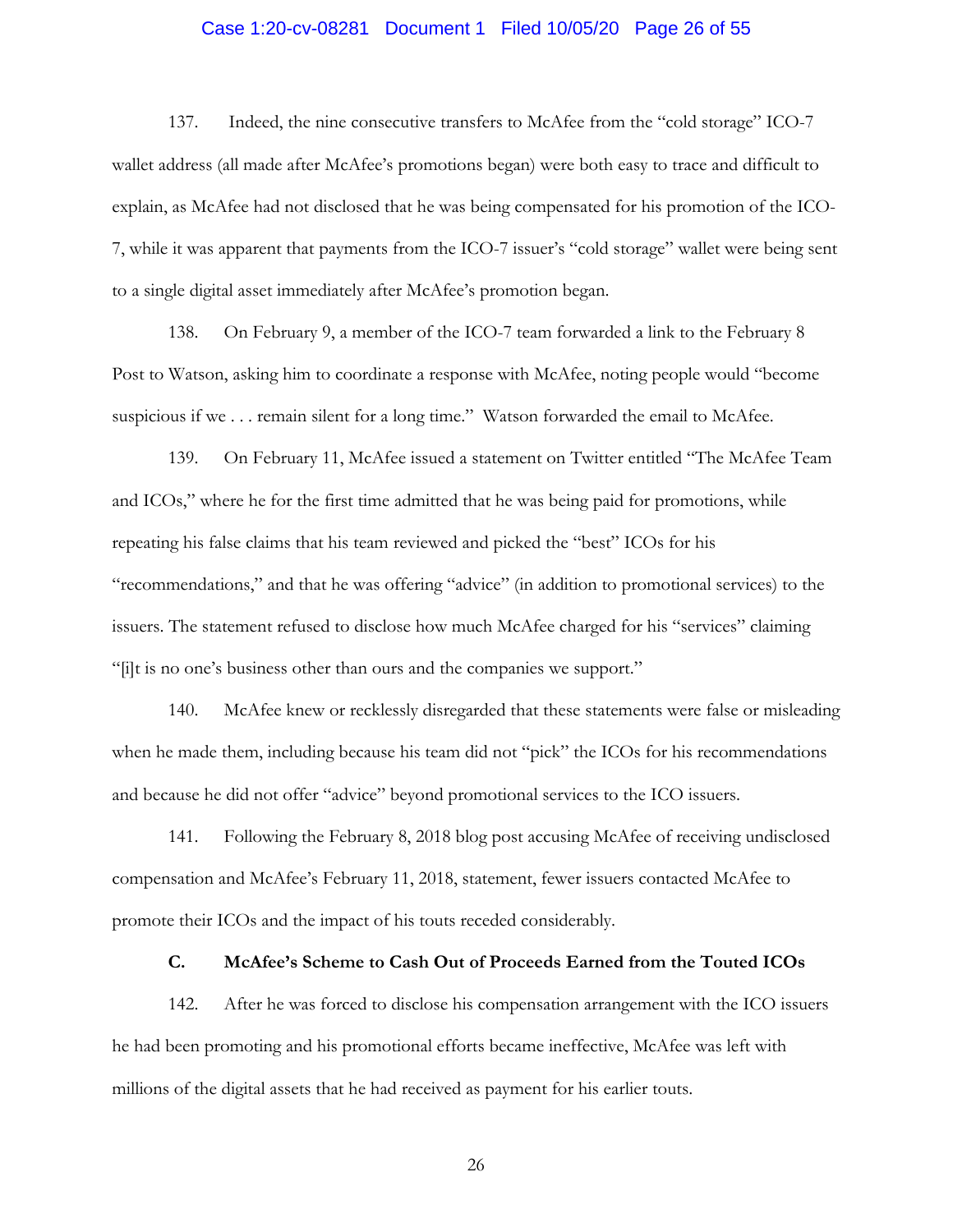### Case 1:20-cv-08281 Document 1 Filed 10/05/20 Page 27 of 55

143. Although these digital assets had been worth millions of dollars around the time of the ICOs, by March 2018 they were worth a fraction of that amount.

144. To unload these digital assets, McAfee orchestrated a scheme of paying a separate promoter to tout the same tokens offered in the Touted ICOs without disclosing the arrangement.

145. In February 2018, McAfee had recognized that "bots" had been spamming his Twitter posts and appropriating his identity on social media, and had hired an individual using the Twitter handle @McAfeeclones to target and attempt to remove these online bots.<sup>5</sup>

146. Later, McAfee used @McAfeeclones' bots to promote the tokens he had previously touted to increase the price of these tokens so that he could sell them at inflated prices.

147. On March 3, 2018, McAfee sent a private Twitter DM to @McAfeeclones explaining that he and his team had been recommending an ICO once or twice a week. McAfee wrote: "When we do a promotion, I need someone who is a member of the major crypto trading blogs on the various platforms to help us with outr [sic] promotion."

148. McAfee explained that he wanted @McAfeeclones to:

1 . . . [F]ind the largest or most influential blogs, chat boards, social media groups, etc. in the realm of crypto investing, crypto trading, crypto promotion, ICO discussion groups, etc. 2. Join these groups and start interacting with existing members. Do not mention ne [sic] or prom9te [sic] anything at all until -- 3. I give you an ICO or existing coin to promote. I will write your promotional posts for you for the first few months.

149. On March 6, McAfee instructed @McAfeeclones to promote the two digital asset securities that constituted McAfee's largest holdings from the ICO promotion scheme: Token-1 and Token-2. @McAfeeclones then began "promoting every day in various groups."

 $\overline{a}$ 

 $5 A$  "bot" is a software application that runs automated tasks (scripts) over the Internet.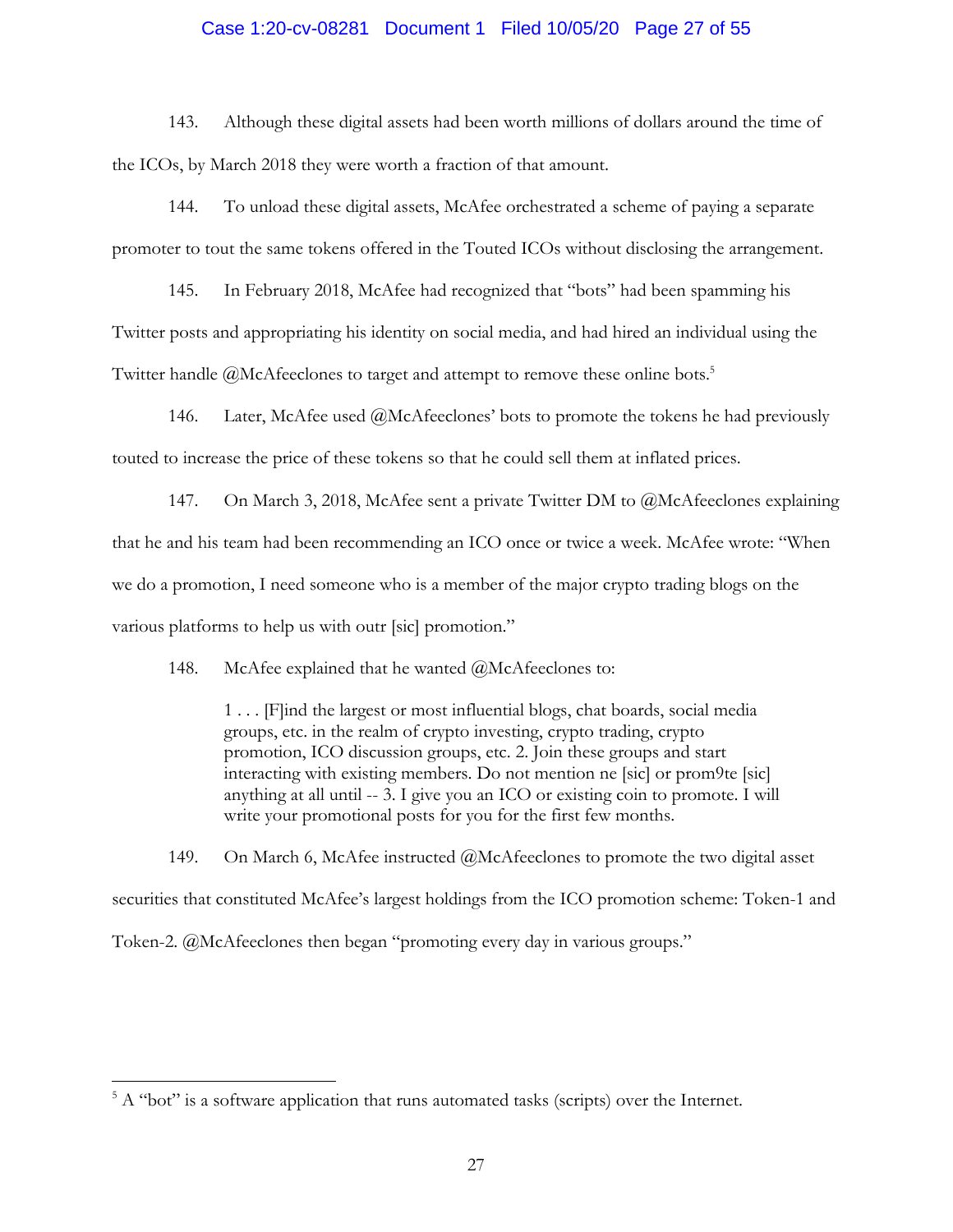### Case 1:20-cv-08281 Document 1 Filed 10/05/20 Page 28 of 55

150. These promotions were successful in increasing the price of these assets. Less than a week into this new scheme, @McAfeeclones wrote to McAfee that there was "[p]retty good movement in price on [ICO-2] today, [ICO-1] only a little bit. I'll work on promoting [it] more."

151. In June 2018, McAfee requested another promotion of Token-2 by @McAfeeclones, as he held more than 14.5 million tokens obtained as a part of his illegal promotion of ICO-2.

152. In total, McAfee sent 52 ETH (worth approximately \$25,000) to @McAfeeclones between March 2018 and June 2018 in connection with these undisclosed promotional efforts, and @McAfeeclones did in fact promote Tokens-1 and 2.

153. McAfee undertook other efforts to pump the remaining tokens from his ICO promotions. On May 24, 2018, McAfee tweeted: "McAfee Short Term Predictions," which listed McAfee's target prices for certain digital assets, including "[ICO-2] will hit \$.52 by mid July." On May 23, Token-2's closing price was \$0.089, but increased to \$0.11 and then \$0.15 in the next two days, continuing to rise until it peaked at \$0.26 on June 3, before falling.

154. McAfee did not disclose that he still held a position in these tokens and that he and others were secretly attempting to dump McAfee's ICO-2 digital assets at the time of this tweet.

### **D. McAfee Understood That His Conduct Was Illegal**

155. From the outset McAfee knew or recklessly disregarded that his ICO promotions for undisclosed compensation were illegal.

156. McAfee understood that his conduct was wrongful since at least June 2017, when he began working on the launch of at least two ICOs of his own and wrote to an employee in connection with one of these offerings that the ICO "can't be seen as an IPO [initial public offering]" because such a classification would have required the offerings to be registered with the SEC.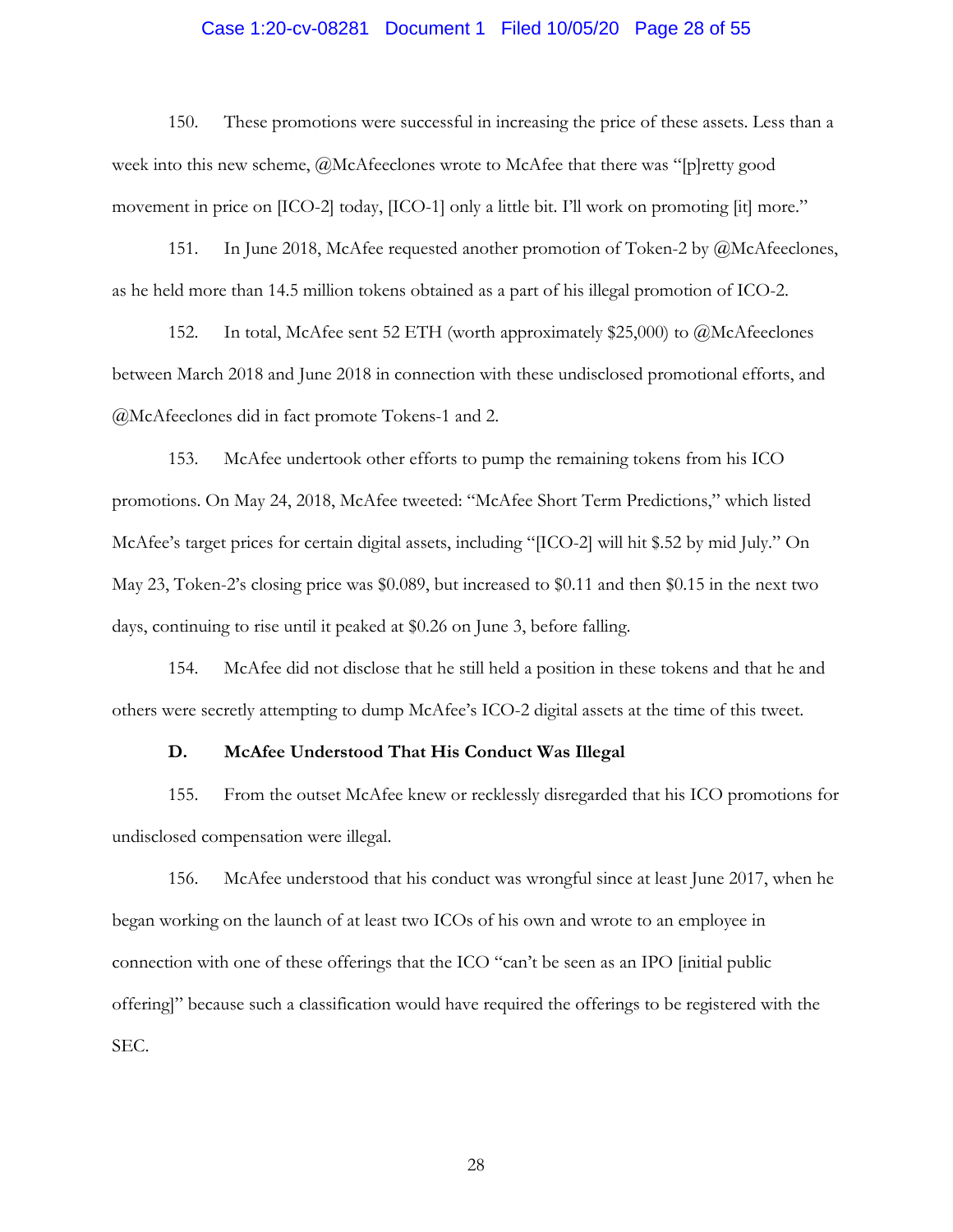# Case 1:20-cv-08281 Document 1 Filed 10/05/20 Page 29 of 55

157. At that time, McAfee closely followed developments in the regulatory space concerning digital assets, and certain of his correspondents specifically warned him that certain ICOs likely were securities offerings and that celebrities who promote ICOs without disclosing their compensation may violate the federal securities laws. For example:

a. On July 26, 2017, shortly after the Commission issued the DAO Report, one of his employees (Employee-1) sent McAfee an article entitled, "Oh Shit, the SEC Just Ruled That Ethereum ICO Tokens Are Securities," which had as its subheading, "Some ICOs must be registered or they're unlawful."

b. On November 2, 2017, the day after the Celebrity ICO Statement was issued, McAfee also was explicitly warned by a correspondent via private Twitter DM about potential regulatory issues when the correspondent noted that "I hope the SEC statement about ICO doesn't negatively affect anything with McAfee coin," a token that McAfee had been considering issuing under his own name.

158. In December 2017, McAfee negotiated with another entity to provide it consulting services. Their agreement, for which McAfee provided edits, provided that "taking a benefit of any kind in exchange for writing . . . about a security or cryptocurrency could be a violation of law." The agreement further prohibited scalping (a term defined below) in any form.

159. On December 27, 2017, a correspondent proposed to McAfee that McAfee "buy the  $dip'' - i.e.,$  buy a digital asset at a low price – and then endorse a token. He then texted McAfee that "[i]f we don't pay you, you don't have to water down your endorsements by pointing [out that] you are being paid as SEC required."

### **III. MCAFEE AND WATSON'S DIGITAL ASSET SCALPING SCHEME**

160. Scalping is an illegal scheme whereby someone (i) obtains securities for his own account prior to recommending or touting it to others; (ii) does not disclose in the tout the complete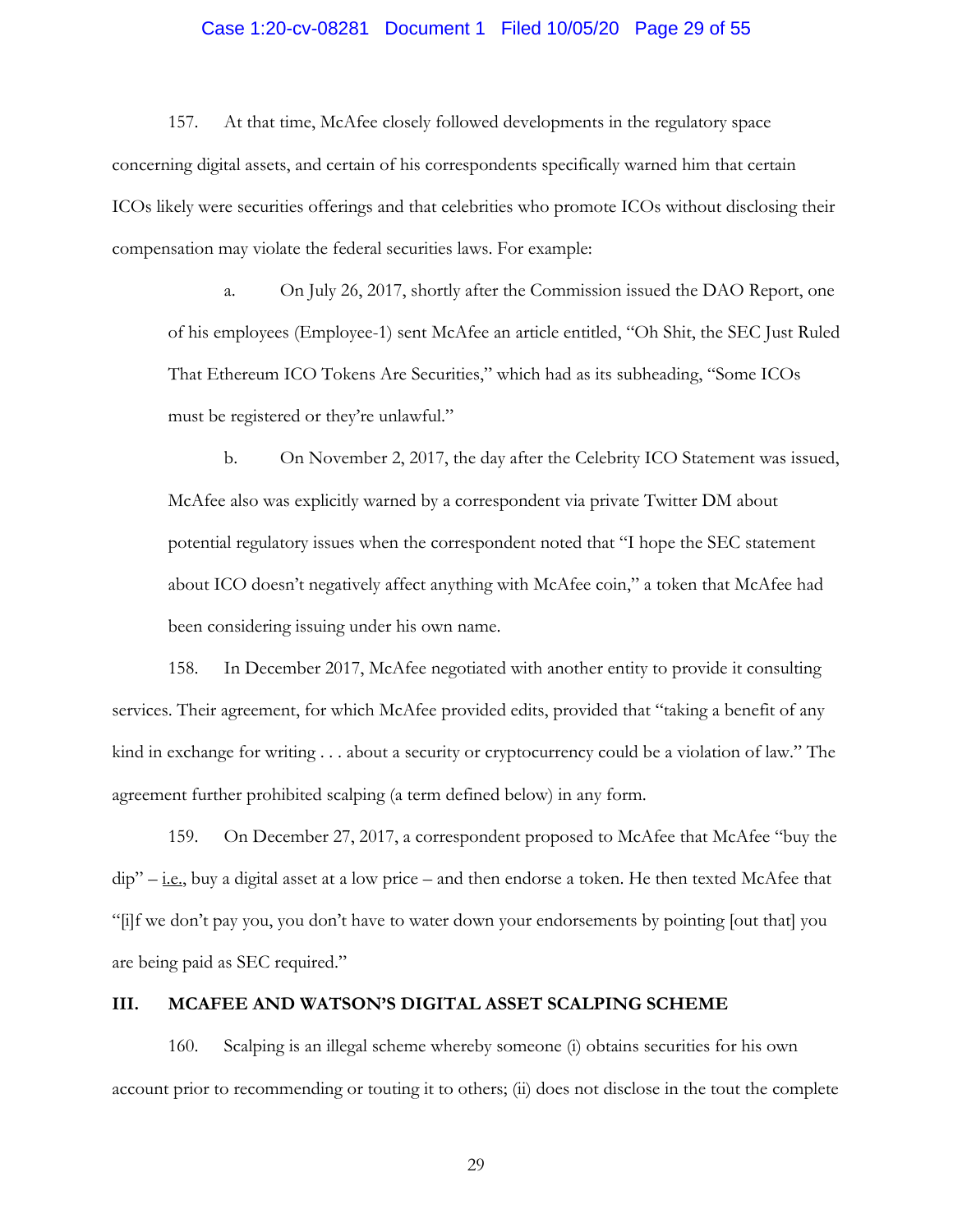# Case 1:20-cv-08281 Document 1 Filed 10/05/20 Page 30 of 55

truth about his ownership of the securities and his plans to sell them; and (iii) proceeds to sell the securities following the tout's dissemination into the increased share price and trading volume generated by his tout. McAfee and Watson engaged in this type of conduct with respect to at least one digital asset: Token-8.

161. McAfee knew that the recommendation of a digital asset security for purchase while simultaneously trying to offload a position in the digital asset was wrongful, just as he knew his undisclosed promotions were unlawful. In the December 2017 Interview, McAfee warned investors to view digital asset recommendations with suspicion because: "[Unscrupulous promoters] go, 'Oh, I love this one, or I love that one, and this looks great.' They don't know why they're saying it. Maybe they're saying it because they bought 100,000 coins and they can't sell them, right?"

162. Nevertheless, between December 2017 and February 2018, McAfee and Watson identified digital assets, including the digital asset security Token-8, with respect to which they believed McAfee's Twitter promotions could move the market, accumulated large positions in those digital assets in McAfee's accounts, recommended the digital assets in tweets, and then dumped McAfee's holdings in a digital asset as the asset's price increased in response to the tweet.

163. Starting in late 2017, McAfee announced that he would be tweeting a daily token recommendation. Ultimately, between December 21, 2017 and February 22, 2018, McAfee recommended at least 10 digital assets as his "Coin of the Day" (later "Coin of the Week").

164. At the outset of this scheme, McAfee tweeted that "[m]ost of the 2,000 coins are trash or scams. I've read every white paper. The few I'm connected to I will tell you. The rest I have no position in. These coins will change the world. You can support that change."

165. McAfee's claims that he would tell his followers when he had a position in a digital asset or that he had no position in these tokens were false, as he knew or recklessly disregarded.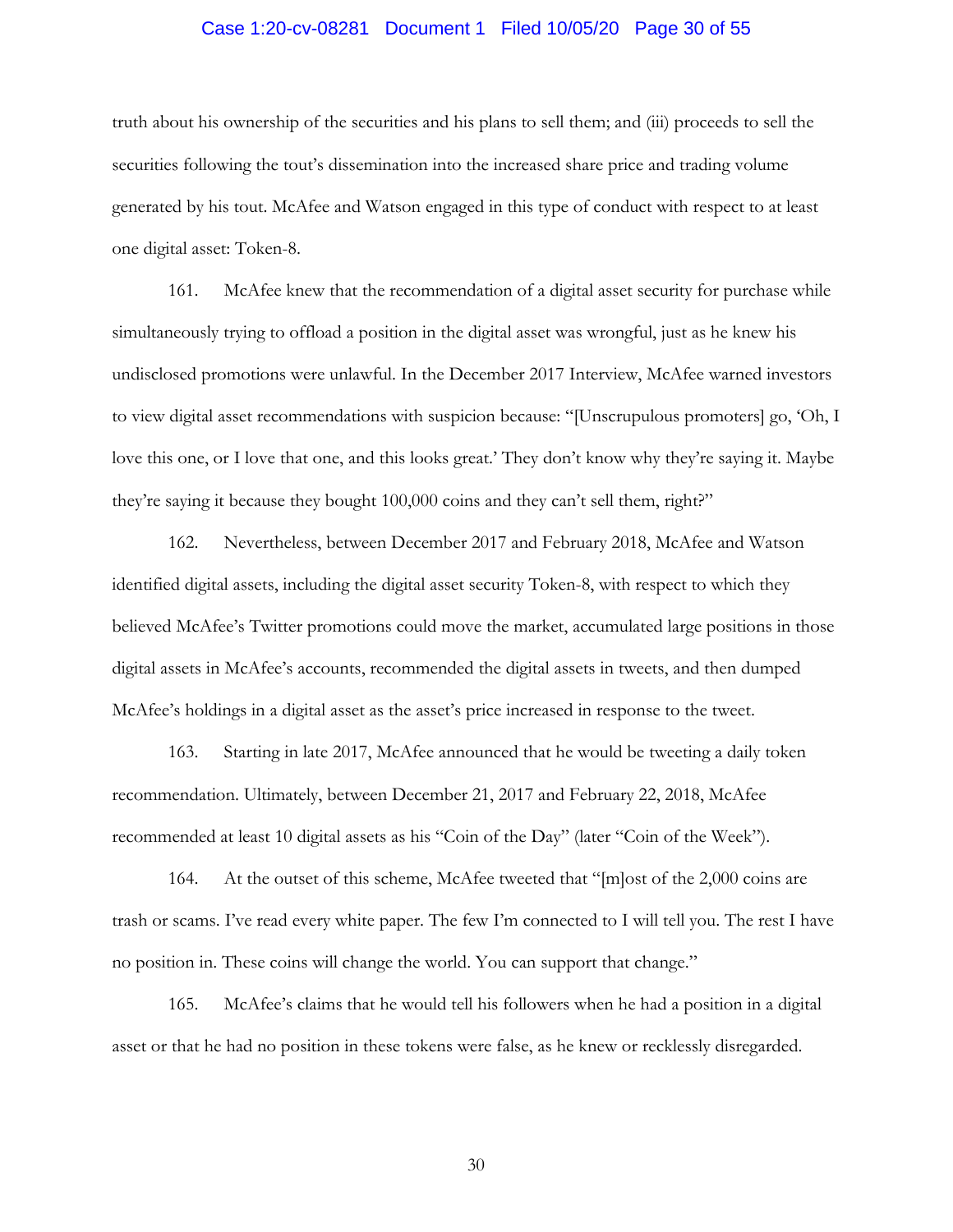# Case 1:20-cv-08281 Document 1 Filed 10/05/20 Page 31 of 55

166. In advance of his market-moving tweets, McAfee had an employee purchase each token several days prior to the announcement and then sell out shortly after McAfee's tweet. McAfee closely followed the sales of the digital assets that his employees conducted and generally instructed his employees to sell the digital assets once the price had appreciated 30%.

167. On December 20, 2017, Watson performed several Google searches about Token-8. Watson then discussed Token-8 with McAfee, who sent a Skype message two hours later to Employee-1 asking "[w]hat do you think of [Token-8?]"

168. For the next two hours, Employee-1 sent messages to McAfee detailing his thoughts on the company and its token. Employee-1 wrote that he was unable to obtain critical information about the company, noting that he was unable to sign up for an account "to see what it even is," and that he was "fairly sure the white paper is stored next to the arc of the covenant in that Indiana jones warehouse." Nonetheless, the employee was able to glean some basic information on the company and the token from other sites and provided McAfee with a high level overview.

169. On December 21, McAfee announced on his Twitter feed: "[Token-8] – the first of my daily coin reports" and attached a screenshot containing what purported to be his analysis of the company. In that purported analysis, McAfee made numerous positive claims about Token-8, including that "[a]t \$0.08 it is seriously cheap," without disclosing that he had accumulated a position inToken-8 and planned to sell the tokens for a profit following his recommendation.

170. McAfee knew or recklessly disregarded that his misleading Twitter promotions would affect the price of Token-8—indeed, he intended that very result.

a. For example, as Employee-1 explained to McAfee in a message: "we both know your name carries weight over there [in New Zealand, where Token-8 was traded on a digital asset platform] like no other . . . they are literally going to shit their pants when they wake-up tomorrow and see they just got a 500,000 endorsement equivalent" and "I think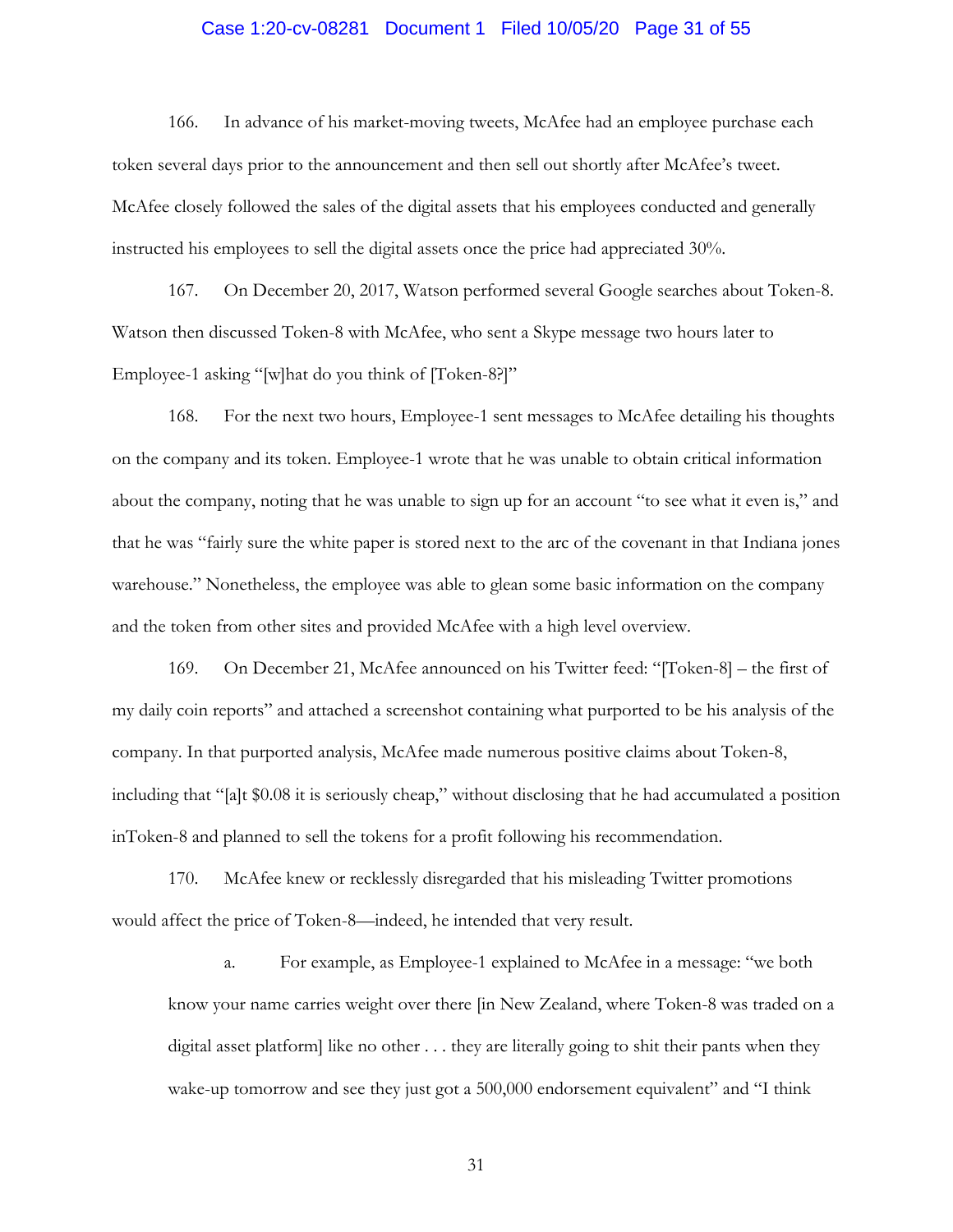### Case 1:20-cv-08281 Document 1 Filed 10/05/20 Page 32 of 55

your word (especially as far as spreading this platform to the united stated [sic] will be tremendous)."

b. The interviewer during the January 2018 Interview similarly stated his belief that McAfee's tweets moved digital asset prices for already-trading tokens anywhere between 50 and 350%, and McAfee acknowledged in that interview that trading by bots on the tokens increased their "pump and dump potential."

171. Nearly all of the statements in McAfee's purported analysis of Token-8, posted on December 21, which were presented as McAfee's personal opinion and as if based on his careful review, were in fact taken almost verbatim from Employee-1's research, conducted without reviewing the company's white paper or looking at its website. Several of the claims were also false, such as that McAfee had purportedly reviewed numerous messages referring to Token-8 as "the holy grail of crypto"—a line that McAfee actually copied from his employee to further his scheme.

172. Following his announcement regarding Token-8, McAfee falsely told a Twitter user that he did not own the token. The user asked where Token-8 could be purchased. McAfee referred the user to a New Zealand-based digital asset trading platform and stated: "You ask how I cannot know [where the token trades] - - I own no [Token-8]. I am not pumping for my gain. I am showing you the incredible value of supporting a coin that will change the world."

173. McAfee knew or recklessly disregarded that these statements were false or misleading when he made them because he was doing exactly that—pumping Token-8 for his own gain, with the undisclosed intention to sell it once he had sufficiently inflated its value.

174. At the direction of McAfee, two members of his team had invested 4 BTC into Token-8 prior to the pump—the equivalent of roughly \$70,000 at the time. The price of Token-8 rose 50% immediately after McAfee's tweet—from \$0.08 to \$0.12, before returning shortly after to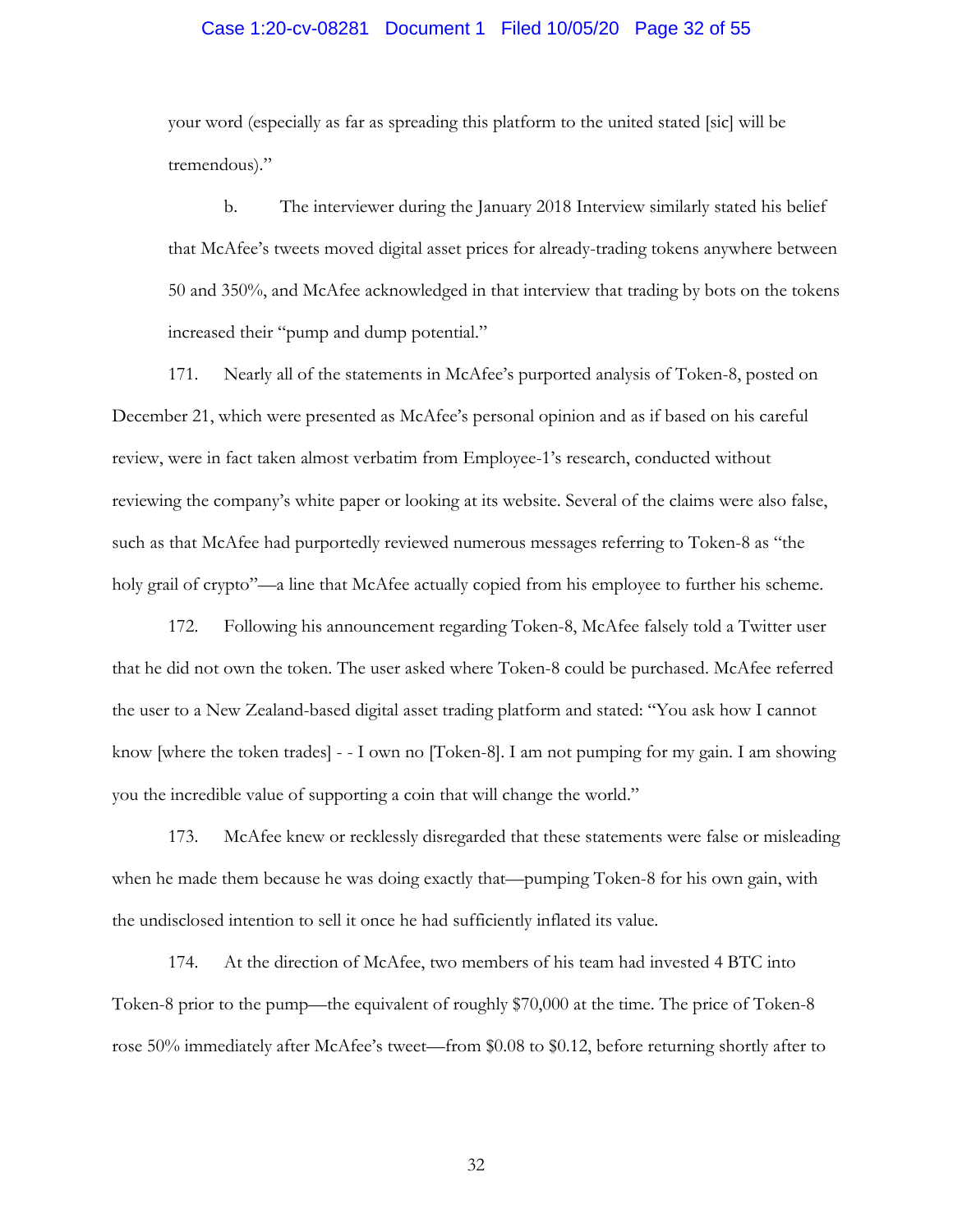# Case 1:20-cv-08281 Document 1 Filed 10/05/20 Page 33 of 55

roughly \$0.09—generating instant profits for McAfee and his team, which they realized by selling McAfee's Token-8 holdings on the New Zealand-based digital asset trading platform.

### **IV. WATSON'S ADDITIONAL ACTIONS WITH RESPECT TO THE SCHEMES**

175. Watson participated in and provided substantial knowing or reckless assistance to McAfee in connection with McAfee's ICO promotion and scalping schemes in additional ways to those described above.

176. Watson triaged the requests from ICO issuers for promotion for McAfee's approval, and negotiated the terms of the undisclosed payments for promotions on McAfee's behalf. For example, in a January 2018 email, sent by Watson to himself, with the subject line "What to say," Watson wrote: "Mr. McAfee promotes ICOs for 25% of the ICO income plus a percentage of the coins. Please let us know if you are interested."

177. To deceive investors into thinking McAfee was impartial, Watson instructed at least some of the Issuers conducting ICOs that McAfee was promoting not to indicate on their social media accounts or websites that McAfee was involved with their ICOs when McAfee first began tweeting about them.

178. Watson also received deceptive proposed language for promotional tweets from the issuers, which he passed on to McAfee, who then included the language in his tweets. These tweets did not disclose that McAfee was being compensated for his posts.

179. Watson had his then-wife convert digital asset proceeds from the touting and scalping schemes into fiat currency, send the funds to bank accounts he and McAfee controlled, and directed his then-wife to tweet fake interest in an ICO that McAfee was promoting to create a deceptive illusion of interest in that ICO.

180. Watson received at least \$316,000 in proceeds from the ICO touting scheme, and helped McAfee cash out the funds and digital asset securities McAfee was paid for his promotions.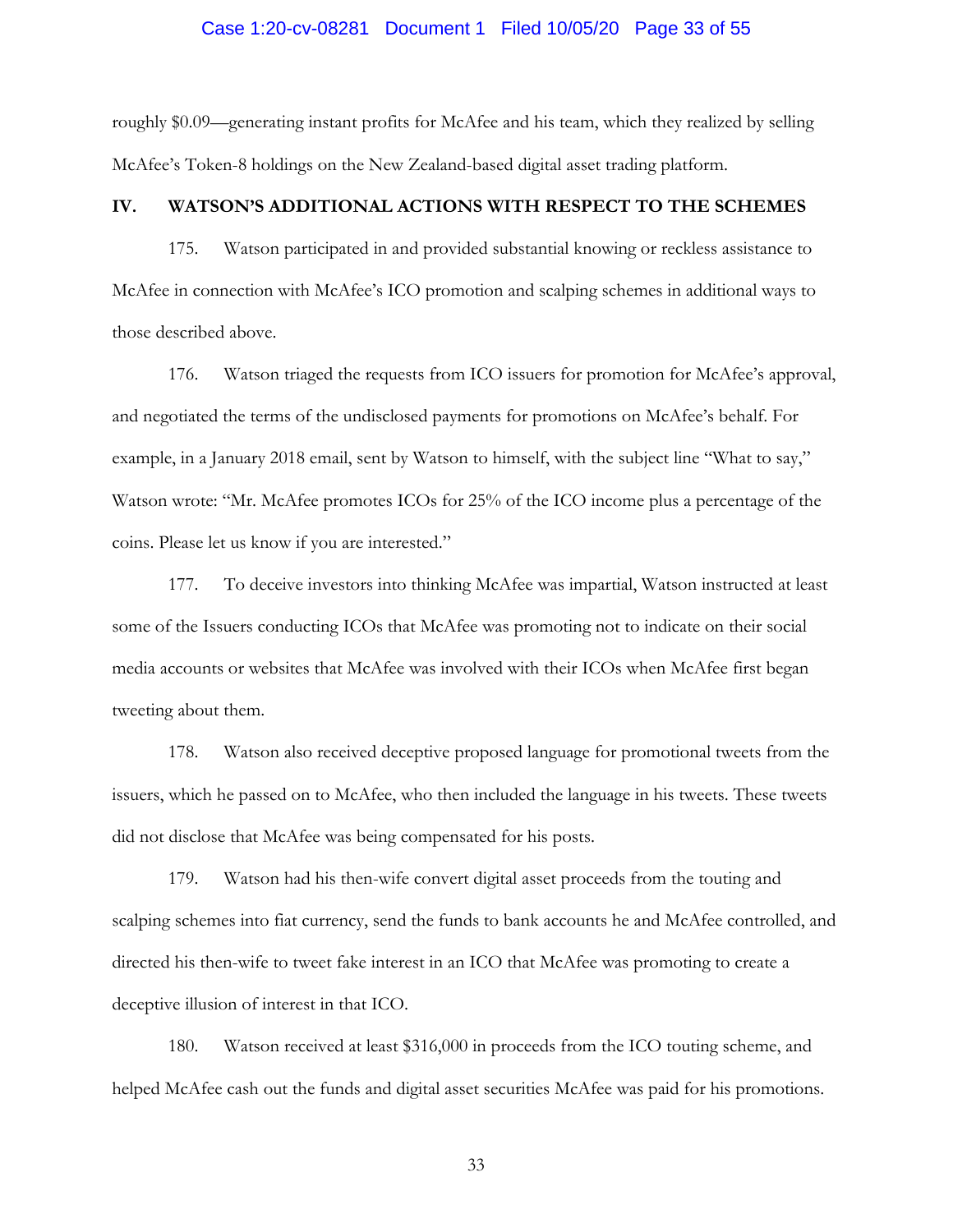#### Case 1:20-cv-08281 Document 1 Filed 10/05/20 Page 34 of 55

181. Watson also knew that the digital asset offerings McAfee promoted were securities offerings and that McAfee's conduct was illegal. For example, in January 2018, the CEO of an ICO issuer complained to Watson by text message that "I'm getting a bunch of grief about the Howey Test due to the SEC chairman's last rant about crypto" (referring to the Supreme Court's decision in *SEC v. W.J. Howey*, 328 U.S. 293 (1946), and, presumably, to a speech by the SEC's Chairman which can be found at https://www.sec.gov/news/speech/speech-clayton-012218), to which Watson replied, "Yeah it's a crazy world right now." Watson nevertheless continued to negotiate with the CEO and had McAfee tweet about its ICO for undisclosed compensation.

### **V. THE TOUTED ICOs AND TOKEN-8 WERE OFFERED AND SOLD AS INVESTMENT CONTRACTS AND WERE THEREFORE SECURITIES**

182. The digital assets offered and sold in the Touted ICOs and in ICO-8, were offered and sold as "investment contracts" and were therefore securities within the meaning of Section  $2(a)(1)$  of the Securities Act [15 U.S.C. § 77b(a)(1)] and Section 3(a)(10) of the Exchange Act [15 U.S.C.  $\sqrt{78c(a)(10)}$ , because they were offered and sold to potential investors as an investment of money in a common enterprise with an expectation of profits to be generated from the efforts of the issuers and/or other third parties.

183. The Touted ICOs and ICO-8 thus constituted offers and sales of securities.

184. All of the issuers of the Touted ICOs and of ICO-8 accepted ETH in exchange for the tokens they were selling; ICO-1, ICO-3, ICO-7, and ICO-8 also accepted BTC; and ICO-3 and ICO-7 also accepted fiat currency. Each of these represents an investment of "money" for purposes of the determining the existence of an investment contract under the federal securities laws.

185. Before and at the time of ICO-1 for Token-1:

a. Issuer-1 led prospective investors to reasonably expect profits based on the efforts of others by, among other things, referring to ICO participants as "investors," and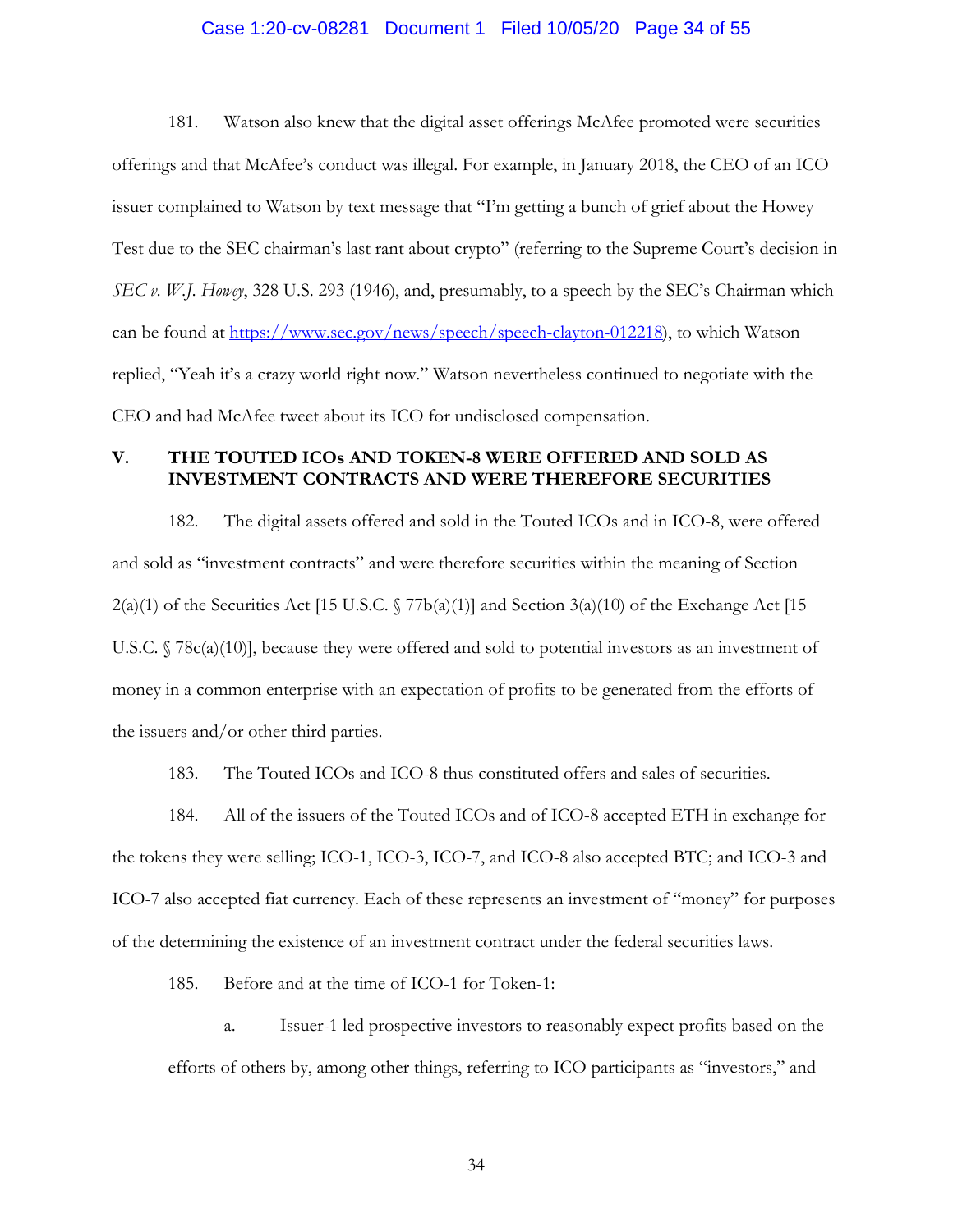### Case 1:20-cv-08281 Document 1 Filed 10/05/20 Page 35 of 55

explaining that the company would determine how many tokens it would retain at the end of the crowdsale in part to "protect investors."

b. ICO-1 investor assets were pooled to fund Issuer-1's business model and Issuer-1 reserved 35% of all Token-1s for itself.

c. Issuer-1 touted its ongoing and promised future efforts to increase the value of Token-1, by stating, among other things, specific actions that the company intended to take following completion of the offering, including research and development; creating strategic partnerships and joint ventures; establishing data centers; and creating the platform. Issuer-1 also stated that a significant portion of the funds raised in ICO-1, totaling 55% of the token total value, would be allocated to these activities, among others.

d. Issuer-1 emphasized to potential investors that Token-1 would be traded on digital asset trading platforms shortly after the end of the ICO-1, and specifically stated: "the exchanges will list [Token-1] end of February, after the ICO ends. We are discussing with all major exchanges currently."

186. Before and at the time of ICO-2 for Token-2:

a. Issuer-2 led prospective investors to reasonably expect profits based on the efforts of others by, among other things, discussing the profit potential of Token-2 in public fora, including by stating: "I can't give any details about the price a token would be on exchanges. What  $\Pi$  can tell you however is that spending 1btc gives you 2btc worth of tokens during presale. A smart move would be to keep all but if you are in for short term profits then you can always sell your bonus a get some return on investment . . . ."

b. Investor assets were pooled to fund Issuer-2's business model and Issuer-2 disclosed that it had distributed 15% of all tokens to itself.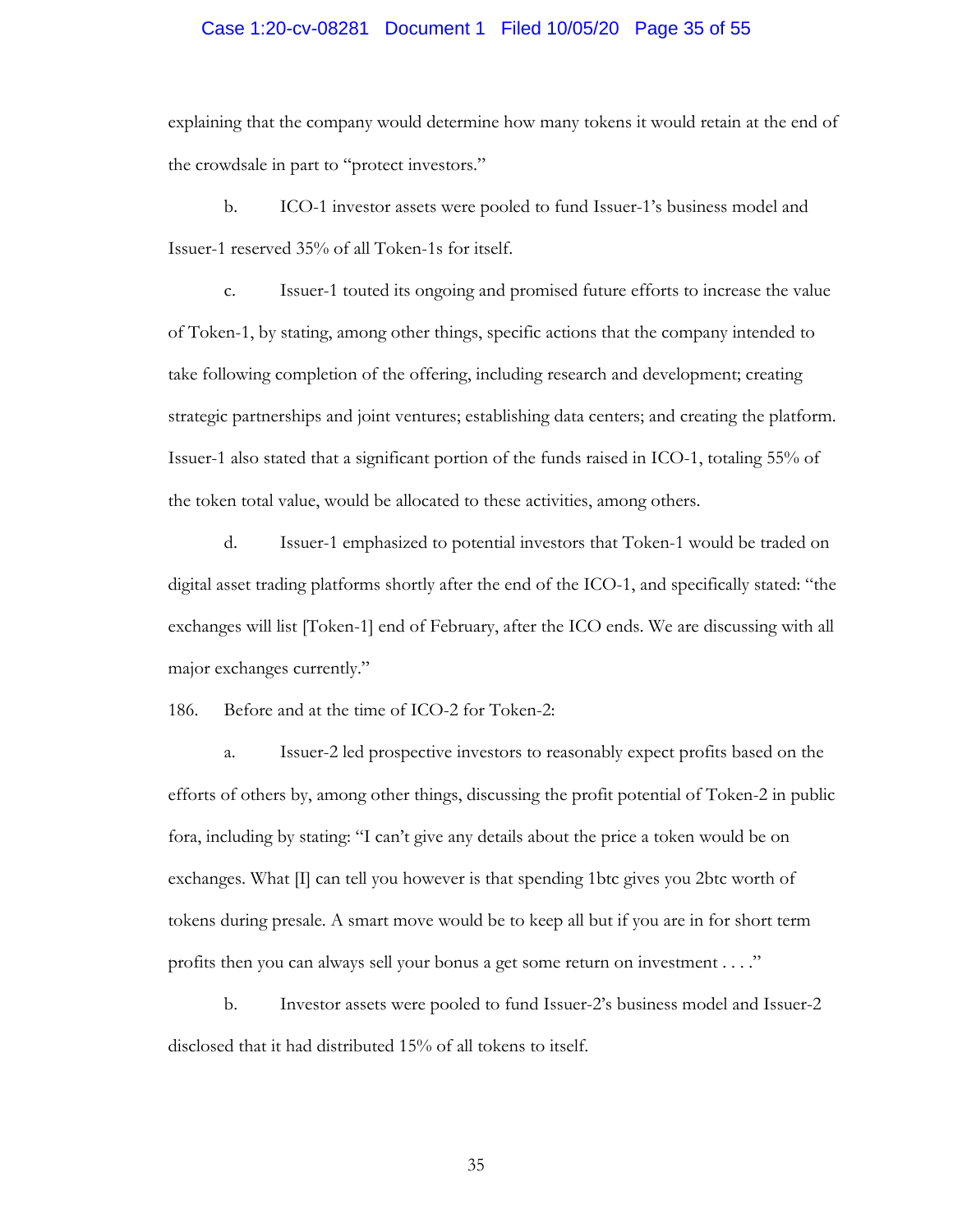### Case 1:20-cv-08281 Document 1 Filed 10/05/20 Page 36 of 55

c. Issuer-2 touted its ongoing and promised future efforts to increase the value of Token-2, by stating, among other things, specific actions that the Issuer-2 team intended to take following completion of the offering, including making technological improvements to the platform; marketing; user training; and establishing a token buyback program. Issuer-2 stated on its Twitter feed that "we're all workin' hard to make this a winner for all."

d. Issuer-2 emphasized to potential investors that Token-2 would be traded on digital asset trading platforms shortly after the end of the ICO-2, specifically stating: "Yes [you can re-sell Token-2 right after purchasing in the ICO] . . . if you have a small list of investors . . . you can be very smart and scoop as many tokens during presale (100% bonus). . . . After presale the scarcity starts . . . . And price doubles . . . . You can then sell your bonus to your investors at crowdsale price . . . ."

187. Before and at the time of ICO-3 for Token-3:

a. Issuer-3 led prospective investors to reasonably expect profits based on the efforts of others by, among other things, referring to ICO participants as "investors," and claiming that Token-3 represented a "profit sharing token that also has a utility aspect."

b. The white paper for ICO-3 explained that the "[Token-3] is the investor's stake in [Issuer-3]. This ensures that the value of [Token-3] grows over time, as [Issuer-3] grows through the United States and internationally."

c. Investor assets were pooled to fund Issuer-3's business model, including creating the platform for Token-3, and Issuer-3 disclosed that it has reserved 20% of all tokens for management and another 20% of the tokens for the company.

d. Issuer-3 touted its ongoing and promised future efforts to increase the value of Token-3, by highlighting, among other things, the expertise of Issuer-3's team and the specific steps the company intended to take at the completion of the offering, including the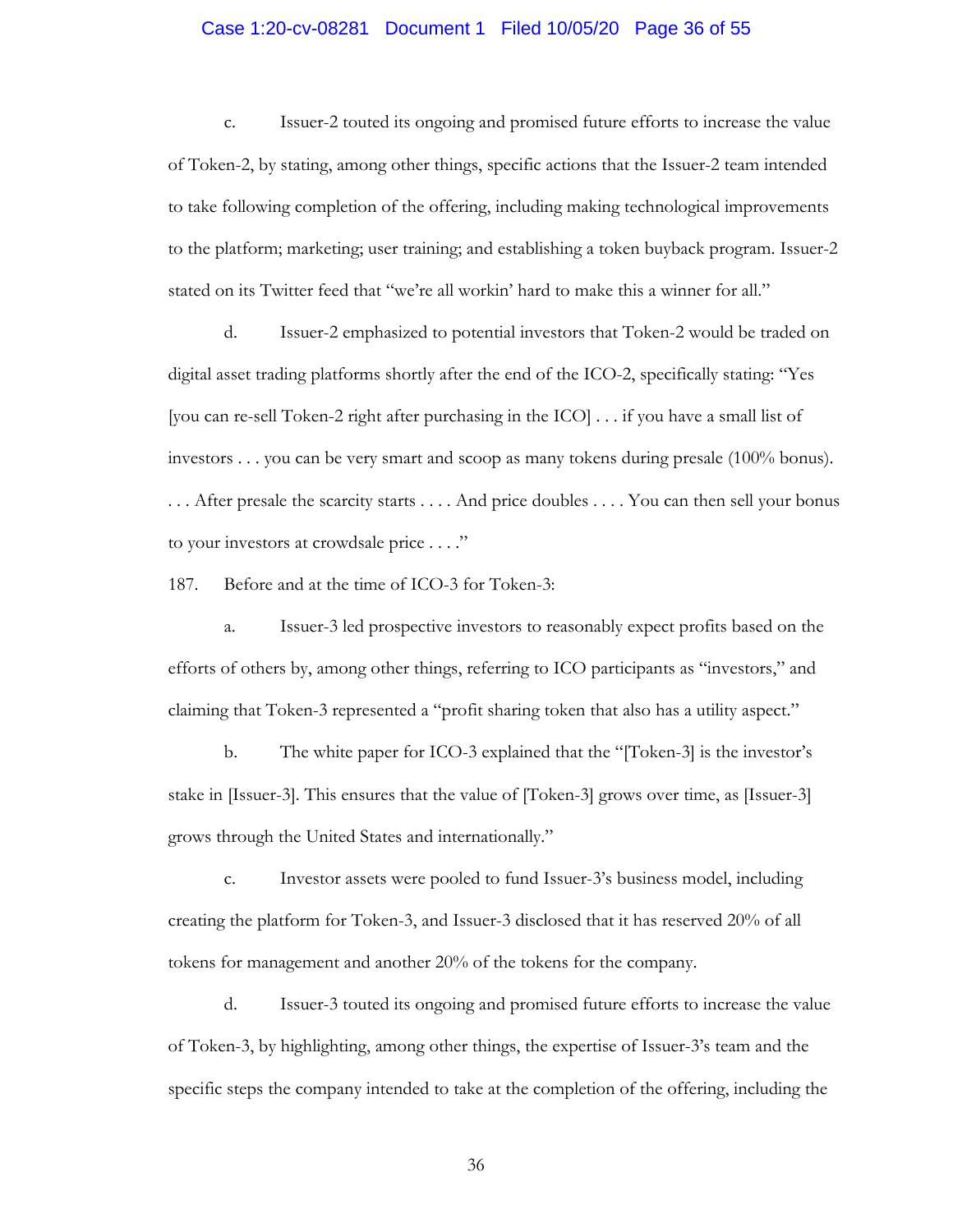# Case 1:20-cv-08281 Document 1 Filed 10/05/20 Page 37 of 55

development of the platform, the recruitment of contractors, and the marketing of the company's services. Comments from investors in public fora made clear that these offering participants valued the experience of the team.

188. Before and at the time of ICO-4 for Token-4:

a. Issuer-4 led prospective investors to reasonably expect profits based on the efforts of others by, among other things, noting to potential investors in a public forum that "[s]econdary markets are very important for tokens, [Token-4] included," and that they "can't really go into detail about that subject otherwise I could get in trouble with the SEC."

b. Investor assets were pooled to fund Issuer-4's business model, and Issuer-4 disclosed that its founders and partners had retained 20% of all tokens.

c. Issuer-4 touted its ongoing and promised future efforts to increase the value of Token-4, by, among other things, touting the expertise of the company's team and its advisers, which included individuals who had "created some of the most successful horror movies in history."

d. Issuer-4 further explained that unsold tokens from the offering would be used by the company to attract additional talent and develop partnerships with individuals and companies to help Issuer-4 reach its goals.

e. Issuer-4 emphasized to potential investors that Token-4 would be traded on digital asset trading platforms shortly after the end of ICO-4.

189. Before and at the time of ICO-5 for Token-5:

a. Issuer-5 led prospective investors to reasonably expect profits based on the efforts of others by, among other things, touting the profit potential of Token-5 in public statements to potential investors. In a press release, Issuer-5 explained that "[Issuer-5] will introduce tokens ([Token-5]) for the platform that would give patrons voting rights and even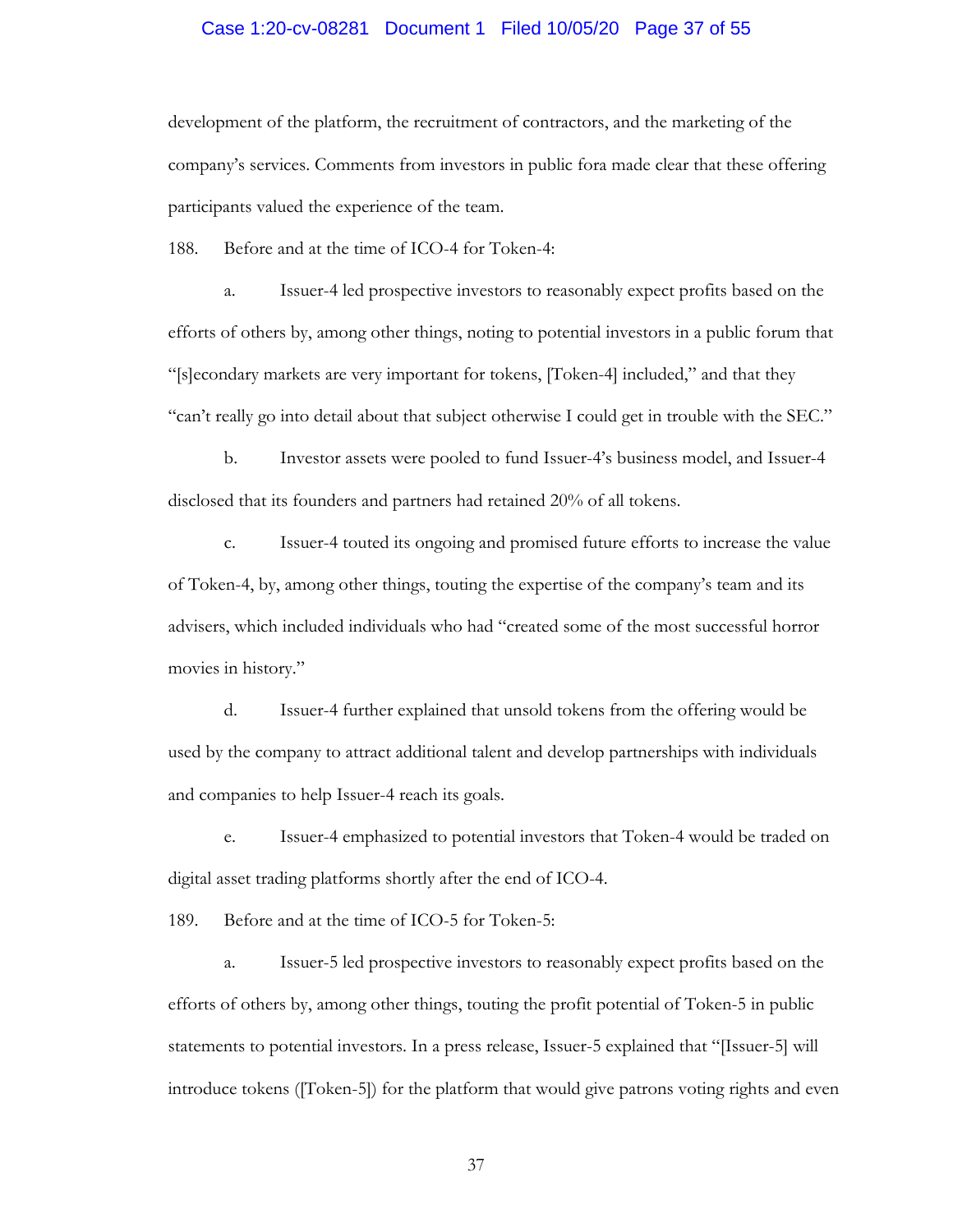#### Case 1:20-cv-08281 Document 1 Filed 10/05/20 Page 38 of 55

allow them to add songs to the playlists. The trading of those tokens is expected to drive up the cost of each [Token-5][,] which will create profits for early [ICO-5] investors." The company also noted that "[w]e are so confident in the success of the [ICO-5] because we see the explosion of profits that is already taking place."

b. Investor assets were pooled to fund Issuer-5's business model, and Issuer-5 disclosed that it had retained 15% of all tokens for the company.

c. Issuer-5 touted its ongoing and promised future efforts to increase the value of Token-5, by, among other things, touting the experience of its team and developers in public fora. Issuer-5's white paper also detailed specific tasks that would be completed by its team, and explained that the funds from the offering would be used to develop its platform, including developing a mobile app, licensing the company's services in the U.S. and overseas, developing content for the platform, and marketing the company.

d. Issuer-5 emphasized to potential investors that Token-5 would be traded on digital asset trading platforms shortly after the end of ICO-5, including stating in its public messaging forum that "there is a lot of room with price speculation."

190. Before and at the time of ICO-6 for Token-6:

a. Issuer-6 led prospective investors to reasonably expect profits based on the efforts of others by, among other things, touting the profit potential of Token-6 in public statements to potential investors. In its white paper, Issuer-6 emphasized that the finite number of tokens would naturally lead to investor profits: "as the crypto token network grows, there are more people circulating the crypto token, and the market forces of supply and demand cause the value of the crypto token to rise." Issuer-6 also emphasized the specific milestones the company hoped to achieve, as detailed in paragraph 190(c) below.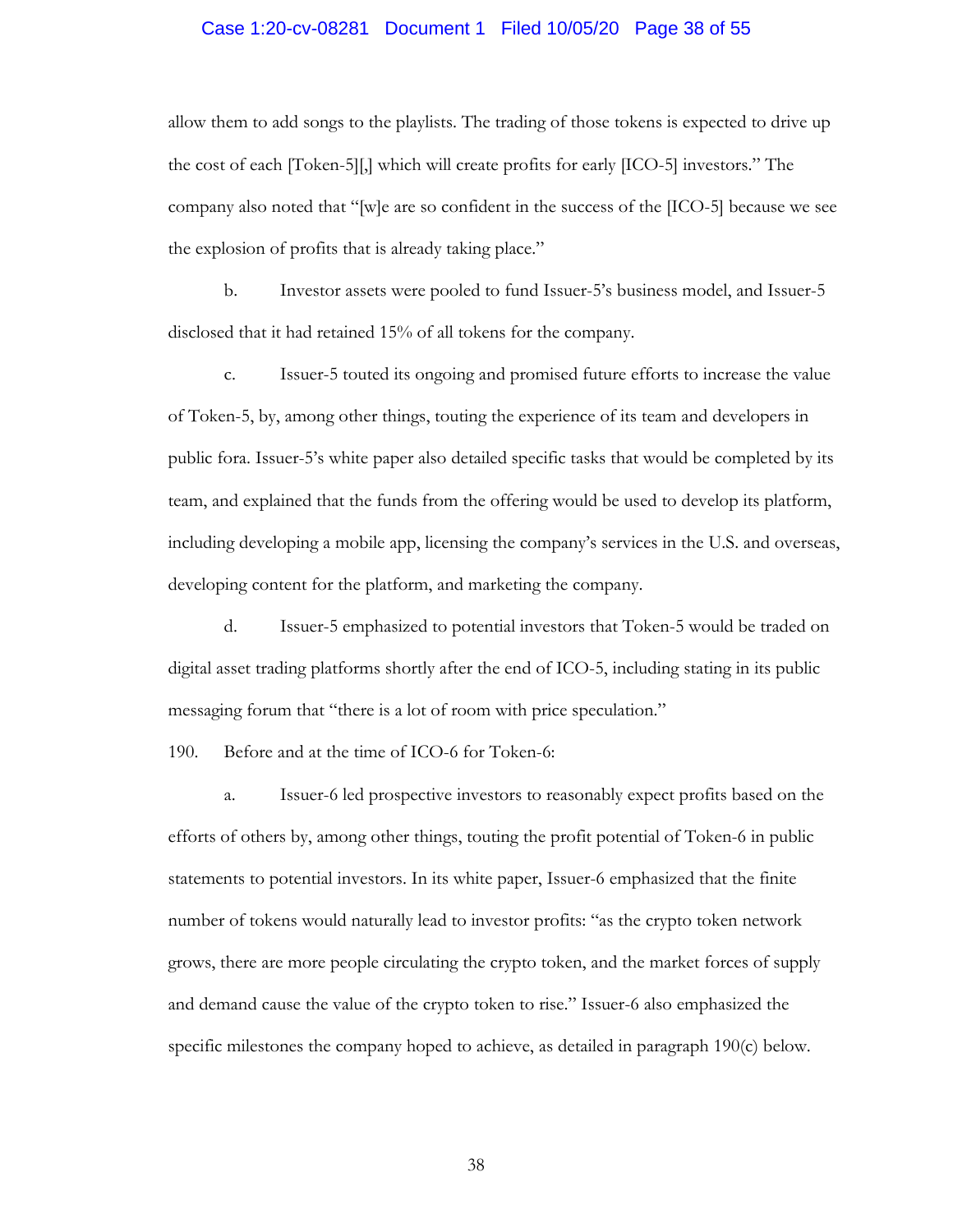### Case 1:20-cv-08281 Document 1 Filed 10/05/20 Page 39 of 55

b. Investor assets were pooled to fund Issuer-6's business model, and Issuer-6 disclosed that it had retained 20% of all tokens for the company.

c. Issuer-6 touted its ongoing and promised future efforts to increase the value of Token-6, by, among other things, touting the experience of its team and developers in its white paper. The ICO-6 white paper also contained a roadmap detailing specific milestones that the company hoped to achieve in the year following the token sale, including a "design phase" for the platform, development of the actual platform, and testing the product.

d. In its white paper, Issuer-6 explained that the funds collected in the token sale would be used to "fund [the company's] development," including the recruitment of software developers and hiring of a "growth marketer" to promote Issuer-6.

e. Comments from investors in public fora made clear that these offering participants expected to profit from holding Token-6.

191. Before and at the time of ICO-7 for Token-7:

a. Issuer-7 led prospective investors to reasonably expect profits based on the efforts of others by, among other things, touting the profit potential of Token-7 in public statements to potential investors. In the ICO-7 white paper Issuer-7 explained that "[t]he total number of tokens is strictly limited by the initial issue. Therefore, a deflationary economic model has been created within the framework of the platform. It provides an increase in the value of tokens over time." The company also claimed that "[w]e can't sleep until we make our investors rich."

b. Investor assets were pooled to fund Issuer-7's business model and Issuer-7 disclosed that it had retained 10% of all tokens for the company.

c. Issuer-7 touted its ongoing and promised future efforts to increase the value of Token-7, by, among other things, touting the expertise of its team and the support of its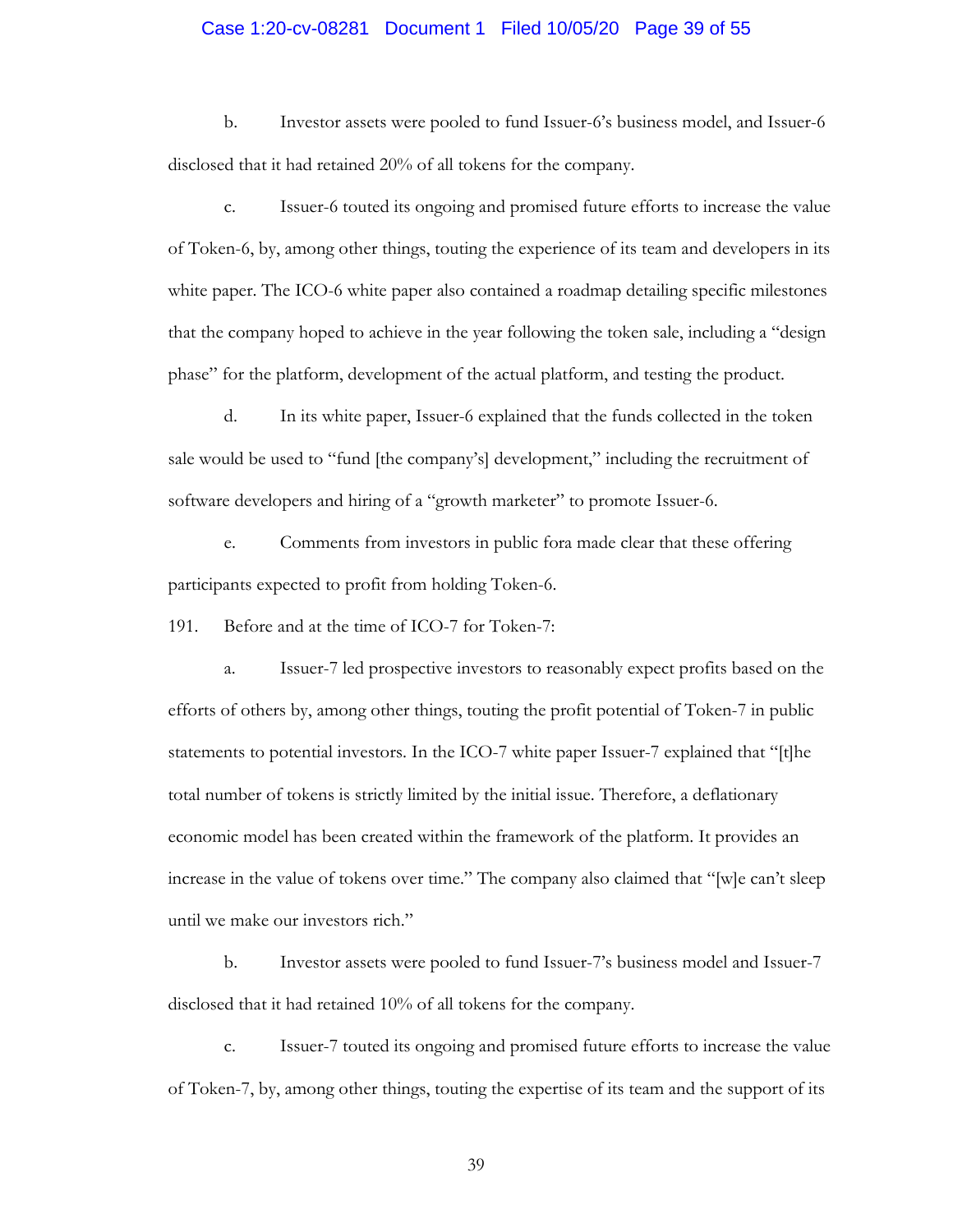### Case 1:20-cv-08281 Document 1 Filed 10/05/20 Page 40 of 55

"legendary advisers" as being critical to the company's success. Issuer-7's white paper also detailed discrete tasks that would be completed by its team, and explained that the funds from the offering would be used to develop the Token-7 platform; create "viral content" relating to the platform; and market the product.

192. Before and at the time of ICO-8 for Token-8:

a. Issuer-8 led prospective investors to reasonably expect profits based on the efforts of others by, among other things, touting the profit potential of Token-8 in public statements. In its white paper, Issuer-8 answered the question of "[w]hy would someone invest in [ICO-8]?" by stating that Token-8 would have "great appeal for: Long-term holders. Those who wish to buy and hold [Token-8] for any potential future value."

b. Investor assets were pooled to fund Issuer-8's business model, and Issuer-8 disclosed that it had retained 20 million tokens for the company.

c. Issuer-8 touted its ongoing and promised future efforts to increase the value of Token-8, by, among other things, detailing various milestones the company hoped to achieve, including integration of a global SMS message system to the app; international promotion of the product; global translation of the app; and development of a "GUI CPU miner." The ICO-8 white paper further explained that "[a] team will be concurrently building the virtual currency exchange app . . ." Comments from investors in public fora made clear that they were relying on Issuer-8 to undertake efforts to further develop the platform and thereby increase the price of Token-8.

d. At the time of ICO-8, the platform for which Issuer-8 stated it was raising funds in ICO-8 to develop was still in development. Issuer-8 explained that "we are raising money in this token sale for a more ambitious plan," with the "scope of our long terms goals . . . largely defined by the funds raised in the crowdfunding token sale."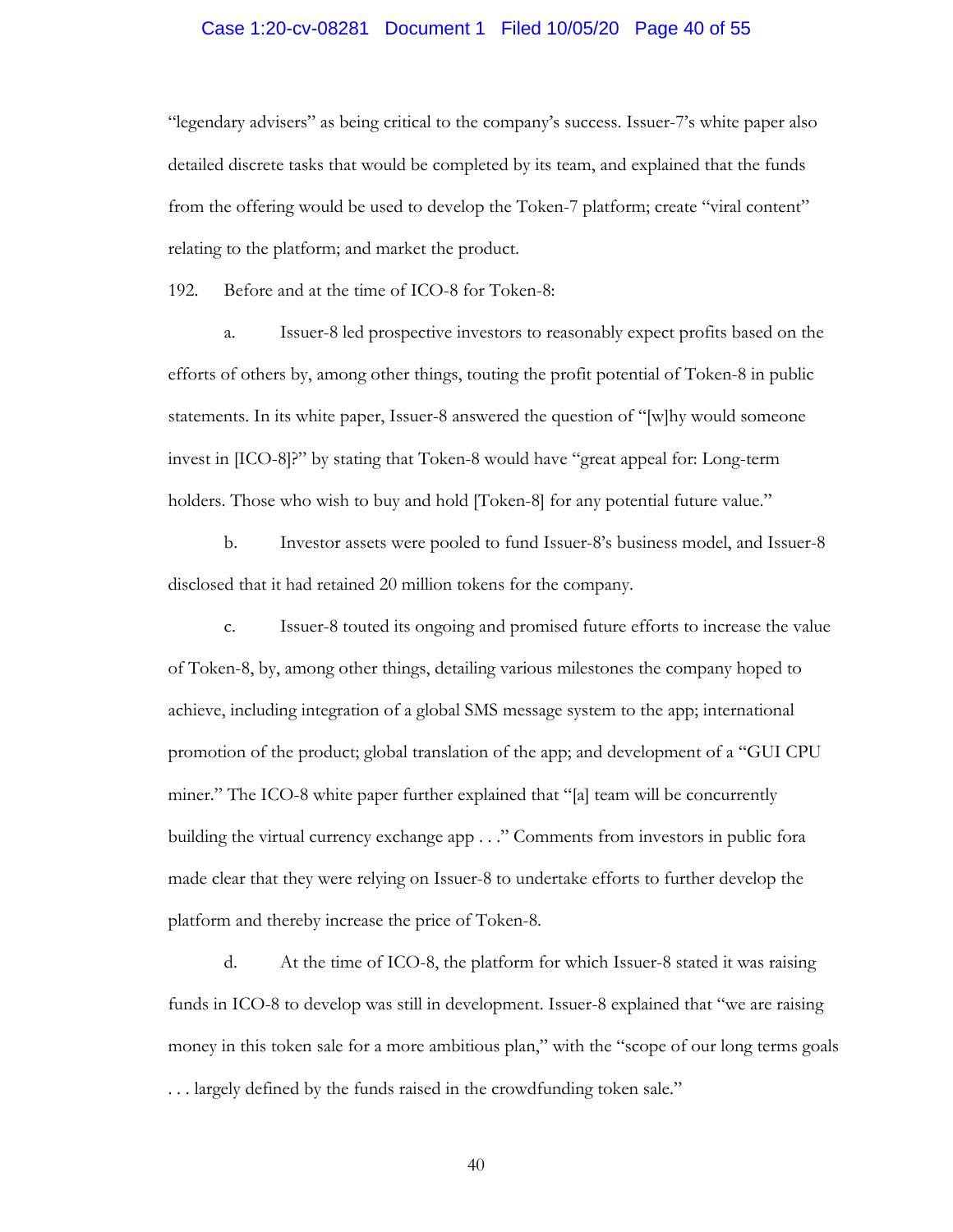#### Case 1:20-cv-08281 Document 1 Filed 10/05/20 Page 41 of 55

e. Issuer-8 emphasized to potential investors that Token-8 would be traded on digital asset trading platforms shortly after the end of ICO-8, including stating in its white paper that "[w]e are allowing people a chance to purchase [Token-8] in advance of it being listed on the various exchanges." The company further explained that Token-8 would be available to token sale participants—whom the company described as "investors"—before they were made available to the general public.

193. Moreover, before and at the time of each of the seven Touted ICOs and the ICO for Token-8, there was no consumptive "use" for <u>any</u> of the eight tokens being offered in the particular ICOs, and the platforms for which the eight issuers stated they were raising funds to develop had not been developed or were still in development.

194. McAfee acted knowingly, or at the least recklessly, in connection with the conduct set forth above, and also acted negligently, by failing to use the degree of care in this conduct that a reasonably careful person would use under like circumstances.

195. Watson acted knowingly, or at the least recklessly, in connection with the conduct set forth above, and also acted negligently, by failing to use the degree of care in this conduct that a reasonably careful person would use under like circumstances.

## **FIRST CLAIM FOR RELIEF Violations of Section 17(b) of the Securities Act (Against McAfee)**

196. The Commission realleges and incorporates by reference here the allegations in paragraphs 1 through 194.

197. By engaging in the acts and conduct described in this Complaint, Defendant McAfee made use of the means and instruments of transportation or communication in interstate commerce or of the mails to publish, give publicity to, or circulate a notice, circular, advertisement, newspaper, article, letter, investment service, or communication which, though not purporting to offer securities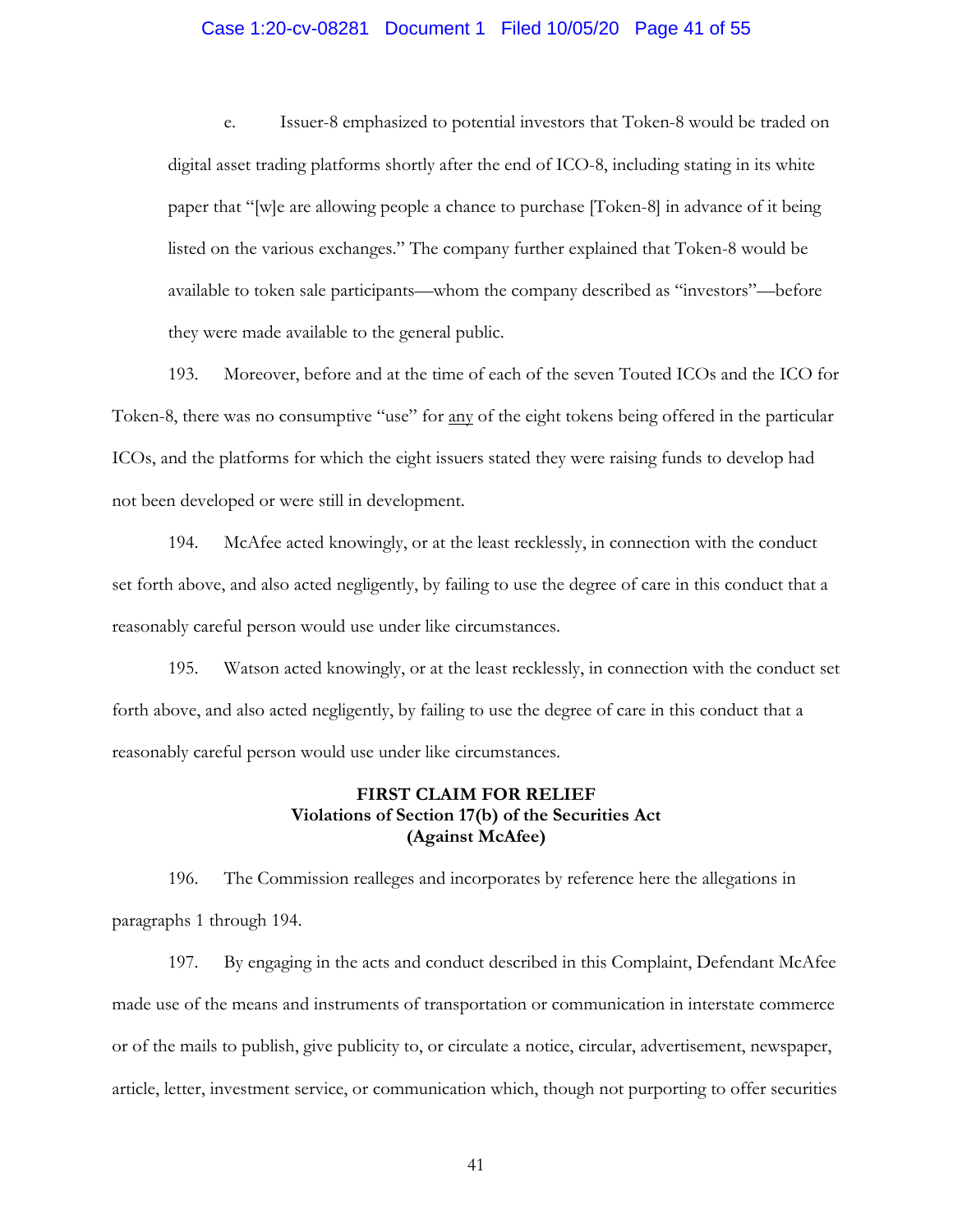#### Case 1:20-cv-08281 Document 1 Filed 10/05/20 Page 42 of 55

(the digital asset securities Tokens-1 through 7) for sale, described such securities for a consideration received or to be received, directly or indirectly, from an issuer, underwriter, or dealer, without fully disclosing the receipt, whether past or prospective, of such consideration and the amount thereof.

198. McAfee (acting individually and/or through his agents) violated Section 17(b) of the Securities Act by, among other things, directly or indirectly, publishing communications on Twitter and other publicly available fora, describing Tokens-1 through 7, all digital asset securities, in exchange for compensation in the form of various digital assets, without fully disclosing the past and/or intended receipt of such consideration and the amount thereof.

199. By reason of the conduct described above, McAfee violated and, unless enjoined will again violate, Section 17(b) of the Securities Act [15 U.S.C. § 77q(b)].

## **SECOND CLAIM FOR RELIEF Violations of Section 17(a)(1) and (3) of the Securities Act (Against McAfee and Watson)**

200. The Commission realleges and incorporates by reference here the allegations in paragraphs 1 through 195.

201. By engaging in the acts and conduct described in this Complaint, Defendants McAfee and Watson, directly or indirectly, singly or in concert, in the offer or sale of securities (the digital asset securities Tokens-1 through 8), and by the use of the means or instruments of transportation or communication in interstate commerce or the mails, (1) knowingly or recklessly employed one or more devices, schemes or artifices to defraud, and/or (2) knowingly, recklessly, or negligently engaged in one or more transactions, practices, or courses of business which operated or would operate as a fraud or deceit upon the purchaser.

202. McAfee (acting individually and/or through his agents) violated Sections  $17(a)(1)$  and (a)(3) of the Securities Act by, among other things, directly or indirectly, with scienter: taking affirmative steps to conceal, and/or deceive investors respecting, his receipt of compensation for his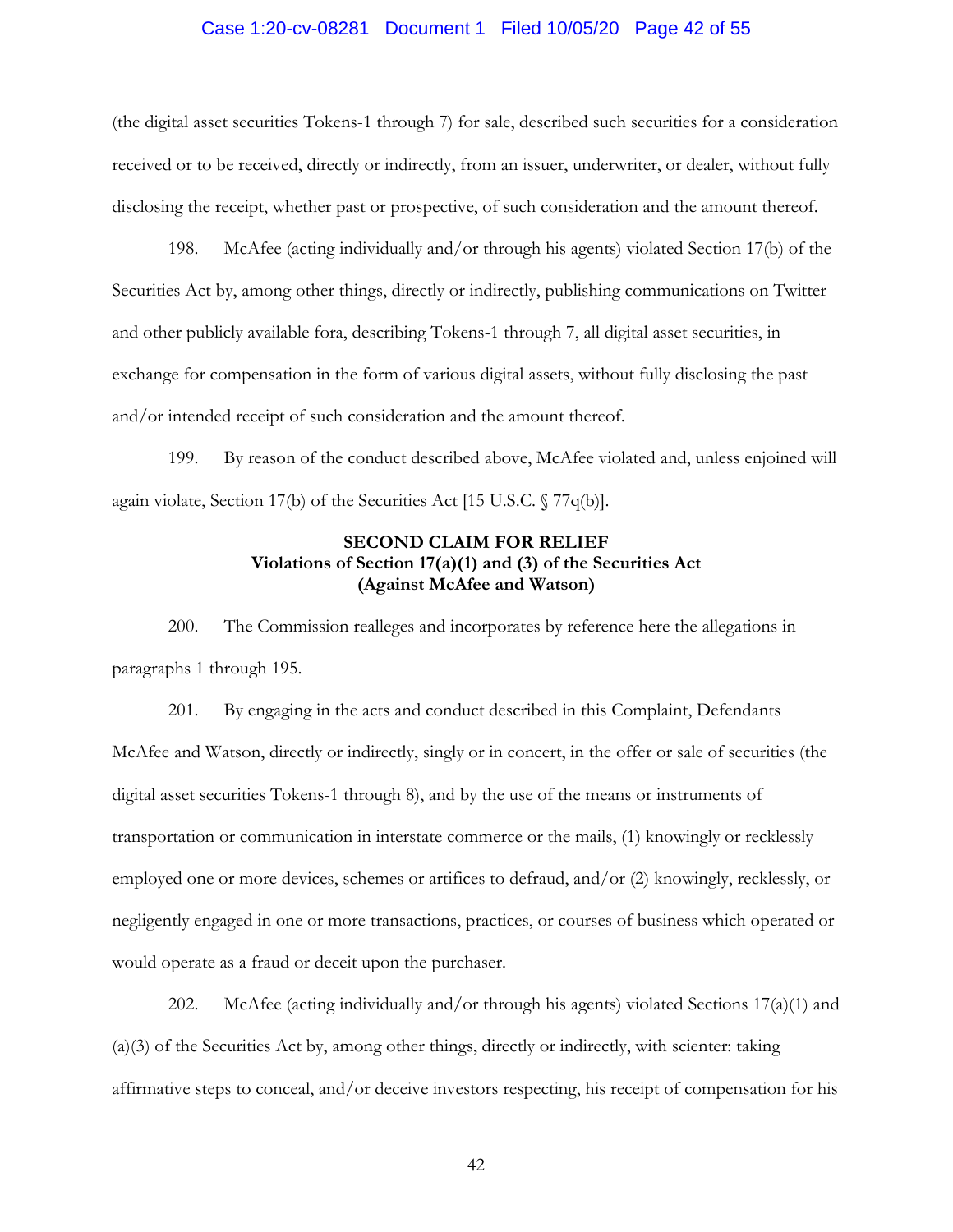### Case 1:20-cv-08281 Document 1 Filed 10/05/20 Page 43 of 55

promotional communications regarding the digital asset securities offered and sold in ICOs-1 through 7; directing and overseeing the work of his agents to coordinate and carry out the promotional campaigns; and directing certain issuers of the digital assets securities offered and sold in ICOs-1 through 7 to mislead, and himself misleading, the public about his involvement with such issuers. McAfee's intentional or reckless failure to make timely and appropriate disclosure of the compensation he was receiving for making promotional communications with respect to ICOs-1 through 7, as well as his intentional or reckless misstatements about the nature of his involvement with certain issuers of such securities, the reasons he was promoting certain such securities, and the nature of his own investments into such securities, violated Sections  $17(a)(1)$  and  $(a)(3)$  of the Securities Act as material misstatements and omissions that facilitated McAfee's scheme to deceive investors about his compensation for promoting the digital asset securities offered and sold with respect to ICOs-1 through 7, and/or to fraudulently induce investors to purchase the digital asset securities being offered in ICOs-1 through 7. McAfee also violated Section 17(a)(3) of the Securities Act by failing to use the degree of care in this conduct that a reasonably careful person would use under like circumstances. With respect to the digital asset securities Token-1 and Token-2, McAfee further violated Sections  $17(a)(1)$  and  $(a)(3)$  of the Securities Act by engaging others to make public statements about such securities designed to facilitate McAfee's and others' sales into the market of such securities at higher prices, and by himself making such sales into the market. McAfee also violated Section 17(a)(3) of the Securities Act by failing to use the degree of care in this conduct that a reasonably careful person would use under like circumstances. With respect to the digital asset security Token-8, McAfee further violated Sections  $17(a)(1)$  and  $(a)(3)$  of the Securities Act by knowingly or recklessly purchasing, or directing others to purchase, such security for his own account prior to recommending or touting that very security to others, while not disclosing the full details of his ownership of Token-8 and his plans to sell it, and selling Token-8 following the tout's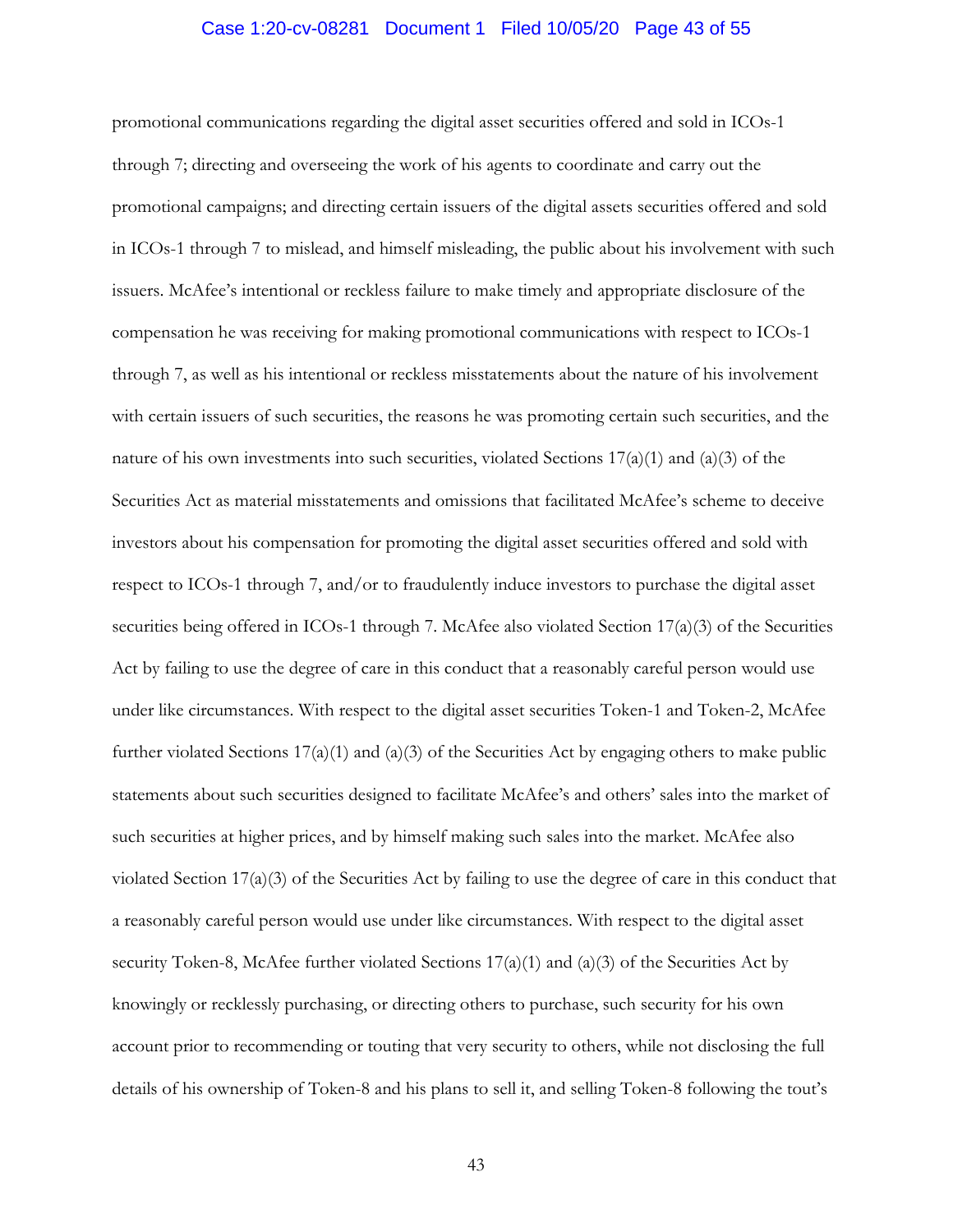#### Case 1:20-cv-08281 Document 1 Filed 10/05/20 Page 44 of 55

dissemination and into the share price and trading volume increases triggered by the tout. McAfee also violated Section 17(a)(3) of the Securities Act by failing to use the degree of care in this conduct that a reasonably careful person would use under like circumstances.

203. Watson, pursuant to a tacit or explicit agreement with McAfee, violated Sections 17(a)(1) and (a)(3) of the Securities Act by, knowingly or recklessly, among other things, directly or indirectly, with scienter: taking affirmative steps to conceal, and/or deceive investors respecting, McAfee's receipt of compensation for McAfee's promotional communications regarding the digital asset securities offered and sold in ICOs-1 and 3 through 7; directing certain issuers of the digital assets securities offered and sold in ICOs-1 and 3 through 7 to mislead the public about his involvement with such issuers; directing others to issue public statements intended to create the false appearance of interest in certain such securities; identifying potential digital asset securities that could become a part of the ICO promotional scheme; and communicating with and directing the issuers of the digital asset securities offered and sold in ICOs-1 and 3 through 7, respecting such scheme. Watson also violated Section  $17(a)(3)$  of the Securities Act by failing to use the degree of care in this conduct that a reasonably careful person would use under like circumstances. Watson also violated Section 17(a)(3) of the Securities Act by failing to use the degree of care in this conduct that a reasonably careful person would use under like circumstances. With respect to the digital asset security Token-8, Watson further violated Sections  $17(a)(1)$  and  $(a)(3)$  of the Securities Act by knowingly or recklessly identifying such security for McAfee's account prior to taking steps to procure the touting of that very security to others, while not disclosing the full details of McAfee's ownership of Token-8 and his plans to sell it, and taking steps to procure McAfee selling Token-8 following the tout's dissemination and into the share price and trading volume increases triggered by the tout. Watson also violated Section  $17(a)(3)$  of the Securities Act by failing to use the degree of care in this conduct that a reasonably careful person would use under like circumstances.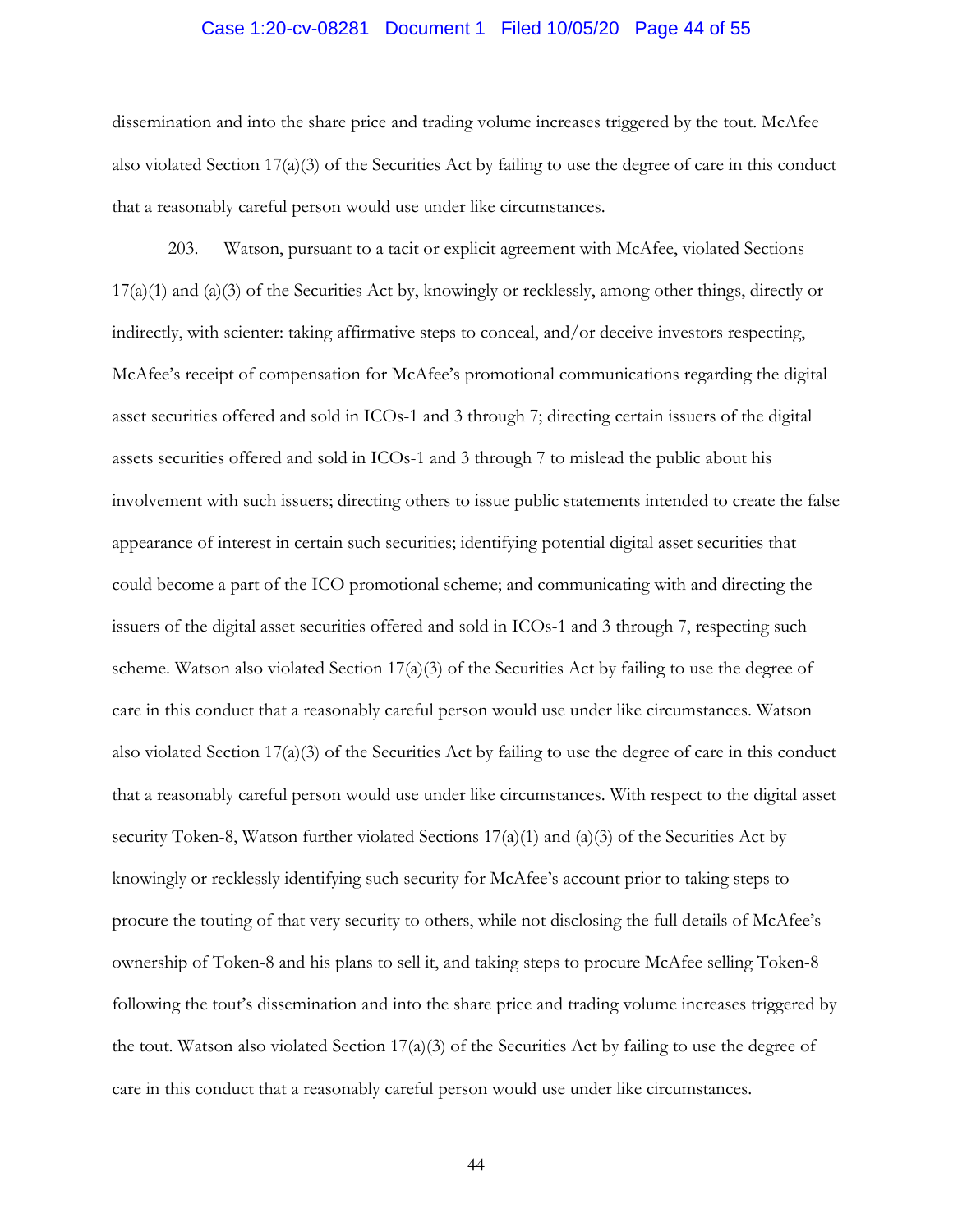#### Case 1:20-cv-08281 Document 1 Filed 10/05/20 Page 45 of 55

204. By reason of the foregoing, Defendants McAfee and Watson, directly or indirectly, singly or in concert, have violated and, unless enjoined, will again violate Securities Act Section 17(a)(1) and (3) [15 U.S.C.  $\sqrt{77q(a)(1)}$  and (3)].

### **THIRD CLAIM FOR RELIEF Violations Section 10(b) of the Exchange Act and Rules 10b-5(a) and (c) Thereunder (Against McAfee and Watson)**

205. The Commission realleges and incorporates by reference here the allegations in paragraphs 1 through 195.

206. By engaging in the acts and conduct described in this Complaint, Defendants McAfee and Watson, directly or indirectly, singly or in concert, in connection with the purchase or sale of securities, the digital asset securities Tokens-1 through 8, and by the use of means or instrumentalities of interstate commerce, or the mails, or the facilities of a national securities exchange, knowingly or recklessly (1) employed one or more devices, schemes, or artifices to defraud, and/or (2) engaged in one or more acts, practices, or courses of business which operated or would operate as a fraud or deceit upon other persons.

207. McAfee (acting individually and/or through his agents) violated Section 10b-5 of the Exchange Act, and Rules 10b-5(a) and (c) thereunder, by, among other things, directly or indirectly: taking affirmative steps to conceal, and/or deceive investors respecting, his receipt of compensation for his promotional communications regarding the digital asset securities offered and sold in ICOs-1 through 7; and directing certain issuers of the digital assets securities offered and sold in ICOs-1 through 7 to mislead, and himself misleading, the public about his involvement with such issuers. McAfee's intentional or reckless failure to make timely and appropriate disclosure of the compensation he was receiving for making promotional communications with respect to ICOs-1 through 7, as well as his intentional or reckless misstatements about the nature of his involvement with certain issuers of such securities, the reasons he was promoting certain such securities, and the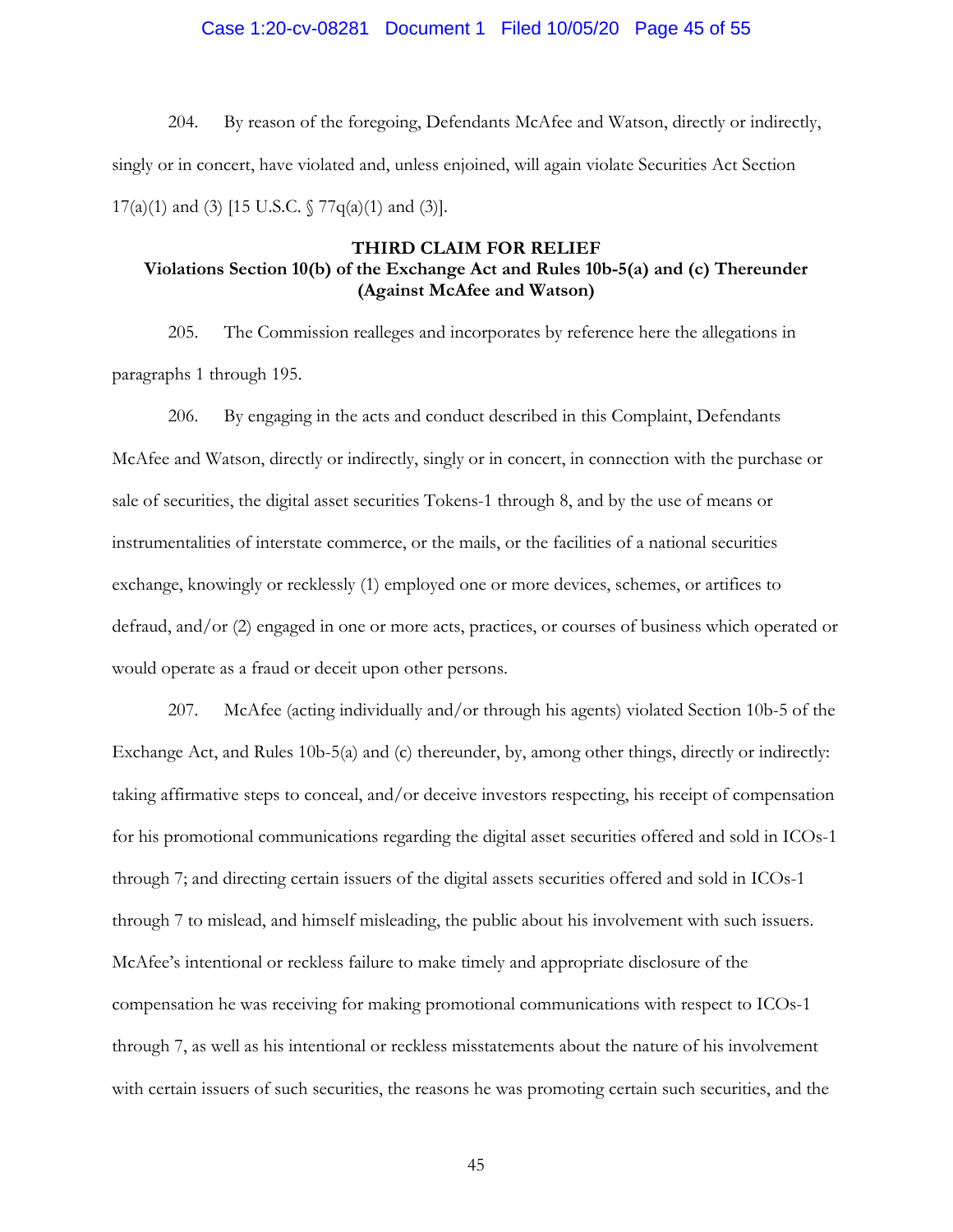#### Case 1:20-cv-08281 Document 1 Filed 10/05/20 Page 46 of 55

nature of his own investments into such securities, violated Section 10b-5 of the Exchange Act, and Rules 10b-5(a) and (c) thereunder, as material misstatements and omissions that facilitated McAfee's scheme to deceive investors about his compensation for promoting the digital asset securities offered and sold with respect to ICOs-1 through 7, and/or to fraudulently induce investors to purchase the digital asset securities being offered in ICOs-1 through 7. With respect to the digital asset securities Token-1 and Token-2, McAfee further violated Section 10b-5 of the Exchange Act, and Rules 10b-5(a) and (c) thereunder, by knowingly or recklessly engaging others to make public statements about such securities designed to facilitate McAfee's and others' sales into the market of such securities at higher prices, and by himself making such sales into the market. With respect to the digital asset security Token-8, McAfee further violated Section 10b-5 of the Exchange Act, and Rules 10b-5(a) and (c) thereunder, by knowingly or recklessly purchasing, or directing others to purchase, such security for his own account prior to recommending or touting that very security to others, while not disclosing the full details of his ownership of Token-8 and his plans to sell it, and selling Token-8 following the tout's dissemination and into the share price and trading volume increases triggered by the tout.

208. Watson, pursuant to a tacit or illicit agreement with McAfee, violated Section 10b-5 of the Exchange Act, and Rules 10b-5(a) and (c) thereunder by, among other things, directly or indirectly, with scienter: taking affirmative steps to conceal, and/or deceive investors respecting, McAfee's receipt of compensation for McAfee's promotional communications regarding the digital asset securities offered and sold in ICOs-1 and 3 through 7; directing certain issuers of the digital assets securities offered and sold in ICOs-1 and 3 through 7 to mislead the public about his involvement with such issuers; directing others to issue public statements intended to create the false appearance of interest in certain such securities; identifying potential digital asset securities, and the issuers of such securities, that could become a part of the ICO promotional scheme; and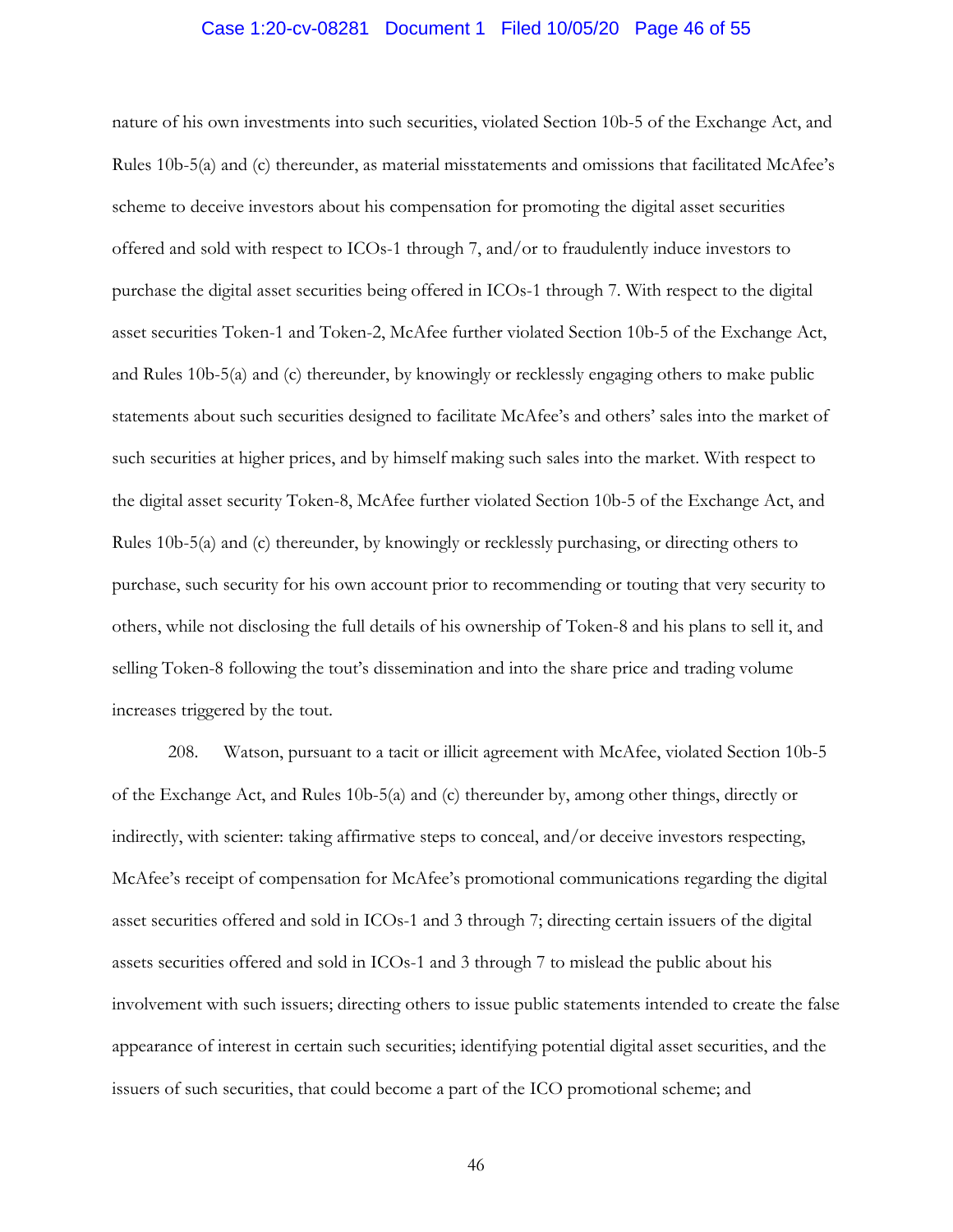### Case 1:20-cv-08281 Document 1 Filed 10/05/20 Page 47 of 55

communicating with and directing the issuers of the digital asset securities offered and sold in ICOs-1 and 3 through 7, respecting such scheme. With respect to the digital asset security Token-8, Watson further violated Section 10b-5 of the Exchange Act, and Rules 10b-5(a) and (c) thereunder by knowingly or recklessly identifying then purchasing such security for McAfee's account prior to taking steps to procure the touting of that very security to others, while not disclosing the full details of McAfee's ownership of Token-8 and his plans to sell it, and taking steps to procure McAfee selling Token-8 following the tout's dissemination and into the share price and trading volume increases triggered by the tout.

209. By reason of the foregoing, McAfee and Watson, directly or indirectly, singly or in concert, has violated and, unless enjoined, will again violate Exchange Act Section 10(b) [15 U.S.C. § 78j(b)] and Rule 10b-5 thereunder [17 C.F.R. § 240.10b-5(a) and (c)].

# **FOURTH CLAIM FOR RELIEF Violations of Section 17(a)(2) of the Securities Act (Against McAfee)**

210. The Commission realleges and incorporates by reference here the allegations in paragraphs 1 through 194.

211. McAfee, directly or indirectly, singly or in concert, in the offer or sale of securities, the digital asset securities Tokens-1 through 8, and by the use of the means or instruments of transportation or communication in interstate commerce or the mails, knowingly, recklessly, or negligently obtained money or property by means of one or more untrue statements of a material fact or omissions of a material fact necessary in order to make the statements made, in light of the circumstances under which they were made, not misleading.

212. McAfee violated Section  $17(a)(2)$  of the Securities Act by, among other things, knowingly, recklessly, or negligently making material misstatements, in public fora such as Twitter and others, regarding the reasons and sources for his promotions of certain ICOs (including that he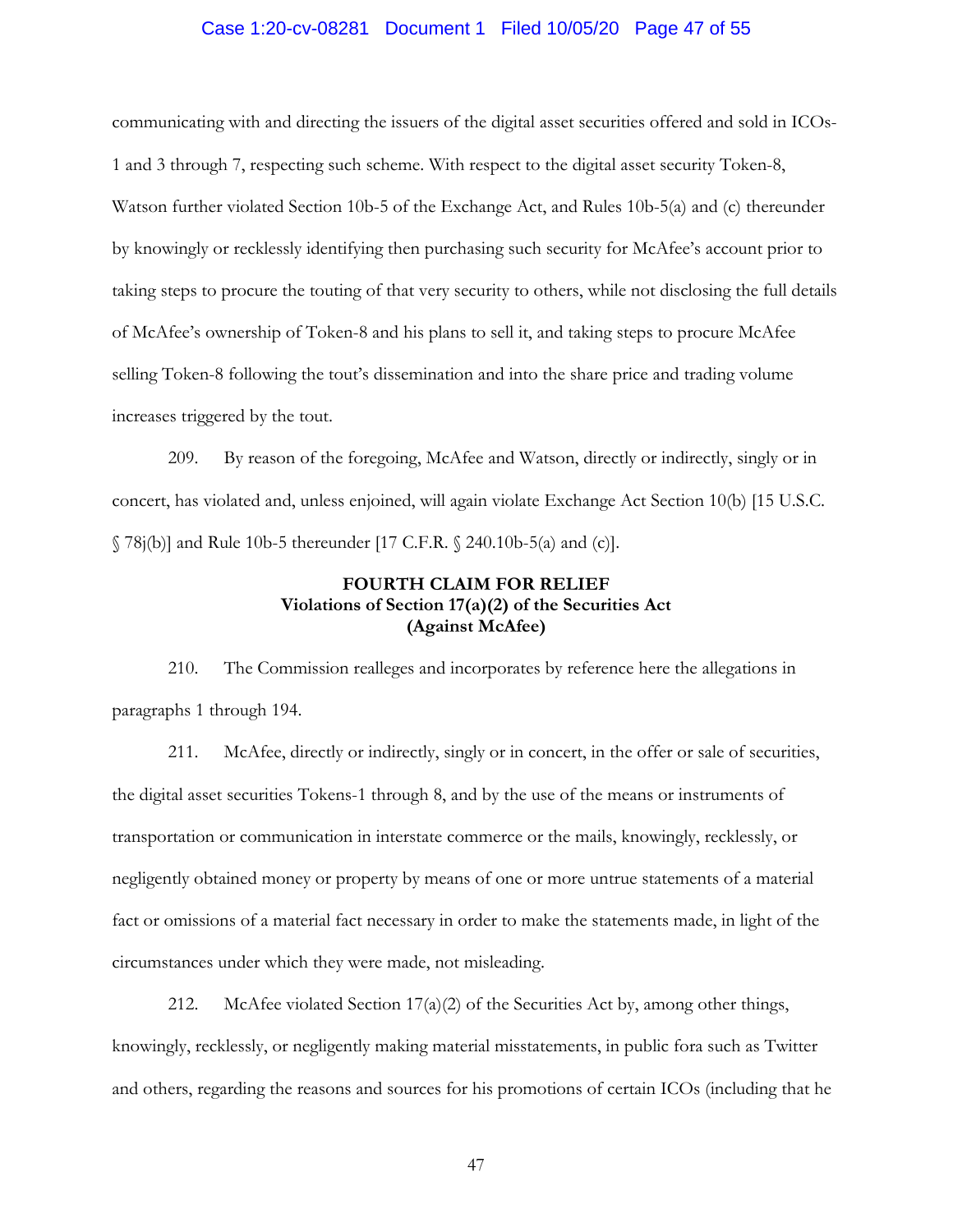#### Case 1:20-cv-08281 Document 1 Filed 10/05/20 Page 48 of 55

had "scoured" or "sift[ed]" through other tokens to recommend certain ICOs), his supposed involvement with the issuers of such ICOs (including that he was a "friend" of or "adviser" to the issuers of certain ICOs), his investments in the digital assets securities being offered and sold in such ICOs (including that he had invested in certain of the ICOs), and the amount and extent of his compensation the issuers of such ICOs had paid him to promote such ICOs (including that he was not being paid to promote the ICOs), and omitted to disclose material information regarding the amount and extent of compensation the issuers of the ICOs for Tokens-1 through 7 had paid him in exchange for promotional materials. With respect to the digital asset security Token-8, McAfee further violated Section 17(a)(2) of the Securities Act by, among other things, knowingly or recklessly making material misstatements and omissions, in public fora such as Twitter and others, regarding his holdings of Token-8 and his intent to sell his holdings of Token-8 following the tokens price appreciation he expected to be caused by his promotion of the token.

213. By reason of the foregoing, McAfee, directly or indirectly, singly or in concert, violated and, unless enjoined, will again violate Securities Act Section  $17(a)(2)$  [15 U.S.C. § 77q(a)(2)].

#### **FIFTH CLAIM FOR RELIEF**

### **Violations of Section 10(b) of the Exchange Act and Rule 10b-5(b) Thereunder (Against McAfee)**

214. The Commission realleges and incorporates by reference here the allegations in paragraphs 1 through 194.

215. McAfee, directly or indirectly, singly or in concert, in connection with the purchase or sale of securities, the digital asset securities Tokens-1 through 8, and by the use of means or instrumentalities of interstate commerce, or the mails, or the facilities of a national securities exchange, knowingly or recklessly made one or more untrue statements of a material fact or omitted to state one or more material facts necessary in order to make the statements made, in light of the circumstances under which they were made, not misleading.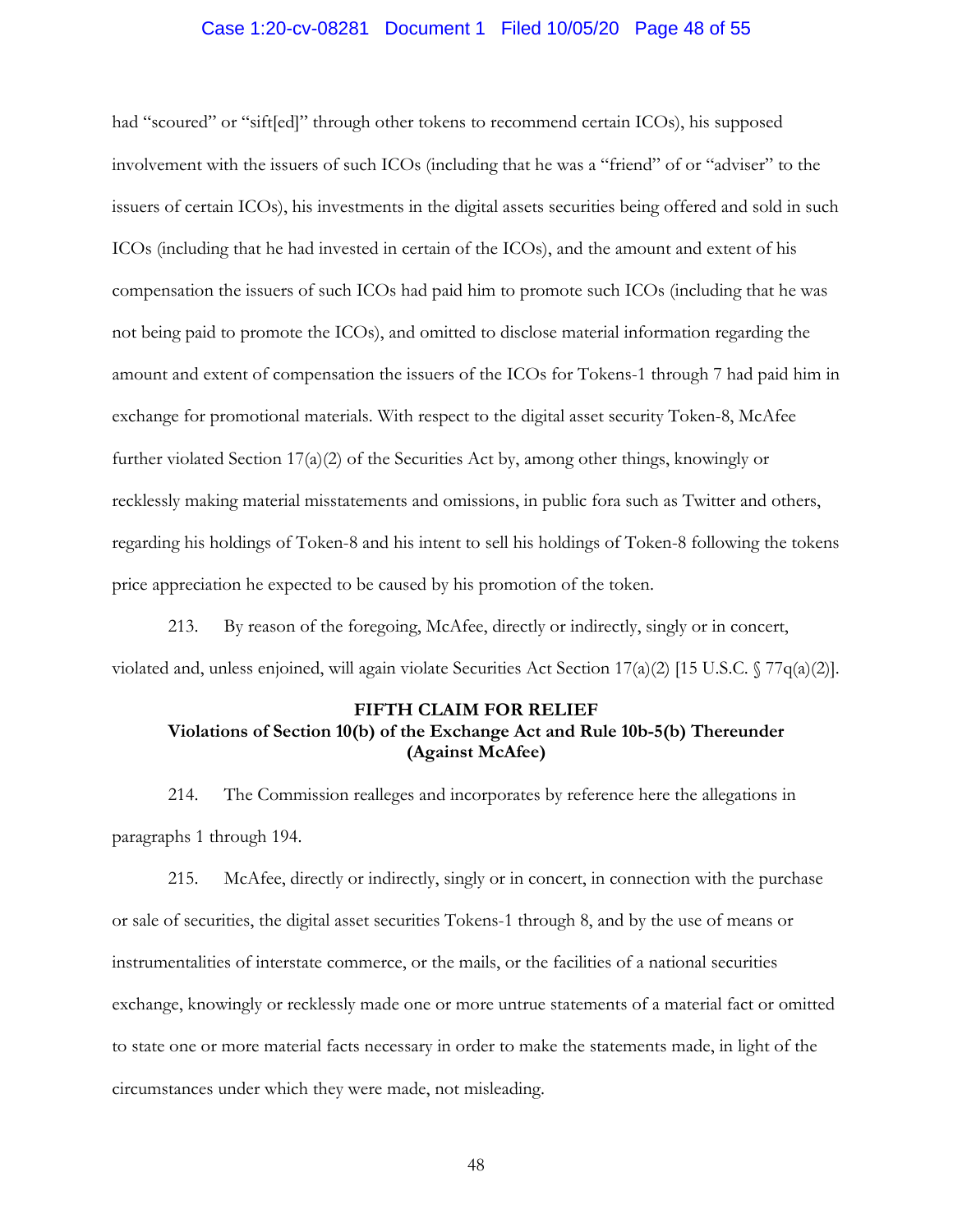### Case 1:20-cv-08281 Document 1 Filed 10/05/20 Page 49 of 55

216. McAfee violated Section 10(b) of the Exchange Act, and Rule 10b-5(b) thereunder by, among other things, knowingly or recklessly making material misstatements and omissions, in public fora such as Twitter and others, regarding the reasons and sources for his promotions of certain ICOs (including that he had "scoured" or "sift[ed]" through other tokens to recommend certain ICOs), his supposed involvement with the issuers of such ICOs (including that he was a "friend" of or "adviser" to the issuers of certain ICOs), his investments in the digital assets securities being offered and sold in such ICOs (including that he had invested in certain of the ICOs), and the amount and extent of his compensation the issuers of such ICOs had paid him to promote such ICOs (including that he was not being paid to promote the ICOs), and omitted to disclose material information regarding the amount and extent of compensation the issuers of the ICOs for Tokens-1 through 7 had paid him in exchange for promotional materials. With respect to the digital asset security Token-8, McAfee further violated Section 10(b) of the Exchange Act, and Rule 10b-5(b) thereunder by, among other things, knowingly or recklessly making material misstatements and omissions, in public fora such as Twitter and others, regarding his holdings of Token-8 and his intent to sell his holdings of Token-8 following the tokens price appreciation he expected to be caused by his promotion of the token.

217. By reason of the foregoing, McAfee, directly or indirectly, singly or in concert, have violated and, unless enjoined, will again violate Exchange Act Section 10(b) [15 U.S.C. § 78j(b)] and Rule 10b-5(b) thereunder [17 C.F.R. § 240.10b-5(b)].

### **SIXTH CLAIM FOR RELIEF Aiding and Abetting Violations of Securities Act Section 17(a) (Against Watson)**

218. The Commission realleges and incorporates by reference here the allegations in paragraphs 1 through 195.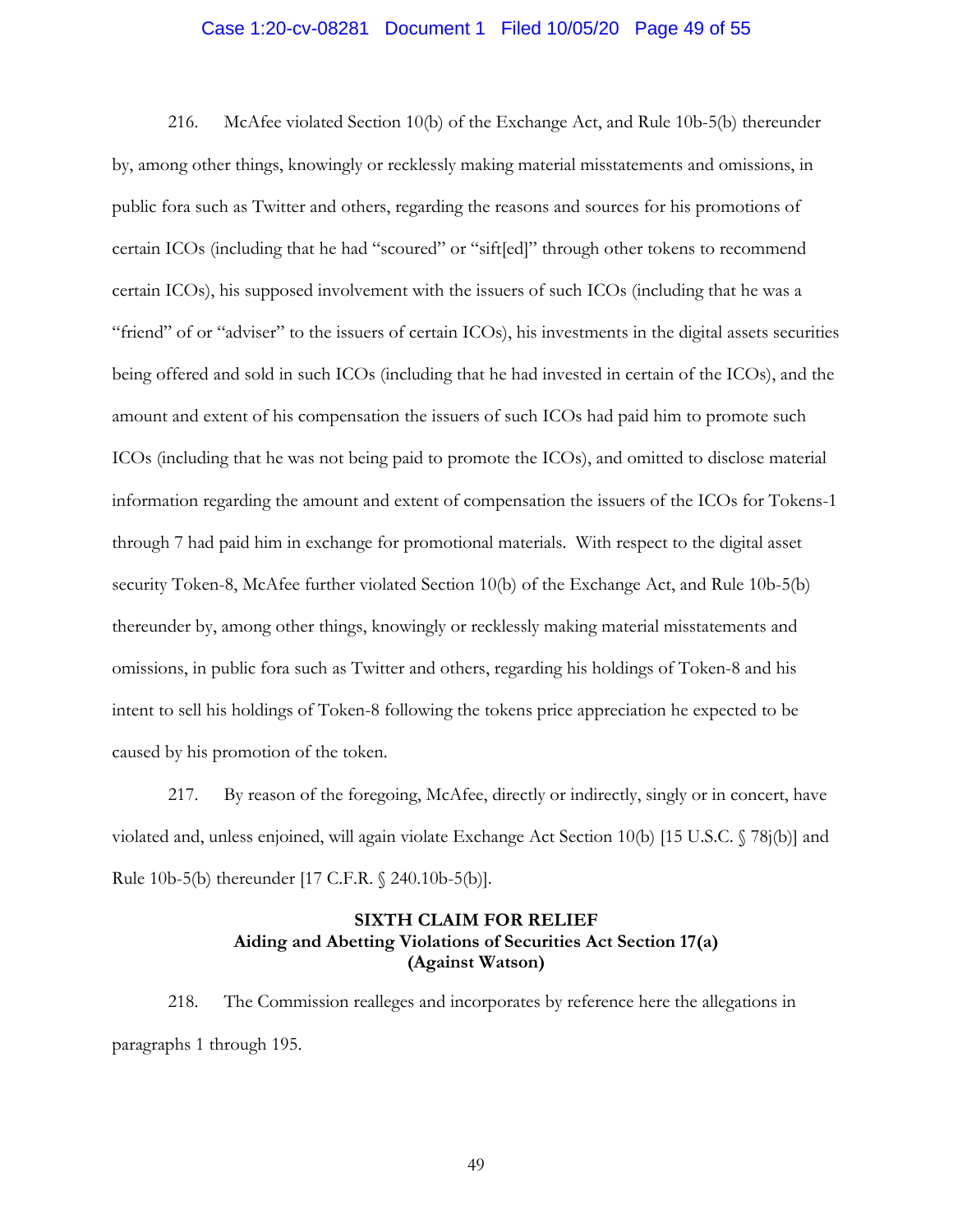### Case 1:20-cv-08281 Document 1 Filed 10/05/20 Page 50 of 55

219. By engaging in the acts and conduct described in this Complaint, Defendant Watson, directly or indirectly, provided knowing or reckless and substantial assistance to McAfee, who, directly or indirectly, singly or in concert with others, in the offer or sale of securities, the digital asset securities Tokens-1 through 8, used the means or instruments of transportation or communication in interstate commerce or used the mails to: (a) with scienter employed devices schemes, and artifices to defraud; or (b) knowingly, recklessly or negligently engaged in transactions, practices, or courses of business which operated or would operate as a fraud or deceit upon purchasers of such securities; and who, directly or indirectly, acting singly or in concert with others, in the offer or sale of securities, the digital asset securities Tokens-1 through 8, knowingly, recklessly, or negligently obtained money or property by means of one or more untrue statements of a material fact or omissions of a material fact necessary in order to make the statements made, in light of the circumstances under which they were made, not misleading.

220. Watson knowingly or recklessly provided substantial assistance to McAfee's violations of Section 17(a) of the Securities Act, as alleged in the Second and Fourth Claims for Relief above, by, among other things, helping conceal from and/or deceive investors respecting McAfee's receipt of compensation for McAfee's promotional communications regarding the digital asset securities offered and sold in ICOs-1 and 3 through 7; directing certain issuers of the digital assets securities offered and sold in ICOs-1 and 3 through 7 to mislead the public about his involvement with such issuers; directing others to issue public statements intended to create the false appearance of interest in certain such securities; identifying potential digital asset securities that could become a part of the ICO promotional scheme; communicating with and directing the issuers of the digital asset securities offered and sold in ICOs-1 and 3 through 7, respecting such scheme; engaging others to make public statements about Token-8 in order to facilitate McAfee's and others' sales into the market of such securities at higher prices; taking steps to procure the touting of that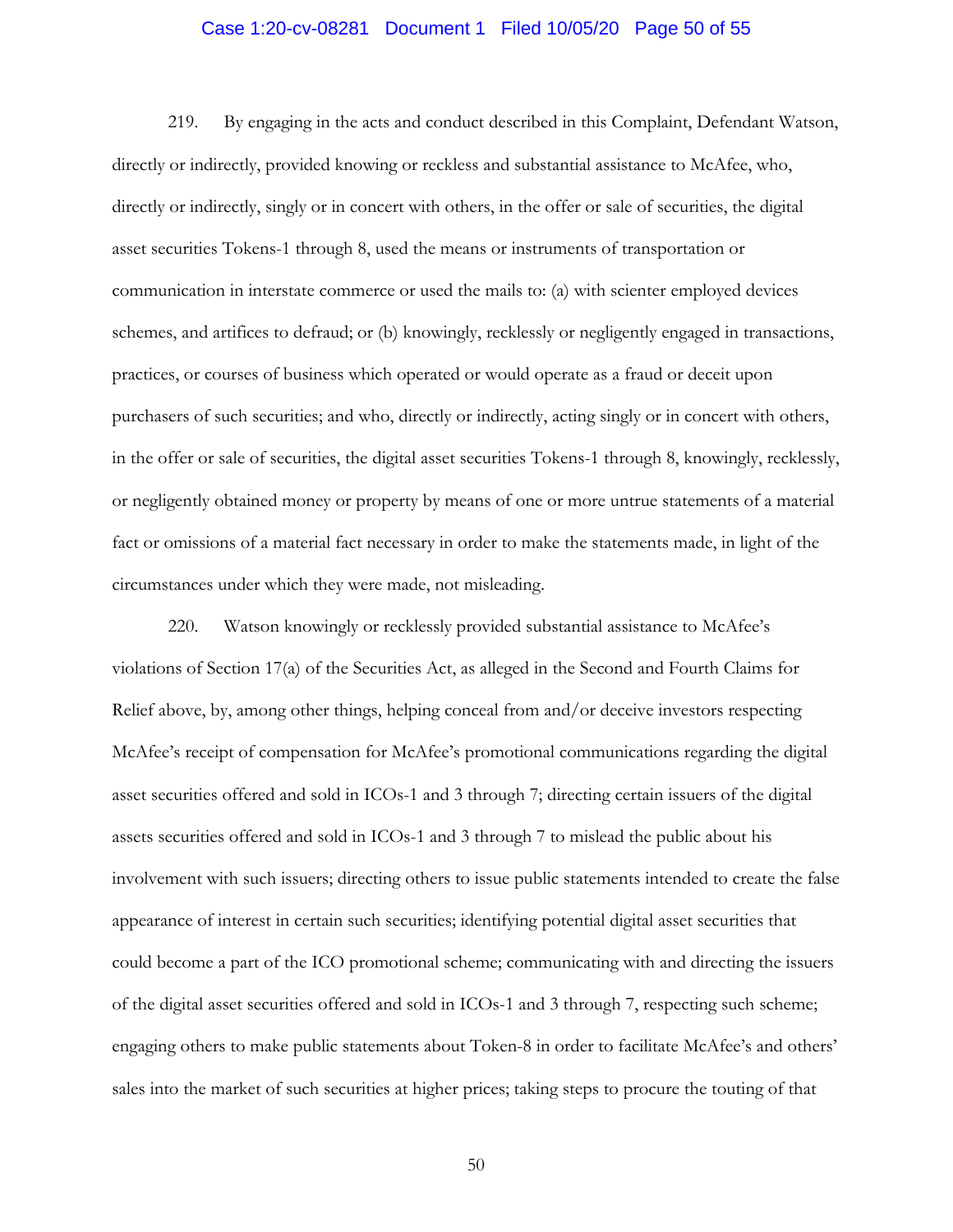#### Case 1:20-cv-08281 Document 1 Filed 10/05/20 Page 51 of 55

very security to others, while not disclosing the full details of McAfee's ownership of Token-8 and his plans to sell it; and taking steps to procure McAfee selling Token-8 following the tout's dissemination and into the share price and trading volume increases triggered by the tout.

221. By reason of the foregoing, Watson is liable pursuant to Section 15(b) [15 U.S.C. § 77o(b)] of the Securities Act for aiding and abetting McAfee's violations of Section 17(a) of the Securities [15 U.S.C. § 77q(a)] and, unless enjoined, Watson will again aid and abet violations of these provisions.

### **SEVENTH CLAIM FOR RELIEF Aiding and Abetting Violations of Securities Act Section 17(b) (Against Watson)**

222. The Commission realleges and incorporates by reference here the allegations in paragraphs 1 through 195.

223. By engaging in the acts and conduct described in this Complaint, Defendant Watson, directly or indirectly, provided knowing and substantial assistance to McAfee, who, directly or indirectly, made use of the means and instruments of transportation or communication in interstate commerce or of the mails to publish, give publicity to, or circulate a notice, circular, advertisement, newspaper, article, letter, investment service, or communication which, though not purporting to offer securities (the digital asset securities Tokens-1 and 3 through 7) for sale, describes such securities for a consideration received or to be received, directly or indirectly, from an issuer, underwriter, or dealer, without fully disclosing the receipt, whether past or prospective, of such consideration and the amount thereof.

224. Watson knowingly or recklessly provided substantial assistance to McAfee's violations of Section 17(b) of the Securities Act, as alleged in the First Claim for Relief above, by, among other things, helping conceal from and/or deceive investors respecting McAfee's receipt of compensation for McAfee's promotional communications regarding the digital asset securities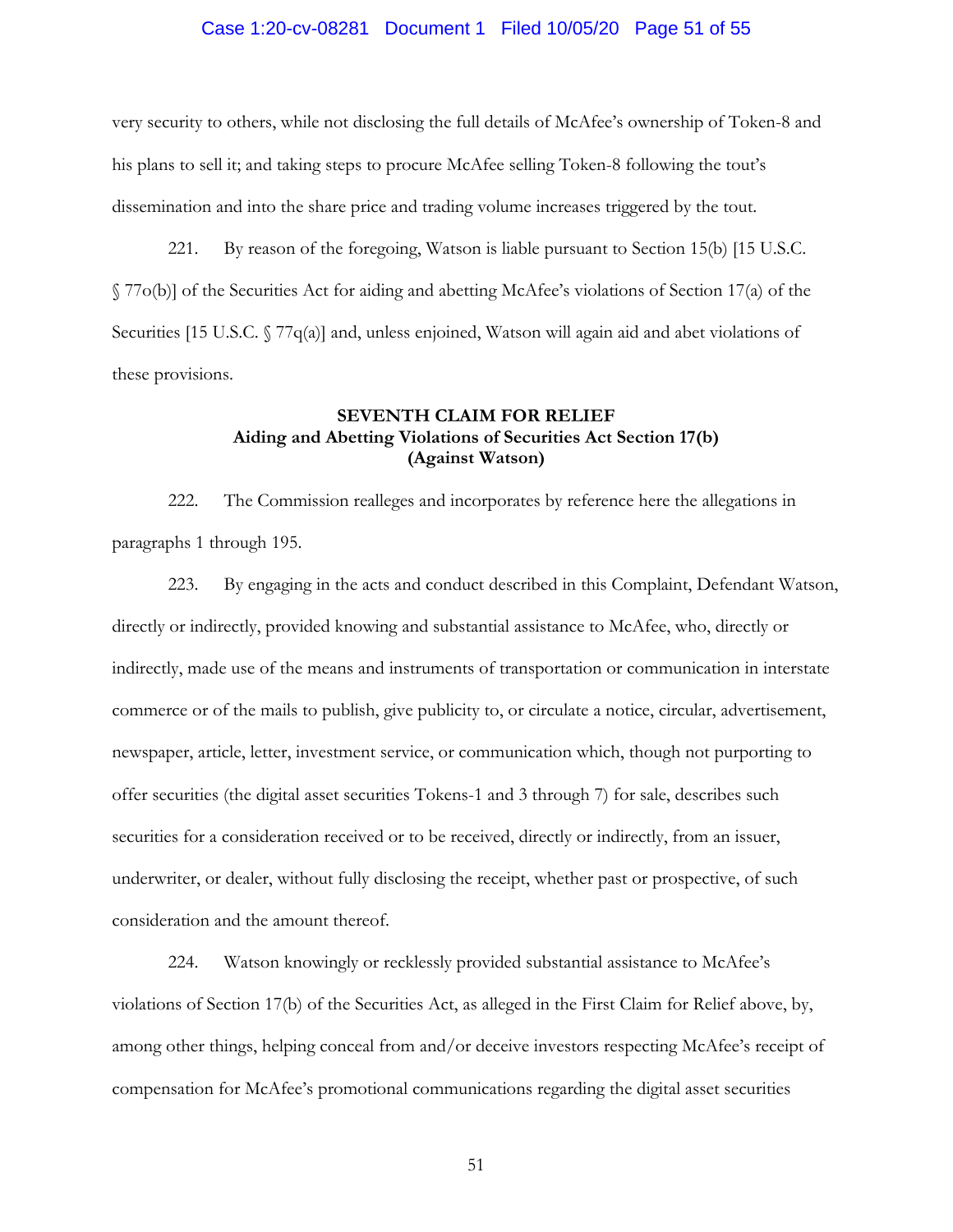#### Case 1:20-cv-08281 Document 1 Filed 10/05/20 Page 52 of 55

offered and sold in ICOs-1, and 3 through 7; directing certain issuers of the digital assets securities offered and sold in ICOs-1, and 3 through 7 to mislead the public about his involvement with such issuers; directing others to issue public statements intended to create the false appearance of interest in certain such securities; identifying potential digital asset securities, and the issuers of such securities, that could become a part of the ICO promotional scheme; and communicating with and directing the issuers of the digital asset securities offered and sold in ICOs-1, and 3 through 7, respecting such scheme.

225. By reason of the foregoing, Watson is liable pursuant to Section 15(b) of the Securities Act [15 U.S.C. § 77o(b)] for aiding and abetting McAfee's violations of Section 17(b) of the Securities Act [15 U.S.C. § 77q(b)] and, unless enjoined, Watson will again aid and abet violations of these provisions.

## **EIGHTH CLAIM FOR RELIEF Aiding and Abetting Violations of Exchange Act Section 10(b) and Rule 10b-5 (Against Watson)**

226. The Commission realleges and incorporates by reference here the allegations in paragraphs 1 through 195.

227. By engaging in the acts and conduct described in this Complaint, Defendant Watson, directly or indirectly, provided knowing and substantial assistance to McAfee, who, directly or indirectly, singly or in concert, in connection with the purchase or sale of securities, the digital asset securities Tokens-1 and 3 through 7, and by the use of means or instrumentalities of interstate commerce, or the mails, or the facilities of a national securities exchange, (1) employed one or more devices, schemes, or artifices to defraud; (2) knowingly or recklessly made one or more untrue statements of a material fact or omitted to state one or more material facts necessary in order to make the statements made, in light of the circumstances under which they were made, not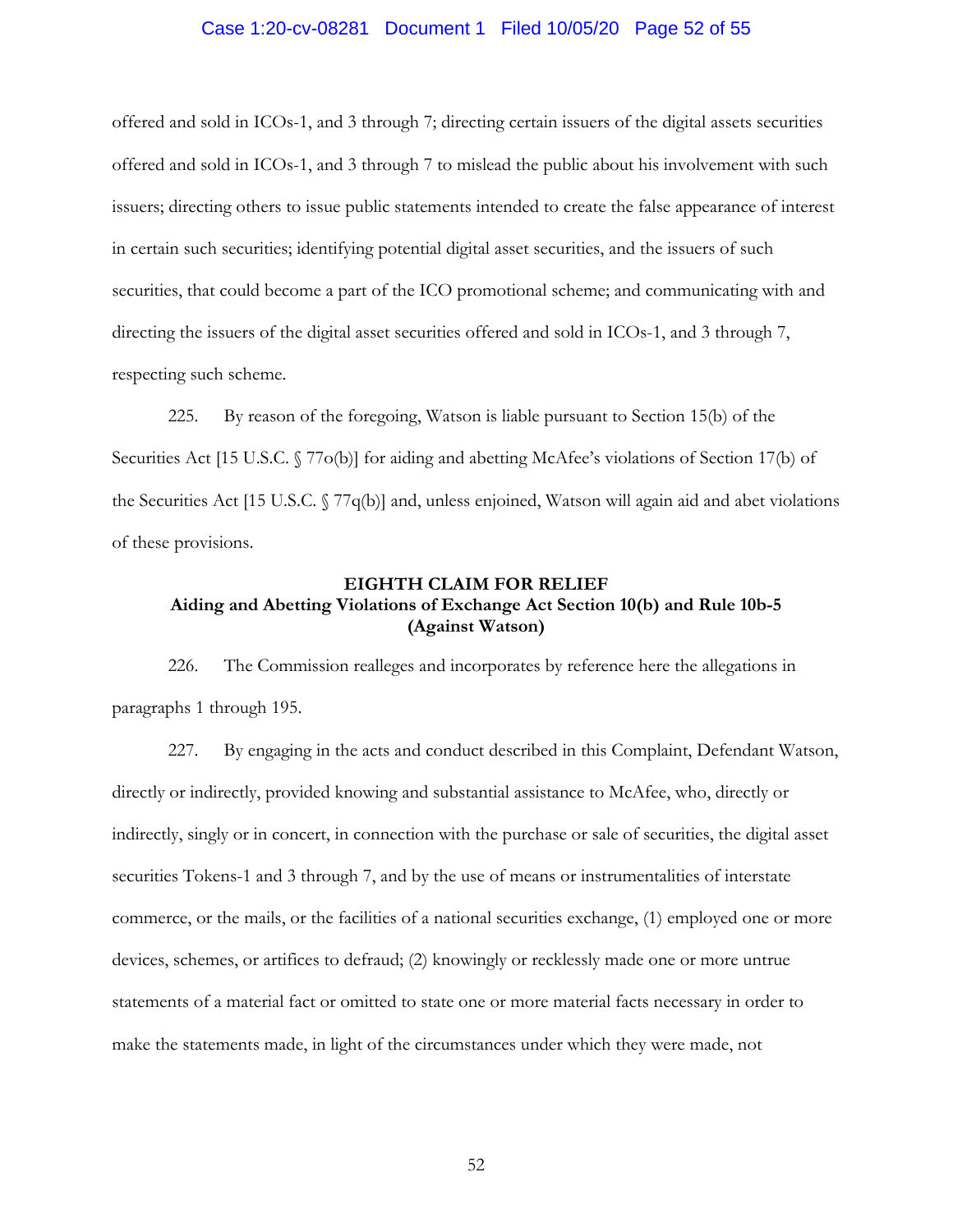#### Case 1:20-cv-08281 Document 1 Filed 10/05/20 Page 53 of 55

misleading; and/or (3) engaged in one or more acts, practices, or courses of business which operated or would operate as a fraud or deceit upon other persons.

228. Watson knowingly or recklessly provided substantial assistance to McAfee with respect to its violations of Section 10(b) of the Exchange Act [15 U.S.C. § 78j(b)] and Rule 10b-5 [17 C.F.R. § 240.10b-5] thereunder, as alleged in the Third and Fifth Claims for Relief above, by, among other things, knowingly or recklessly helping conceal from and/or deceive investors respecting McAfee's receipt of compensation for McAfee's promotional communications regarding the digital asset securities offered and sold in ICOs-1 and 3 through 7; directing certain issuers of the digital assets securities offered and sold in ICOs-1 and 3 through 7 to mislead the public about his involvement with such issuers; directing others to issue public statements intended to create the false appearance of interest in certain such securities; identifying potential digital asset securities, and the issuers of such securities, that could become a part of the ICO promotional scheme; and communicating with and directing the issuers of the digital asset securities offered and sold in ICOs-1 and 3 through 7, respecting such scheme.

229. By reason of the foregoing, Watson is liable pursuant to Section 20(e) of the Exchange Act [15 U.S.C. § 78t(e)] for aiding and abetting McAfee's violations of Section 10(b)of the Exchange [15 U.S.C. § 78j(b)] and Rule 10b-5(b) [17 C.F.R. § 240.10b-5(b)] thereunder and, unless enjoined, Watson will again aid and abet violations of these provisions.

#### **PRAYER FOR RELIEF**

WHEREFORE, the Commission respectfully requests that the Court enter a Final Judgment:

**I.** 

Permanently enjoining Defendants and their agents, servants, employees and attorneys and all persons in active concert or participation with any of them from violating, directly or indirectly,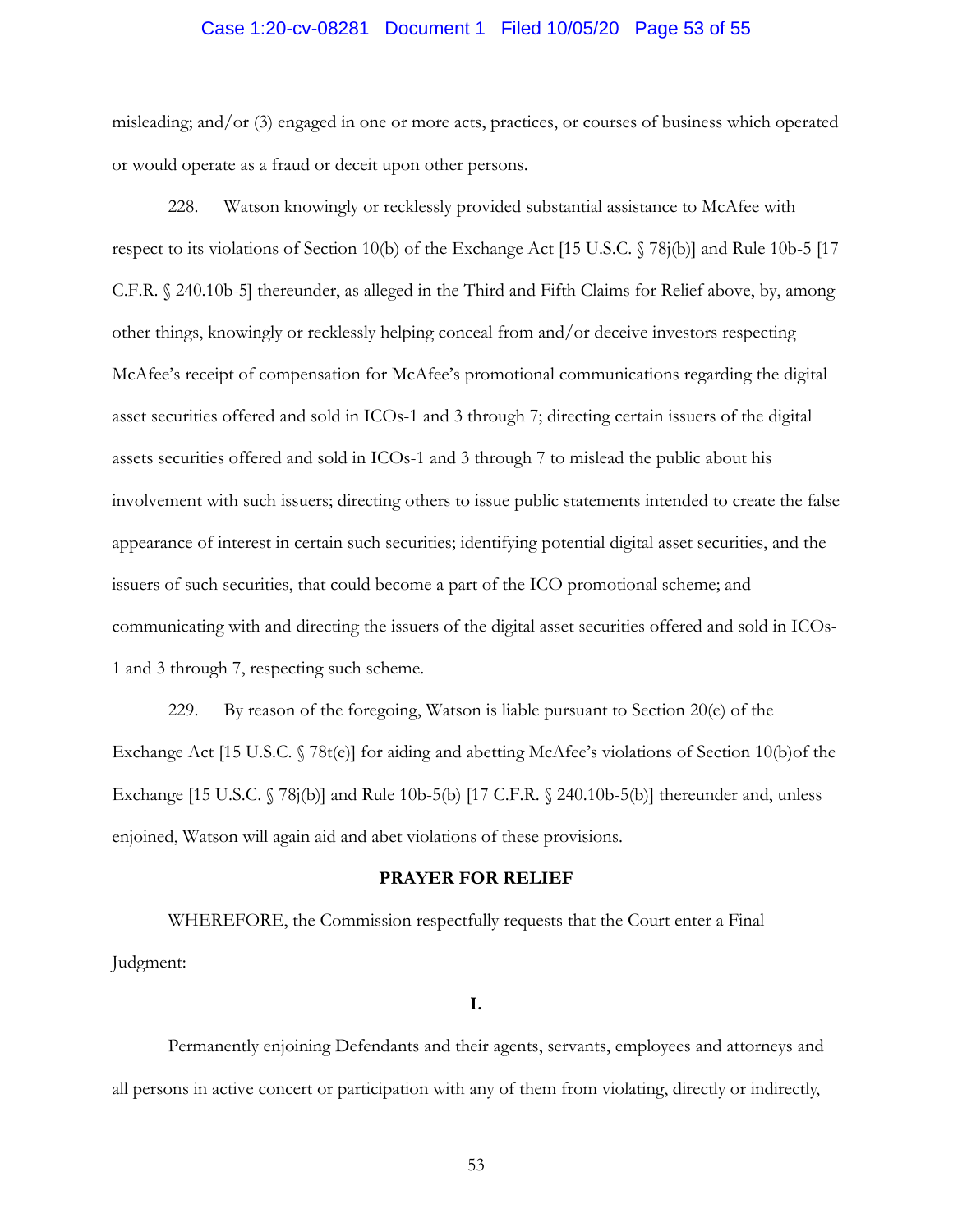Securities Act Sections 17(a) and 17(b) [15 U.S.C. § 77q(a)-(b)] and Exchange Act Section 10(b) [15 U.S.C. § 78j(b)], and Rule 10b-5 thereunder [17 C.F.R. § 240.10b-5];

### **II.**

Ordering Defendants to disgorge all ill-gotten gains they received directly or indirectly, with pre-judgment interest thereon, as a result of the alleged violations under Exchange Act Section 21(d)(5) [15 U.S.C. § 78u(d)(5)];

#### **III.**

Ordering Defendants to pay civil monetary penalties under Securities Act Section 20(d) [15 U.S.C. § 77t(d)] and Exchange Act Section 21(d)(3) [15 U.S.C. § 78u(d)(3)];

### **IV.**

Permanently prohibiting McAfee from serving as an officer or director of any company that has a class of securities registered under Exchange Act Section 12 [15 U.S.C. § 78]] or that is required to file reports under Exchange Act Section 15(d) [15 U.S.C. § 78o(d)], pursuant to Securities Act Section 20(e) [15 U.S.C. § 77t(e)] and Exchange Act Section 21(d)(2) [15 U.S.C.  $$78u(d)(2)$ ;

#### **V.**

Prohibiting Defendants from participating, directly or indirectly, in the issuance, purchase, offer, or sale of any digital asset security;

## **VI.**

A trial by jury pursuant to Rule 38 of the Federal Rules of Civil Procedure; and